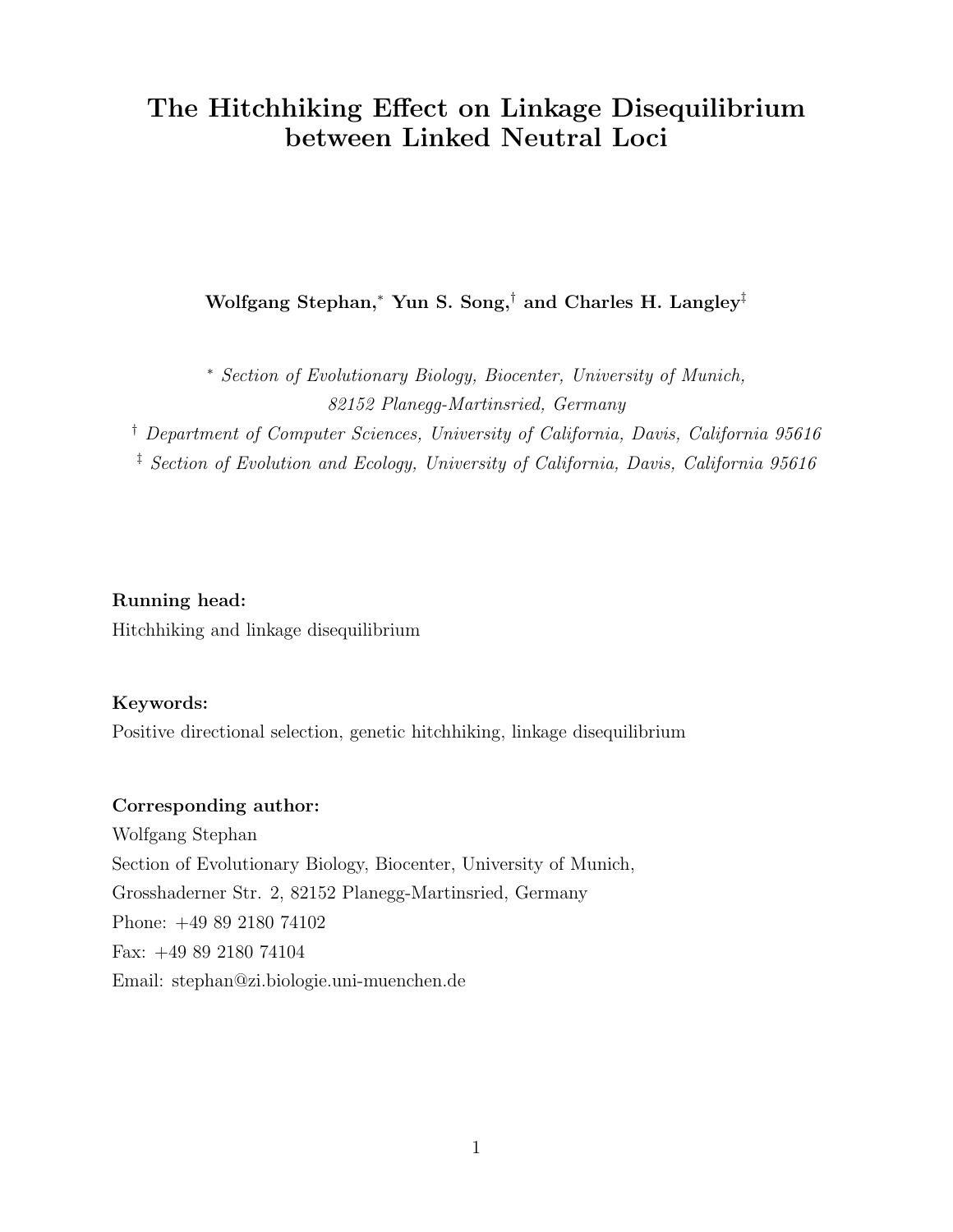# ABSTRACT

We analyzed a three-locus model of genetic hitchhiking with one locus experiencing positive directional selection and two partially linked neutral loci. Following the original hitchhiking approach by Maynard Smith and Haigh, our analysis is purely deterministic. In the first half of the selected phase after a favored mutation has entered the population, hitchhiking may lead to a strong increase of linkage disequilibrium (LD) between the two neutral sites if both are less than 0.1s away from the selected site (where s is the selection coefficient). In the second half of the selected phase, the main effect of hitchhiking is to destroy LD. This occurs very quickly (before the end of the selected phase) when the selected site is between both neutral loci. This pattern cannot be attributed to the well-known variation-reducing effect of hitchhiking but is a consequence of secondary hitchhiking effects on the recombinants created in the selected phase. When the selected site is outside the neutral loci (which are, say, less than 0.1s apart), however, a fast decay of LD is only observed if the selected site is in the immediate neighborhood of one of the neutral sites (i.e., if the recombination rate r between the selected site and one of the neutral sites satisfies  $r \ll 0.1$ s). If the selected site is far away from the neutral sites (say,  $r > 0.3s$ ), the decay rate of LD approaches that of neutrality. Averaging over a uniform distribution of initial gamete frequencies shows that the expected LD at the end of the hitchhiking phase is driven toward zero, while the variance is increased when the selected site is well outside the two neutral sites. When the direction of LD is polarized with respect to the more common allele at each neutral site, hitchhiking creates more positive than negative linkage disequilibrium. Thus, hitchhiking may have a distinctively patterned LD-reducing effect, in particular near the target of selection.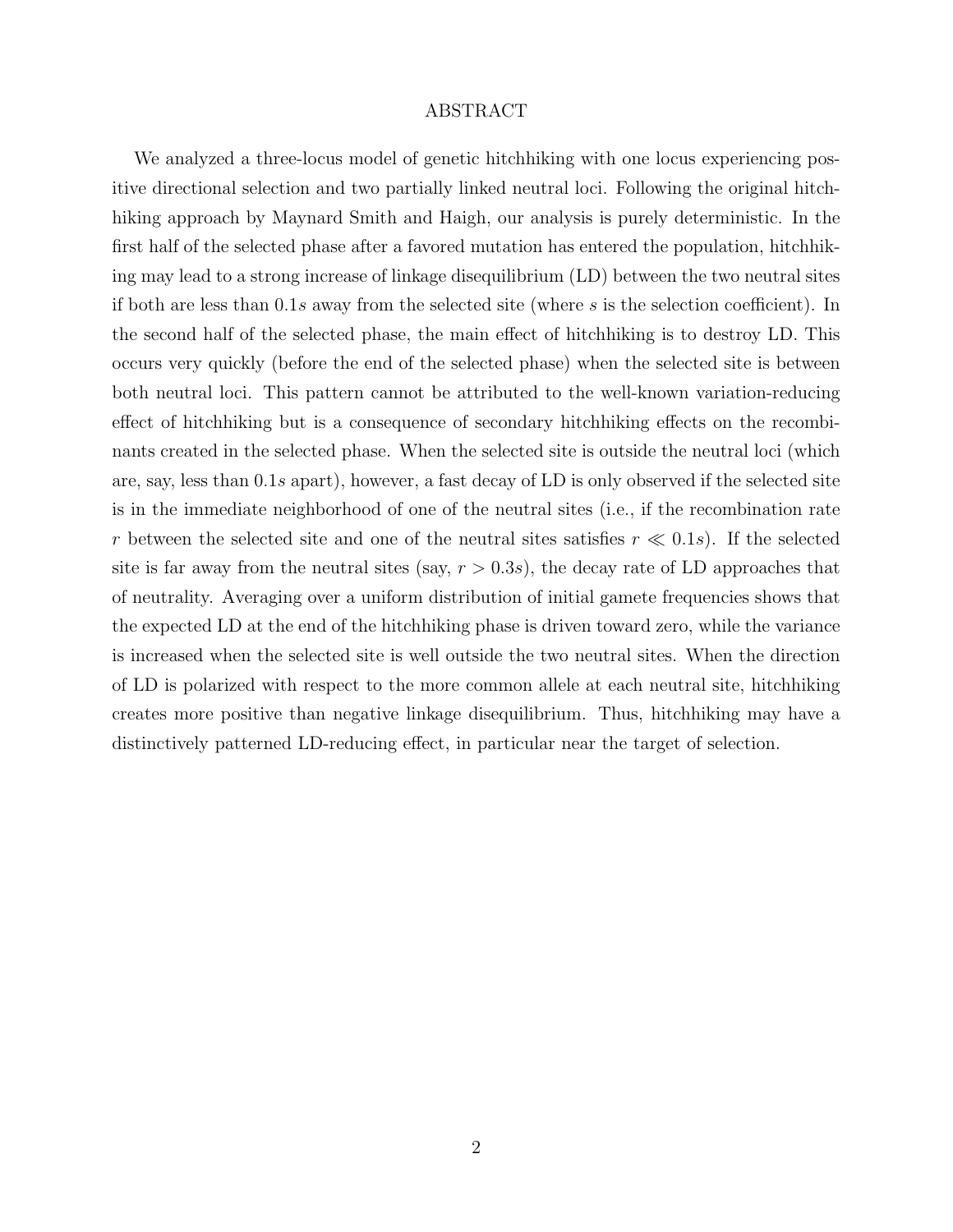Genetic drift is recognized as a fundamental stochastic force shaping the polymorphism within populations and divergence between species of both neutral and selected variants at a locus (Fisher 1930; Wright 1931; Kimura 1983). Remarkably similar patterns as those caused by genetic drift are predicted by theoretical models incorporating stochastically varying selection (Gillespie 1994). In 1974 Maynard Smith and Haigh analyzed a simple and obvious extension of the genetic drift models, incorporating the stochastic coupling due to linkage with another locus undergoing strong directional selection. Addressing the apparent uniformity of allozyme polymorphism across species, MAYNARD SMITH and HAIGH (1974) focused on the "hitchhiking effect" on allelic frequencies and heterozygosity.

Since this seminal work the hitchhiking effect associated with positive directional selection has been extended to address observations in the emerging field of molecular population genetics (AGUADÉ *et al.* 1989; STEPHAN and LANGLEY 1989; BEGUN and AQUADRO 1992). These studies revealed low levels of DNA sequence polymorphism in Drosophila in genomic regions of low crossing-over, and led to theoretical analyses of the hitchhiking effect on nucleotide diversity (KAPLAN *et al.* 1989) and on the frequency spectrum of polymorphisms (BRAVERMAN *et al.* 1995). Whether formulated in terms of gamete frequencies or in the coalescent framework, the genetic models dealt with a pair of loci: a selected and a linked neutral locus with a defined rate of recombination between them. Independent of whether single or recurrent hitchhiking events were analyzed (as a stochastic process or a deterministic approximation), the conclusion has consistently been that hitchhiking should have profound effects on expected heterozygosity and allele frequencies at the neutral locus, if selection is strong and linkage is tight.

In 1977 Thomson considered the impact of hitchhiking on linkage disequilibrium (LD). Most of her analysis focused on the association between the selected alleles and those at a single neutral locus. Thomson also considered the impact of hitchhiking (of a heterotic polymorphism) on the LD between alleles at two linked neutral loci. Based on numerical examples she concluded that hitchhiking creates LD between neutral loci within the same genomic domain in which it affects levels of heterozygosity. The impact of simple directional selection of rare variants rapidly going to fixation was not considered by Thomson (1977). Except for this initial study and a few rather targeted applications (ROBINSON *et al.* 1991; GROTE *et al.* 1998) no attempts have been made to extend this simple two-locus hitchhiking model of MAYNARD SMITH and HAIGH (1974) to multiple loci. This is curious, as the hitchhiking effect has played a major role in molecular population genetics for more than 15 years.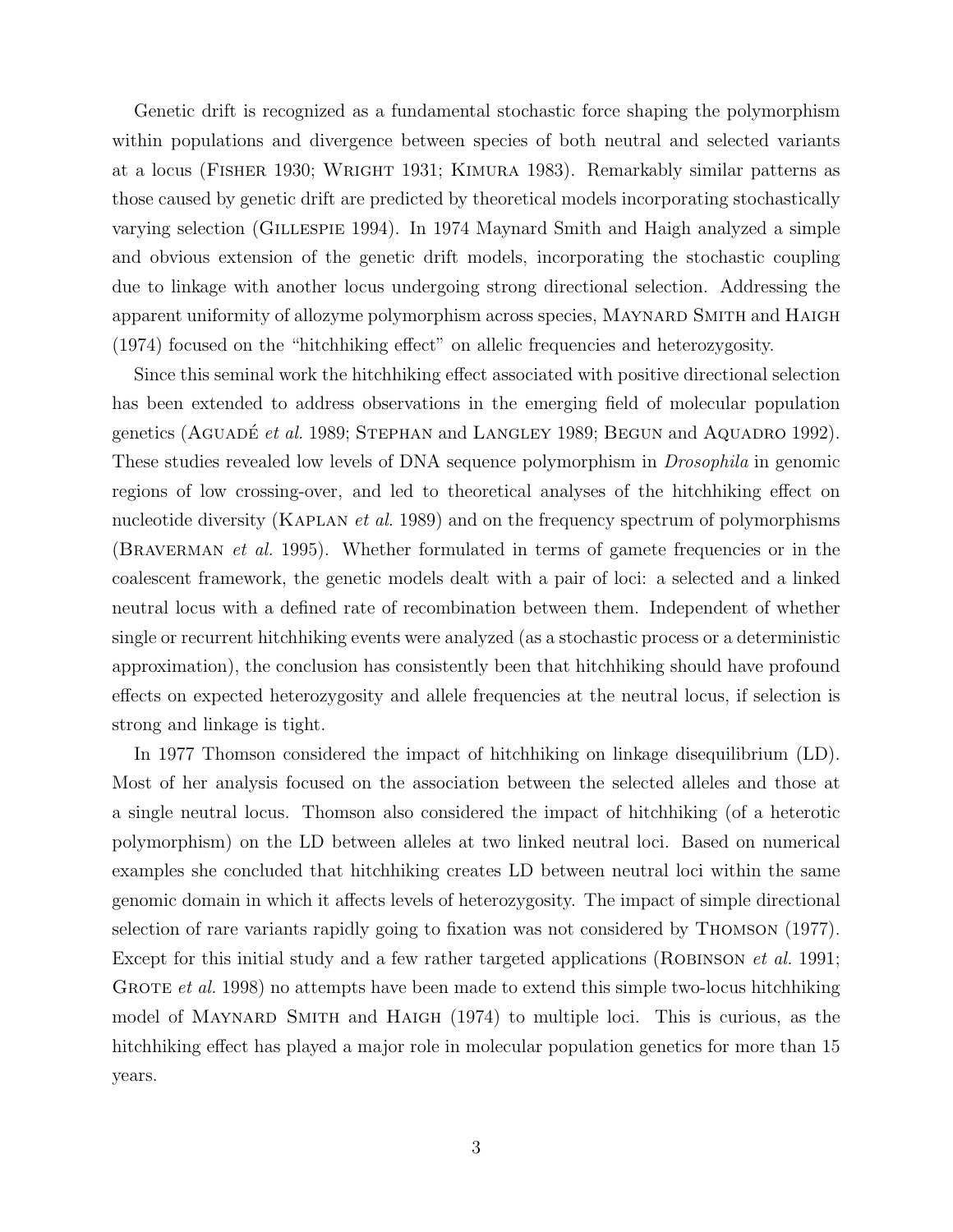Based on the analyses of Thomson and her colleagues, it has been believed that hitchhiking not only affects polymorphisms at individual sites (or loci), but also the association between polymorphisms. Using a three-locus model with one selected and two neutral loci, she showed that hitchhiking that has a strong effect on heterozygosity can also generate strong LD between the neutral loci. Without paying close attention to Thomson's writing, the important role of hitchhiking in generating LD has been reiterated in textbooks and publications by many authors. It was not until recently that a few authors reported quite the opposite results (Gillespie 1997; Kim and Stephan 2002; Kim and Nielsen 2004). Analyzing "shift" models that are similar to the hitchhiking model described above, GILLEspie (1997) concluded that "linked selection can reduce variation without building up high levels of linkage disequilibrium, contrary to our intuition". These latter studies focused on average effects observable in simulated data. In small-sample coalescent simulations, Kim and NIELSEN (2004) found increased LD between alleles at two neutral loci on the same side of the selected locus at the time of fixation, and reduced LD across the site of selection. Furthermore, they provide heuristic arguments to explain this pattern. These different and somewhat contradictory views of the relationship between genetic hitchhiking and LD motivated us to pursue an analytic investigation of the question. We followed the deterministic approach of Maynard Smith and Haigh (1974), extending their model to three loci as did Thomson (1977). To analyze this model, we used the framework of Barton and TURELLI  $(1991)$ , which provides a natural setting for the investigation of the directional hitchhiking, yielding transparent mathematical expressions that illuminate the rather surprising dynamics of LD under the hitchhiking effect.

# THE THREE-LOCUS HITCHHIKING MODEL

We consider a three-locus model with two neutral loci and one selected locus. For each locus, we assume that there are only two allele types, denoted by 0 and 1. The selected locus may be between the two neutral ones or on either side of them (see Figure 1). We denote by L and R the left and right neutral loci, respectively, and by S the selected locus. The corresponding recombination fractions between loci are  $r_{LR}$ , etc. We assume positive directional selection according to the following fitness scheme:

| Genotype at the selected locus 11 | -10                | 00 |
|-----------------------------------|--------------------|----|
| Relative fitness                  | $1 + s$ $1 + hs$ 1 |    |

where s is the selection coefficient of the selected allele (type 1) and h the dominance coefficient. Note that we follow here the notation of MAYNARD SMITH and HAIGH (1974), not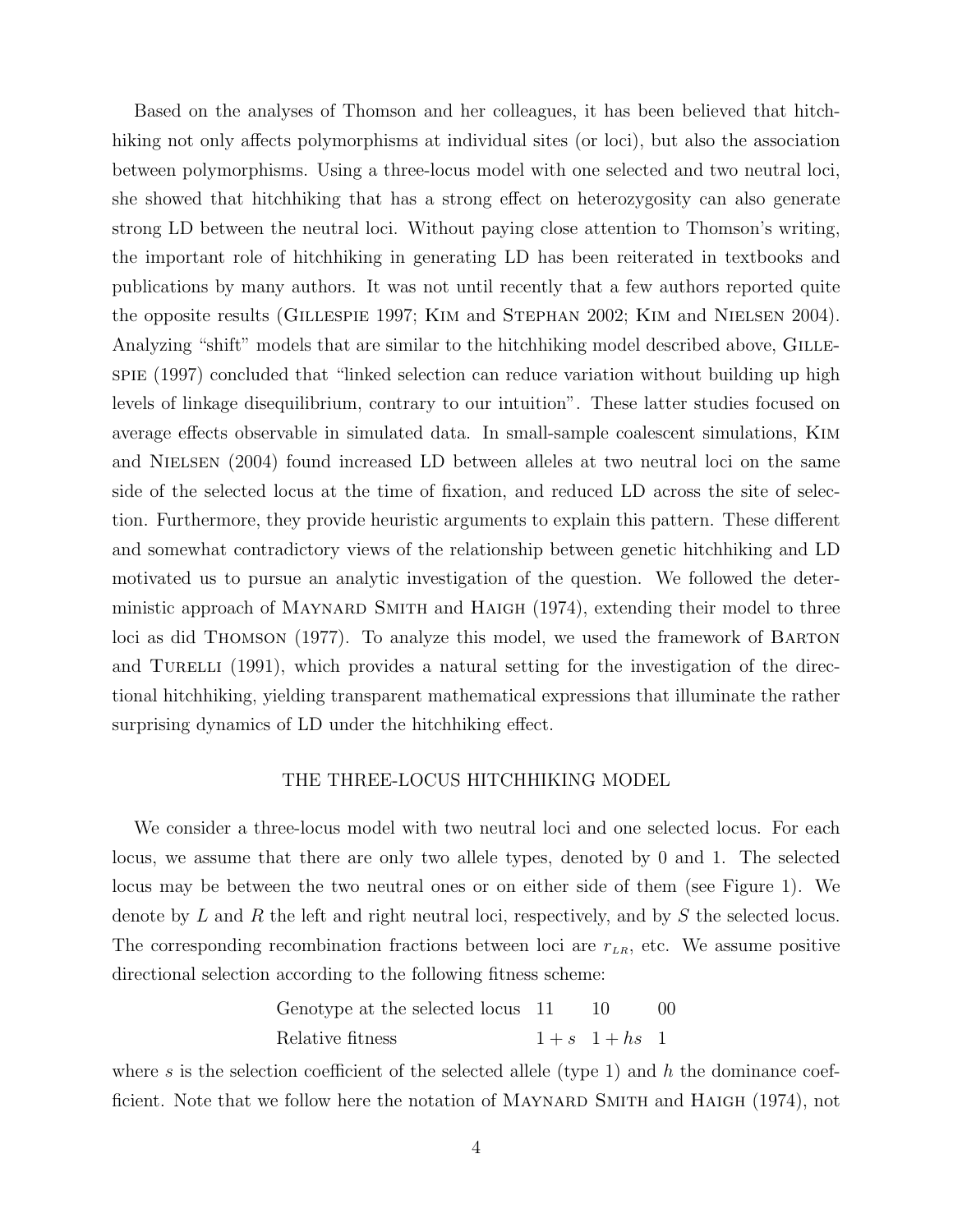| S                          | L               | R               | L                          | S               | R               | L   | R               | S   |
|----------------------------|-----------------|-----------------|----------------------------|-----------------|-----------------|-----|-----------------|-----|
| $ \mathbf{r}_{\text{LS}} $ | $r_{\text{LR}}$ | $ $             | $ \mathbf{r}_{\text{LS}} $ | $r_{\text{RS}}$ | $ $             | $ $ | $r_{\text{LR}}$ | $ $ |
| $r_{\text{RS}}$            | $ $             | $r_{\text{LR}}$ | $ $                        | $ $             | $r_{\text{LR}}$ | $ $ |                 |     |

FIGURE 1: Three possible configurations. The selected locus is denoted by  $S$ , whereas the left and the right neutral loci are denoted by  $L$  and  $R$ , respectively. The recombination rate  $r_{LR}$  between L and R is given by adding or subtracting  $r_{LS}$  and  $r_{RS}$ , depending on the configuration.

the definition of KAPLAN *et al.* (1989). Effective population size  $N_e$  is assumed to be very large  $(N_e s \gg 1)$ , such that a deterministic analysis of the model is appropriate.

The system of full recursions: To derive the recursions for the marginal (type 1) allele frequencies  $p_L, p_R$ , and  $p_S$  at the three loci and the LDs (central moments) of the second  $(C_{LR}, C_{LS}, C_{RS})$  and third  $(C_{LRS})$  orders measured with respect to type 1 alleles, we follow the approach of BARTON and TURELLI  $(1991)$ . In that approach, coefficients which appear in the recursions are recombination rates and generalized selection coefficients, the latter denoted by  $\tilde{a}_{X,Y}$  and  $\tilde{a}_{X,\varnothing}$ , where X and Y are non-empty subsets of loci. (Generalized selection coefficients are defined as coefficients which appear in expressing the relative fitness in terms of certain quantities related to LDs.) In our case, non-zero selection coefficients which appear in the recursions at time  $t$  are

$$
\tilde{a}_{s,\varnothing}(t) = \frac{s[h + (1 - 2h)p_s(t)]}{1 + s p_s(t)[2h + (1 - 2h)p_s(t)]}, \n\tilde{a}_{s,s}(t) = \frac{(1 - 2h)s}{1 + s p_s(t)[2h + (1 - 2h)p_s(t)]}.
$$

For  $h = 1/2$ , these simplify to

$$
\tilde{a}_{s,\varnothing}(t) = \frac{s}{2[1+s p_s(t)]}
$$
 and  $\tilde{a}_{s,s}(t) \equiv 0$ .

Following BARTON and TURELLI (1991), we define  $r_{LRS} = r_{LS,R} + r_{RS,L} + r_{LR,S}$  and use  $r_{X,Y}$  to denote the rate of recombination events that partition the loci into two non-empty sets  $X$  and  $Y$ . In our work, we ignore double-crossover recombination events, so we define  $r_{X,Y} = 0$  if the partition X, Y corresponds to a double-crossover event. For example, if the selected locus S is between the neutral loci, then  $r_{LS,R} = r_{RS}$ ,  $r_{RS,L} = r_{LS}$ , and  $r_{LR,S} = 0$ . Further, we assume that recombination rates are additive. The recombination rate  $r_{LR}$  is therefore given by adding or subtracting  $r_{LS}$  and  $r_{RS}$ , depending on the configuration (see Figure 1).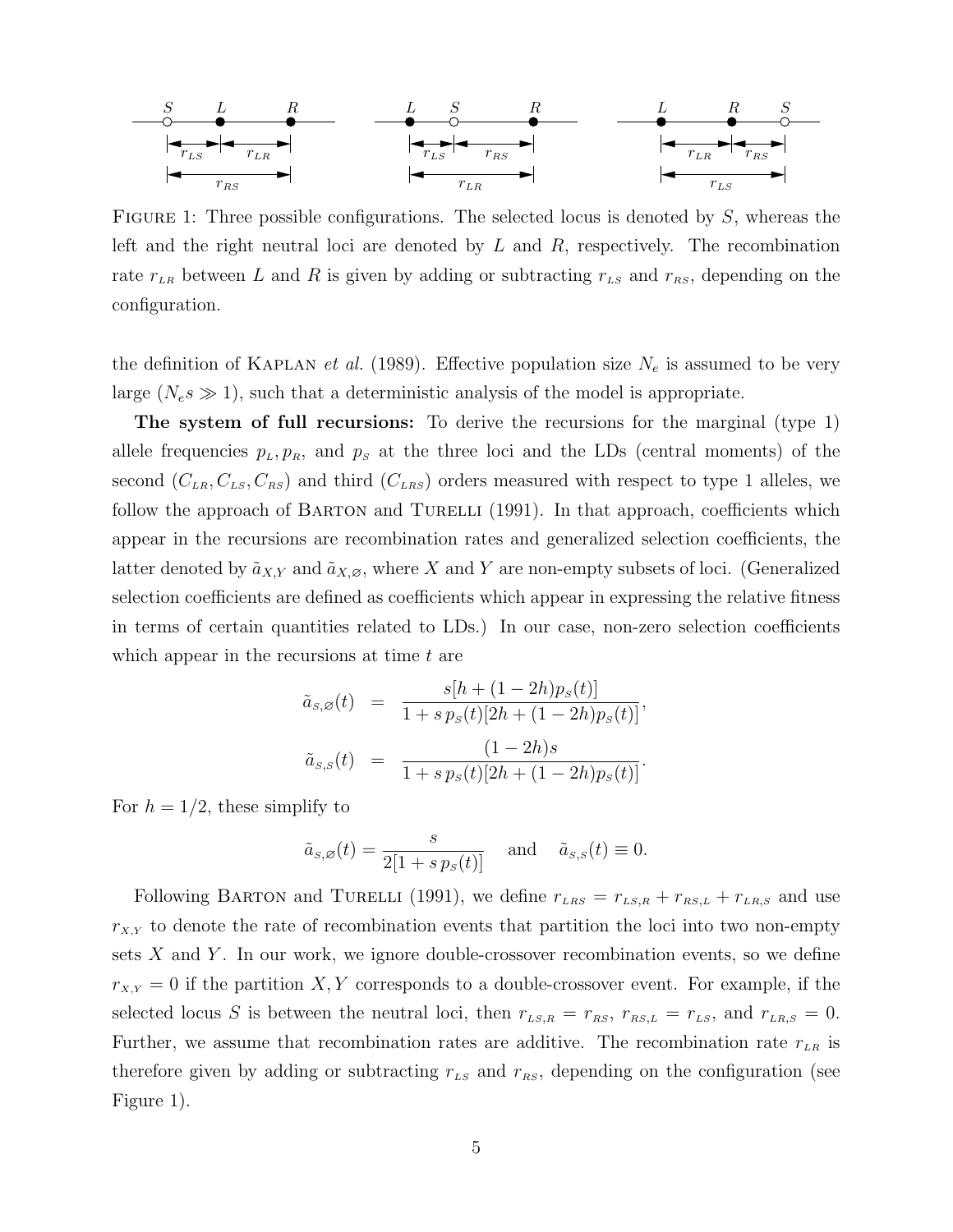To simplify notation, we hereafter omit writing the dependence on time  $t$ . We define  $q_S = 1 - p_S$ ,  $q_L = 1 - p_L$ , and  $q_R = 1 - p_R$ . Marginal allele frequencies satisfy the following recursions:

$$
\Delta p_s = \tilde{a}_{s,\varnothing} p_s q_s,\tag{1}
$$

$$
\Delta p_{L} = \tilde{a}_{s,\varnothing} C_{Ls}, \qquad (2)
$$

$$
\Delta p_R = \tilde{a}_{s,\varnothing} C_{\scriptscriptstyle RS}.\tag{3}
$$

The LDs satisfy the recursions

$$
\Delta C_{LS} = \tilde{\Delta} C_{LS} - \Delta p_L \Delta p_S = \tilde{\Delta} C_{LS} - \tilde{a}_{S,\varnothing}^2 p_S q_S C_{LS},\tag{4}
$$

$$
\Delta C_{RS} = \tilde{\Delta} C_{RS} - \Delta p_R \Delta p_S = \tilde{\Delta} C_{RS} - \tilde{a}_{S,\varnothing}^2 p_S q_S C_{RS}, \tag{5}
$$

$$
\Delta C_{LR} = \tilde{\Delta} C_{LR} - \Delta p_L \Delta p_R = \tilde{\Delta} C_{LR} - \tilde{a}_{S,\varnothing}^2 C_{LS} C_{RS}, \tag{6}
$$

$$
\Delta C_{LRS} = \tilde{\Delta} C_{LRS} - \Delta p_S \tilde{\Delta} C_{LR} - \Delta p_L \tilde{\Delta} C_{RS} - \Delta p_R \tilde{\Delta} C_{LS} + 2\Delta p_L \Delta p_R \Delta p_S
$$
  
= 
$$
\tilde{\Delta} C_{LRS} - \tilde{a}_{S,S} \left[ p_S q_S \tilde{\Delta} C_{LR} + C_{LS} \tilde{\Delta} C_{RS} + C_{RS} \tilde{\Delta} C_{LS} \right] + 2\tilde{a}_{S,S}^3 p_S q_S C_{LS} C_{RS}, (7)
$$

where

$$
\tilde{\Delta}C_{LS} = g(r_{LS})C_{LS},\tag{8}
$$

$$
\tilde{\Delta}C_{RS} = g(r_{RS})C_{RS},\tag{9}
$$

$$
\tilde{\Delta}C_{LR} = -r_{LR}C_{LR} + \tilde{a}_{S,\varnothing}(1-r_{LR})C_{LRS} + \tilde{a}_{S,S}r_{LR}C_{LS}C_{RS},\tag{10}
$$

$$
\tilde{\Delta}C_{LRS} = [-r_{LRS} + \tilde{a}_{S,\varnothing}(1 - r_{LRS})(1 - 2p_S) + \tilde{a}_{S,S}r_{LR,S}p_Sq_S]C_{LRS} \n- \tilde{a}_{S,\varnothing}(r_{LS,R} + r_{RS,L})p_Sq_SC_{LR} \n- [\tilde{a}_{S,\varnothing}(2 - r_{LS,R} - r_{RS,L}) - \tilde{a}_{S,S}(1 - 2p_S)(r_{LS,R} + r_{RS,L})]C_{LS}C_{RS},
$$
\n(11)

with

$$
g(r) := -r + \tilde{a}_{s,\varnothing}(1-r)(1-2p_s) + \tilde{a}_{s,s} r p_s q_s.
$$

The above general recursions apply to all three configurations shown in Figure 1. Depending on the particular configuration being considered, recombination rates  $r_{X,Y}$  need to be defined appropriately.

The system of truncated recursions: We explore the behavior of the recursion equations (1)–(7) in the region  $r, s \ll 1$  and  $h = 1/2$  (see MAYNARD SMITH and HAIGH 1974).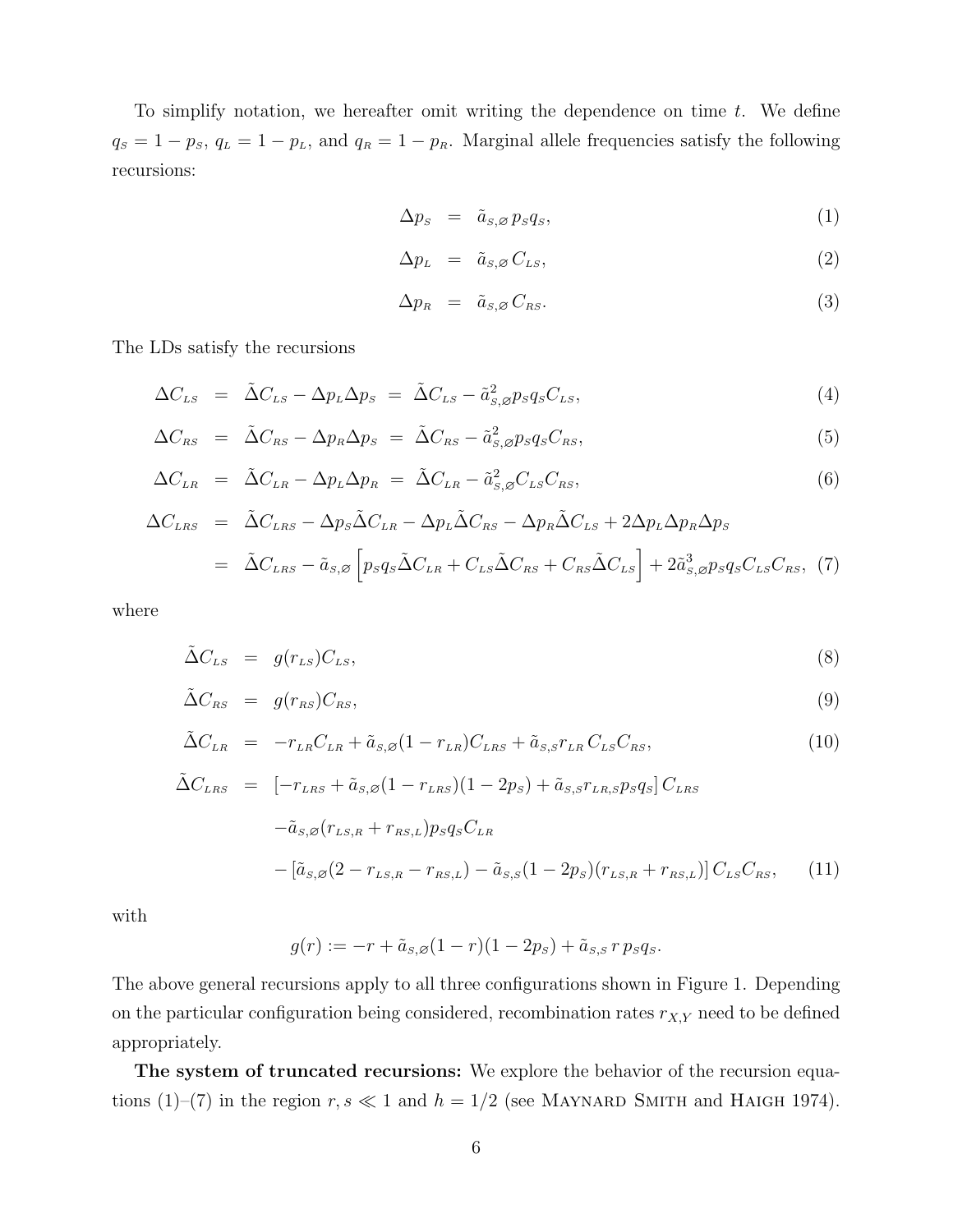Here, r may be any recombination parameter appearing in the equations  $(1)$ – $(7)$ . Keeping only the terms linear in  $s$  or  $r$  leads to the following set of recursions:

$$
\Delta p_s \approx \frac{s}{2} p_s (1 - p_s), \tag{12}
$$

$$
\Delta p_{L} \approx \frac{s}{2} C_{LS},\tag{13}
$$

$$
\Delta p_R \approx \frac{s}{2} C_{RS}, \tag{14}
$$

$$
\Delta C_{LS} \approx -\left[r_{LS} + \frac{s}{2}(2p_S - 1)\right]C_{LS},\tag{15}
$$

$$
\Delta C_{\scriptscriptstyle RS} \approx -\left[r_{\scriptscriptstyle RS} + \frac{s}{2}(2p_{\scriptscriptstyle S} - 1)\right] C_{\scriptscriptstyle RS},\tag{16}
$$

$$
\Delta C_{LR} \approx -r_{LR}C_{LR} + \frac{s}{2}C_{LRS},\tag{17}
$$

$$
\Delta C_{LRS} \approx -\left[r_{LRS} + \frac{s}{2}(2p_S - 1)\right]C_{LRS} - sC_{LS}C_{RS}.
$$
\n(18)

These equations agree to first order in r and s with those of THOMSON  $(1977)$  [compare her eqs. (30iii), (30iv), and (31)]. Since the hitchhiking effect can be best observed when  $r \ll s$ (such that simultaneously  $N_e s \gg 1$  holds), we may approximate the truncated recursions by the following ordinary differential equations (ODEs; see MAYNARD SMITH and HAIGH 1974):

$$
\frac{dp_s}{dt} = \frac{s}{2} p_s [1 - p_s], \tag{19}
$$

$$
\frac{dp_L}{dp_S} = \frac{C_{LS}}{p_S(1-p_S)},\tag{20}
$$

$$
\frac{dp_R}{dp_S} = \frac{C_{RS}}{p_S(1-p_S)},\tag{21}
$$

$$
\frac{dC_{LS}}{dp_S} = -\left(\frac{2r_{LS}}{s} + 2p_S - 1\right) \left[\frac{1}{p_S(1 - p_S)}\right] C_{LS},\tag{22}
$$

$$
\frac{dC_{RS}}{dp_S} = -\left(\frac{2r_{RS}}{s} + 2p_S - 1\right) \left[\frac{1}{p_S(1 - p_S)}\right] C_{RS},\tag{23}
$$

$$
\frac{dC_{LR}}{dp_s} = -\frac{2r_{LR}}{s} \left[ \frac{1}{p_s(1-p_s)} \right] C_{LR} + \frac{1}{p_s(1-p_s)} C_{LRS},\tag{24}
$$

$$
\frac{dC_{LRS}}{dp_S} = -\left(\frac{2r_{LRS}}{s} + 2p_S - 1\right) \left[\frac{1}{p_S(1 - p_S)}\right] C_{LRS} - \frac{2}{p_S(1 - p_S)} C_{LS} C_{RS}.
$$
 (25)

Here we have introduced time t (in generations) into the equation for  $p<sub>s</sub>$  and parameterized the other quantities by  $p<sub>s</sub>$  (which is a monotonically increasing function of t).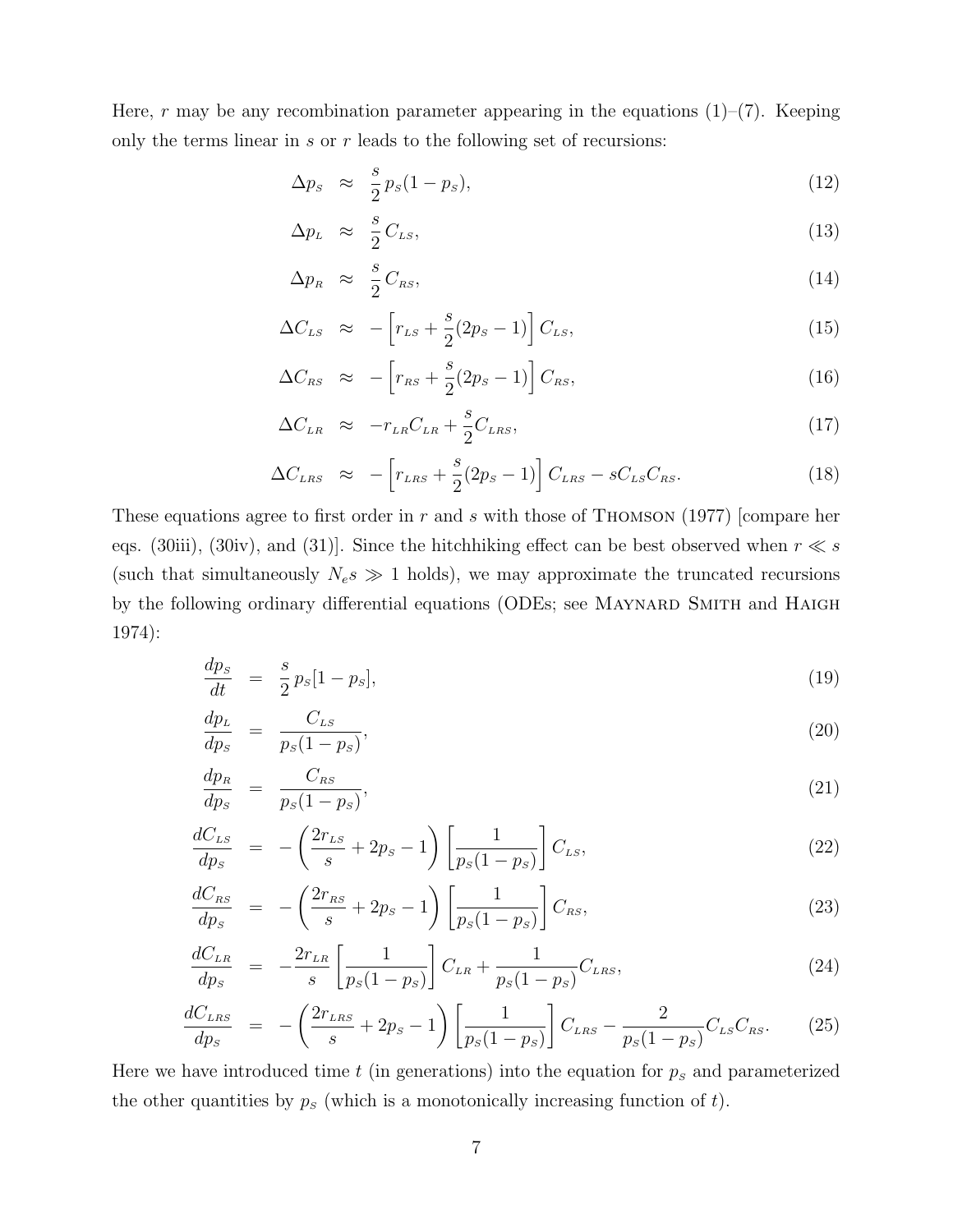Structure of equations: Several features of the dynamical system become apparent from these two sets of equations. Most importantly, selection acts on the alleles at the neutral loci indirectly and in a strictly hierarchical fashion: on the marginal neutral allele frequencies via the pairwise LDs  $C_{LS}$  and  $C_{RS}$ , on the LD between the neutral sites by the third moment, and on the latter by a fourth-order term (i.e. the product of the two pairwise LDs  $C_{LS}$  and  $C_{RS}$ ).

Analytical solutions when the selected locus is between the neutral loci: The ODEs for the LDs are first-order linear differential equations. The ODEs for the pairwise LDs  $C_{LS}$  and  $C_{RS}$  are homogeneous. The equations for  $C_{LR}$  and  $C_{LRS}$  contain the higher-order moments as inhomogeneous terms that act as "driving forces" of the dynamics. However, except for this impact of the higher-order terms, the equations are decoupled and can be solved successively. We have the following results:

The frequency of the selected allele at locus S is

$$
p_s(t) = \frac{p_s(0)}{p_s(0) + q_s(0)e^{-st/2}},
$$
\n(26)

whereas marginal allele frequencies at the neutral loci are

$$
p_L(t) = p_L(0) + 2 \frac{C_{LS}(0)}{H_S(0)} \left(\frac{p_S(0)}{1 - p_S(0)}\right)^{2r_{LS}/s} \int_{p_S(0)}^{p_S(t)} \left(\frac{1 - z}{z}\right)^{2r_{LS}/s} dz, \tag{27}
$$

$$
p_R(t) = p_R(0) + 2 \frac{C_{RS}(0)}{H_S(0)} \left(\frac{p_S(0)}{1 - p_S(0)}\right)^{2r_{RS}/s} \int_{p_S(0)}^{p_S(t)} \left(\frac{1 - z}{z}\right)^{2r_{RS}/s} dz, \tag{28}
$$

where

$$
H_s(t) := 2p_s(t)[1 - p_s(t)],
$$
\n(29)

which corresponds to the heterozygosity at the selected locus. The LDs  $C_{LS}(t)$  and  $C_{RS}(t)$ can be written as

$$
C_{LS}(t) = C_{LS}(0) \frac{H_S(t)}{H_S(0)} e^{-r_{LS}t}, \qquad (30)
$$

$$
C_{RS}(t) = C_{RS}(0) \frac{H_S(t)}{H_S(0)} e^{-r_{RS}t}.
$$
\n(31)

Given these solutions for  $C_{LS}(t)$  and  $C_{RS}(t)$ , the coupled ODEs (24) and (25) admit simple exact solutions when the selected locus is between the two neutral loci. More specifically, the 3rd order LD is given by

$$
C_{LRS}(t) = \left\{-4 C_{LS}(0) C_{RS}(0) \left[\frac{p_S(t) - p_S(0)}{H_S(0)}\right] + C_{LRS}(0)\right\} \frac{H_S(t)}{H_S(0)} e^{-r_{LRS}t},\tag{32}
$$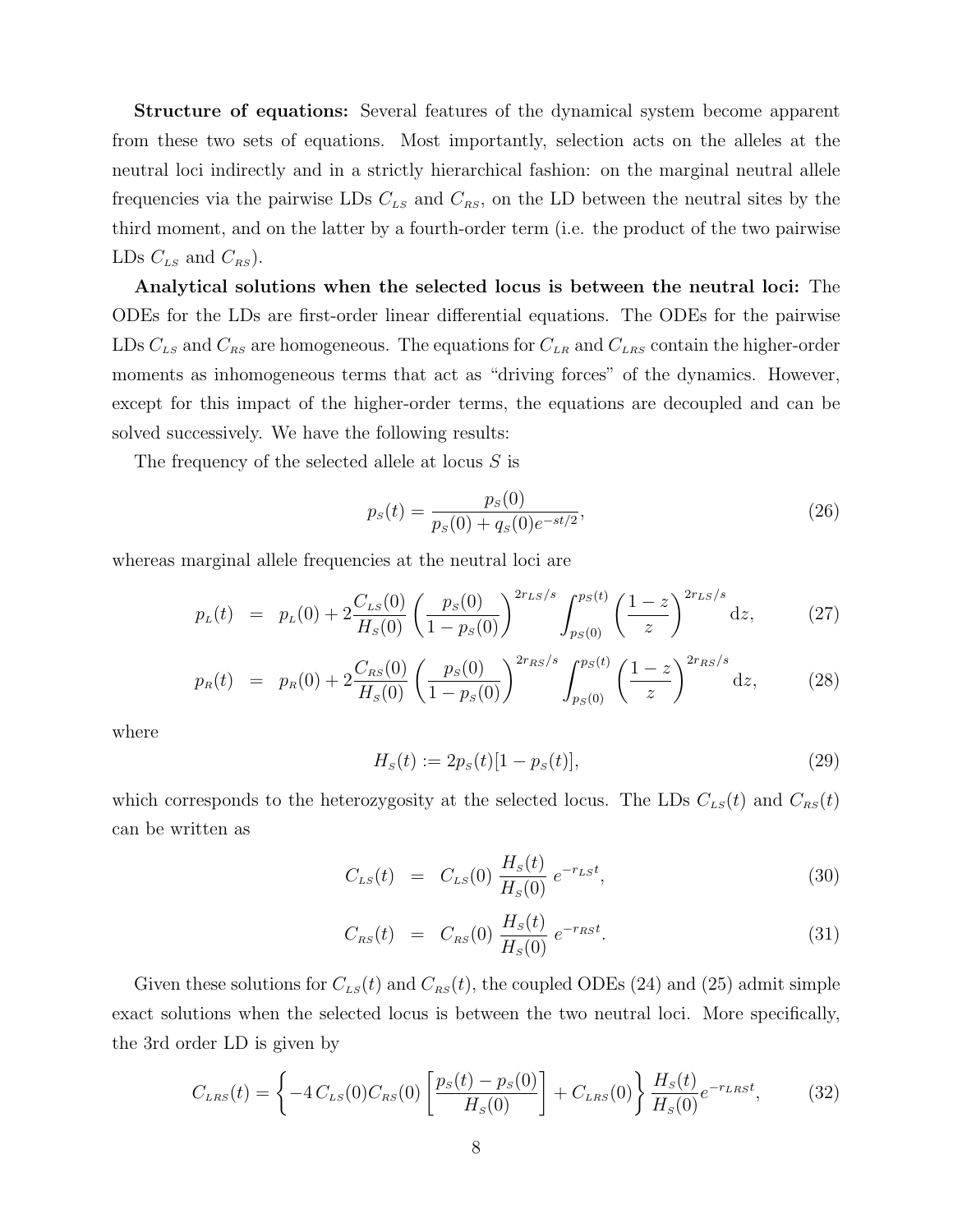and the LD between the neutral loci can be written as

$$
C_{LR}(t) = \left\{-4 C_{LS}(0) C_{RS}(0) \left[\frac{p_S(t) - p_S(0)}{H_S(0)}\right]^2 + 2 C_{LRS}(0) \left[\frac{p_S(t) - p_S(0)}{H_S(0)}\right] + C_{LR}(0)\right\} e^{-r_{LR}t},\tag{33}
$$

where  $r_{LR} = r_{LRS} = r_{LS} + r_{RS}$ .

Analytical solutions when the selected locus is outside the neutral loci: Solutions to the ODEs (19)–(23) do not depend on whether the selected locus is inside or outside the two neutral loci. For example, the allele frequency  $p_S(t)$  and the LDs  $C_{LS}(t)$  and  $C_{RS}(t)$ are given by (26), (30) and (31), respectively, in all cases. However, the dynamics of the ODEs (24) and (25) for  $C_{LR}(t)$  and  $C_{LR}(t)$ , respectively, depend crucially on the position of the selected locus S with respect to the neutral loci  $L$  and  $R$ . As we elaborate presently, the dynamics of  $C_{LR}(t)$  when S is between L and R exhibits radically different behavior than when  $S$  is outside.

In what follows, suppose that S is to the right of R, which implies  $r_{LS} = r_{LR} + r_{RS}$ . The case where S is to the left of L can be handled in a similar vein, with  $r_{RS}$  replaced with  $r_{LS}$ . Now, the ODE (25) for the 3rd order LD  $C_{LRS}(t)$  does not admit a closed-form solution; a general solution can be obtained in terms of the incomplete beta function  $B(z; x, y)$ , defined as  $B(z; x, y) = \int_0^z u^{x-1}(1-u)^{y-1} du$ . However, noting that  $B(z; 1 - 2r_{\text{RS}}/s, 1 + 2r_{\text{RS}}/s) \approx z$ if  $r_{RS} \ll s$ , we obtain the following simple approximate solution:

$$
C_{LRS}(t) \approx \left\{-4 C_{LS}(0) C_{RS}(0) \left[ \left(\frac{p_s(0)}{1 - p_s(0)}\right)^{2r_{RS}/s} \frac{p_s(t) - p_s(0)}{H_s(0)}\right] + C_{LRS}(0) \right\} \frac{H_s(t)}{H_s(0)} e^{-r_{LRS}t}.
$$
\n(34)

Further, using this solution and the approximation  $B[z; 2 - 2r_{RS}/s, 1 + 2r_{RS}/s] \approx z^2$  for  $r_{RS} \ll s$ , we obtain the following approximate solution to (24):

$$
C_{LR}(t) \approx \left\{ -4 C_{LS}(0) C_{RS}(0) \left[ \left( \frac{p_S(0)}{1 - p_S(0)} \right)^{2r_{RS}/s} \frac{p_S(t) - p_S(0)}{H_S(0)} \right]^2 + 2 C_{LRS}(0) \left[ \left( \frac{p_S(0)}{1 - p_S(0)} \right)^{2r_{RS}/s} \frac{p_S(t) - p_S(0)}{H_S(0)} \right] + C_{LR}(0) \right\} e^{-r_{LR}t}.
$$
 (35)

Note the striking resemblance of (34) and (35) to (32) and (33), respectively. For  $r_{RS} = 0$ , the two sets of equations agree exactly, and hence our solutions for different regions form one continuous solution for the entire domain. The only difference between the two sets of equations is that, in (34) and (35), an extra factor  $[p_s(0)/(1 - p_s(0))]^{2r_{RS}/s}$  appears together with  $[p_s(t) - p_s(0)]/H_s(0)$ . This simple difference leads to important observable differences in the dynamics of the LDs.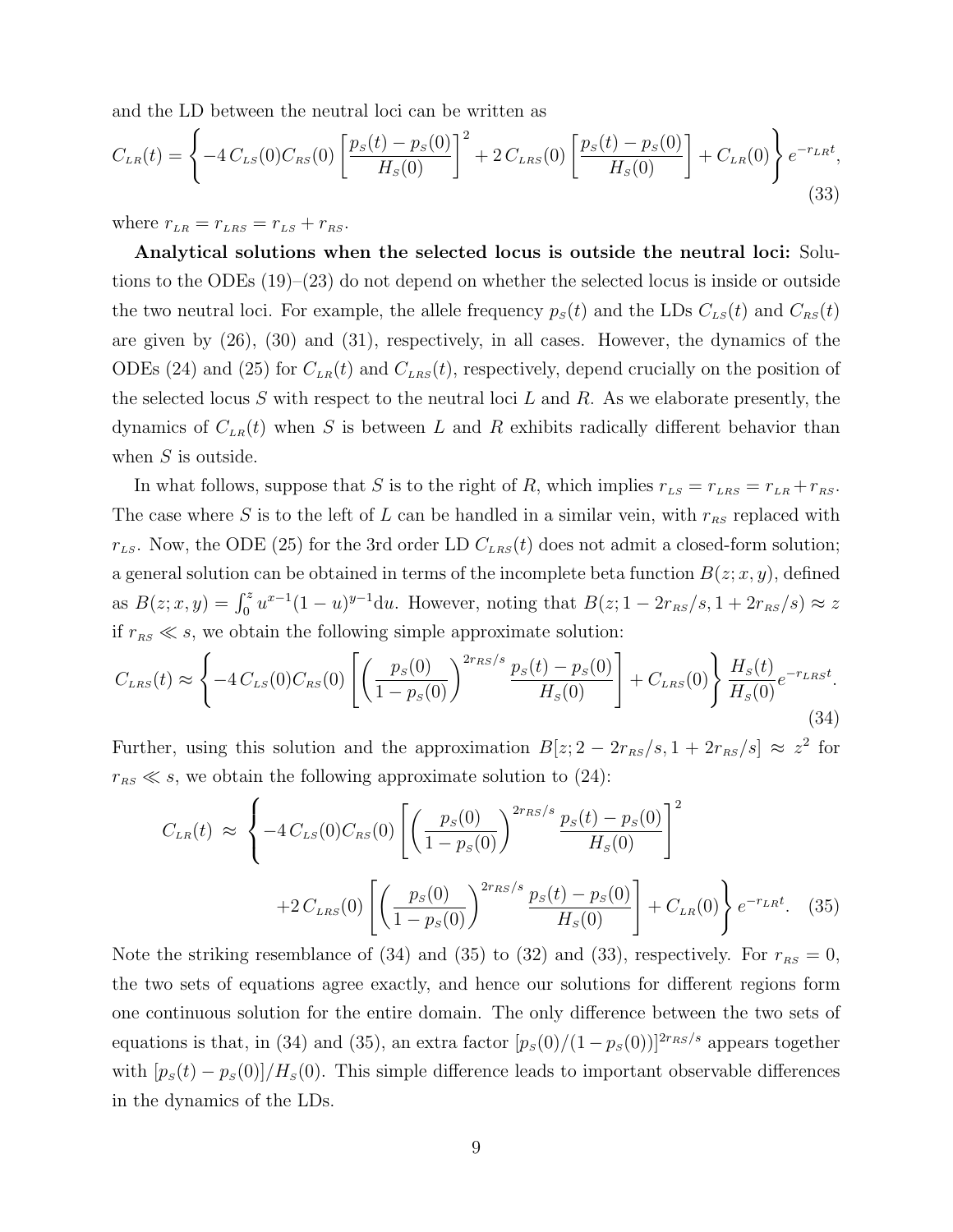TABLE 1: Comparison of the exact  $C_{LR}(t)$  (obtained by solving the full recursions numerically) with the analytic approximation (33) when the selected locus is between the two neutral loci. The values shown are in units of  $10^{-2}$ . We used  $s = 0.01, p_s(0) =$  $0.00005, p_L(0) = 0.38, p_R(0) = 0.41$  and  $C_{LR}(0) = 0.0242$ . In the exact numerical computation,  $p_S(t) = 1 - p_S(0)$  at  $t = 3982$ .

|          | $r_{LS} = r_{RS} = 0.01s$ |         | $r_{LS} = r_{RS} = 0.05s$ |         | $r_{LS} = r_{RS} = 0.1s$ |         |
|----------|---------------------------|---------|---------------------------|---------|--------------------------|---------|
| t        | exact                     | eq.(33) | exact                     | eq.(33) | exact                    | eq.(33) |
| $\theta$ | 2.42                      | 2.42    | 2.42                      | 2.42    | 2.42                     | 2.42    |
| 500      | 2.21                      | 2.21    | 1.48                      | 1.48    | 0.90                     | 0.90    |
| 1000     | 2.18                      | 2.18    | 0.98                      | 0.98    | 0.36                     | 0.36    |
| 1500     | 3.67                      | 3.70    | 1.11                      | 1.12    | 0.25                     | 0.25    |
| 2000     | 6.91                      | 6.89    | 1.39                      | 1.39    | 0.19                     | 0.19    |
| 2500     | 1.59                      | 1.53    | 0.21                      | 0.21    | 0.02                     | 0.02    |
| 3000     | 0.14                      | 0.13    | 0.01                      | 0.01    | 0.00                     | 0.00    |
| 3500     | 0.01                      | 0.01    | 0.00                      | 0.00    | 0.00                     | 0.00    |
| 3982     | 0.00                      | 0.00    | 0.00                      | 0.00    | 0.00                     | 0.00    |

Comparison of approximate analytic solutions with numerical solutions to the **full recursions:** We have written a computer program to solve the full recursions  $(1)$ – $(11)$ numerically. Comparison of our analytic solutions (33) and (35) with numerical solutions to the full recursions are shown in Table 1 and Table 2, respectively. As these tables show, our analytic solutions are a good approximation to the exact dynamics. In obtaining our analytic solution (35) for the case in which the selected locus is outside the neutral loci, recall that we assumed  $r_{RS} \ll s$  to approximate the incomplete beta function. As expected, Table 2 shows that (35) becomes less accurate as  $r_{RS}$  increases, but it is a good approximation as long as  $r_{RS} \ll s$ .

#### THE DYNAMICS OF LD

In this section, we consider the dynamics of the LD between the two neutral loci. We utilize our analytic solutions from the previous section to study several important aspects of the dynamics.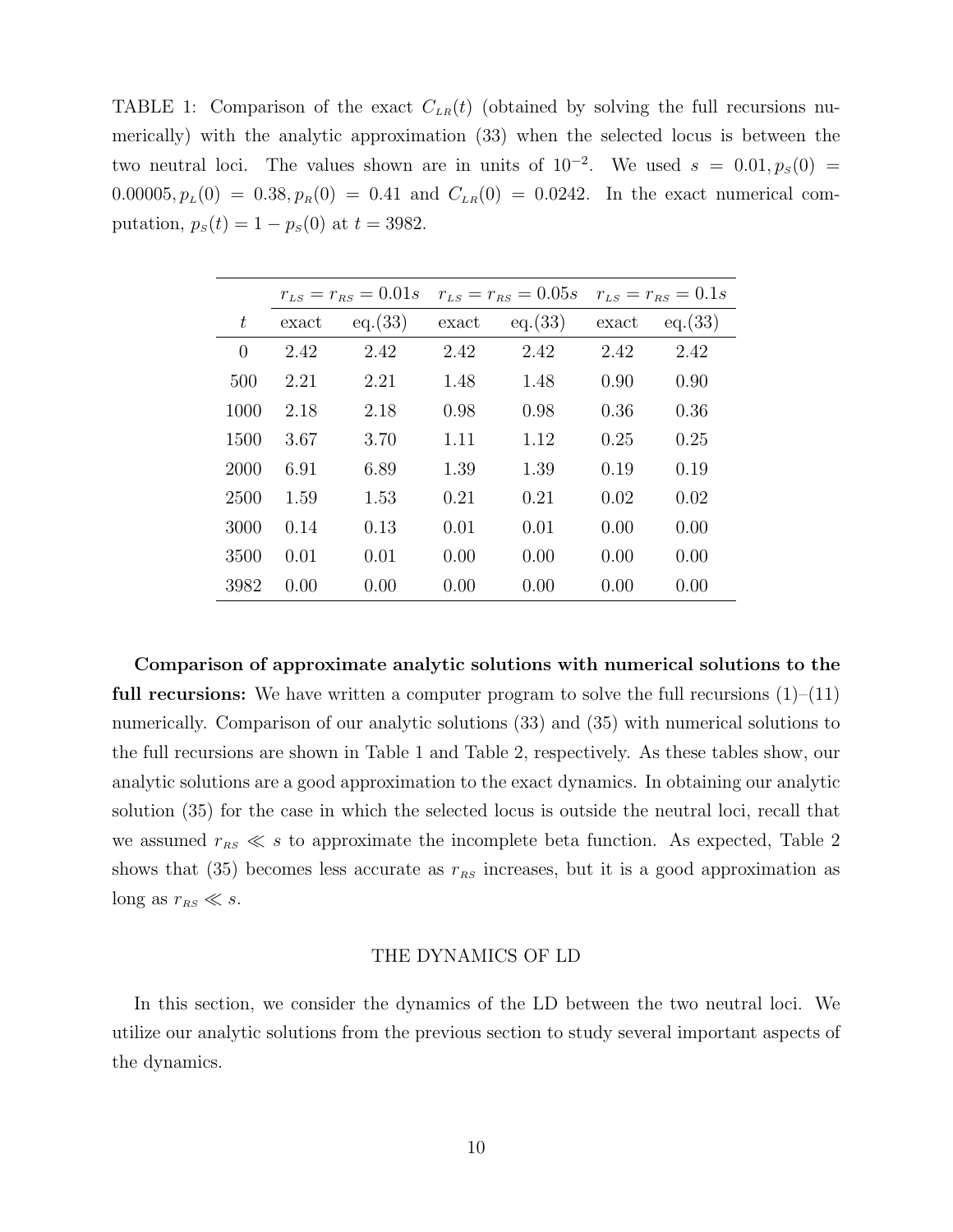TABLE 2: Comparison of the exact  $C_{LR}(t)$  with the analytic approximation (35) when the selected locus is to the right of locus R. The values shown are in units of  $10^{-2}$ . We used  $r_{LR} = 0.02s$  and the same set of initial conditions as in Table 1. As expected, (35) is quite accurate for  $r_{RS}/s \ll 1$ .

|           | $r_{RS} = 0.01s$ |                  | $r_{RS} = 0.05s$ |                  | $r_{RS} = 0.1s$ |                  | $r_{RS} = 0.2s$ |                  | $r_{RS} = 0.3s$ |                  |
|-----------|------------------|------------------|------------------|------------------|-----------------|------------------|-----------------|------------------|-----------------|------------------|
| $t_{\rm}$ |                  | exact eq. $(35)$ |                  | exact eq. $(35)$ |                 | exact eq. $(35)$ |                 | exact eq. $(35)$ |                 | exact eq. $(35)$ |
| $\theta$  | 2.42             | 2.42             | 2.42             | 2.42             | 2.42            | 2.42             | 2.42            | 2.42             | 2.42            | 2.42             |
| 500       | 2.21             | 2.20             | 2.20             | 2.20             | 2.20            | 2.19             | 2.20            | 2.19             | 2.20            | 2.19             |
| 1000      | 2.17             | 2.15             | 2.12             | 2.06             | 2.07            | 2.01             | 2.02            | 1.99             | 2.00            | 1.98             |
| 1500      | 3.47             | 3.39             | 2.83             | 2.55             | 2.36            | 2.08             | 1.96            | 1.83             | 1.85            | 1.80             |
| 2000      | 6.94             | 6.93             | 5.48             | 5.15             | 3.59            | 3.15             | 2.05            | 1.85             | 1.72            | 1.65             |
| 2500      | 4.33             | 4.35             | 6.04             | 5.98             | 3.96            | 3.76             | 1.96            | 1.83             | 1.57            | 1.52             |
| 3000      | 3.26             | 3.27             | 5.54             | 5.51             | 3.64            | 3.52             | 1.78            | 1.68             | 1.42            | 1.38             |
| 3500      | 2.90             | 2.90             | 5.01             | 5.00             | 3.30            | 3.20             | 1.61            | 1.52             | 1.29            | 1.25             |
| 3982      | 2.63             | 2.63             | 4.55             | 4.54             | 2.99            | 2.90             | 1.46            | 1.38             | 1.17            | 1.13             |

**Vanishing LD:** In the domain  $r \ll s$ , the term  $-sC_{LS}C_{RS}$  dominates the recursion for the third moment [see (18)] and hence influences also the LD between the neutral sites. If the selected site is between the two neutral sites and linkage is sufficiently tight  $(r_{LR} < 0.1s)$ ,  $|C_{LR}|$  quickly increases after the favored mutation has entered the population and, after transiently reaching a peak, rapidly decays to zero before the selected phase ends. To show this, define  $t_f$  as the time satisfying  $p_s(t_f) = 1 - p_s(0)$ . Henceforward, we loosely refer to this time as the fixation time. Using (26), one can show that

$$
t_f = \frac{4}{s} \log \left( \frac{1 - p_s(0)}{p_s(0)} \right). \tag{36}
$$

We wish to show that, if the selected locus is between the two neutral loci, then  $C_{LR}(t_f) \approx 0$ for all possible initial conditions of interest. Common to all initial conditions is that  $p<sub>s</sub>(0)$  =  $1/(2N)$ , with N being the population size. For  $N = 10^4 \sim 10^6$ ,  $1/(2N) \ll 1$ , and therefore

$$
\frac{p_s(t_f) - p_s(0)}{H_s(0)} = \frac{1 - 2p_s(0)}{2p_s(0)[1 - p_s(0)]} \approx \frac{1}{2p_s(0)},\tag{37}
$$

which implies that (33) at  $t_f$  can be written approximately as follows:

$$
C_{LR}(t_f) \approx \left\{-C_{LS}(0)C_{RS}(0)\left[\frac{1}{p_S(0)}\right]^2 + C_{LRS}(0)\frac{1}{p_S(0)} + C_{LR}(0)\right\}e^{-r_{LR}t_f}.\tag{38}
$$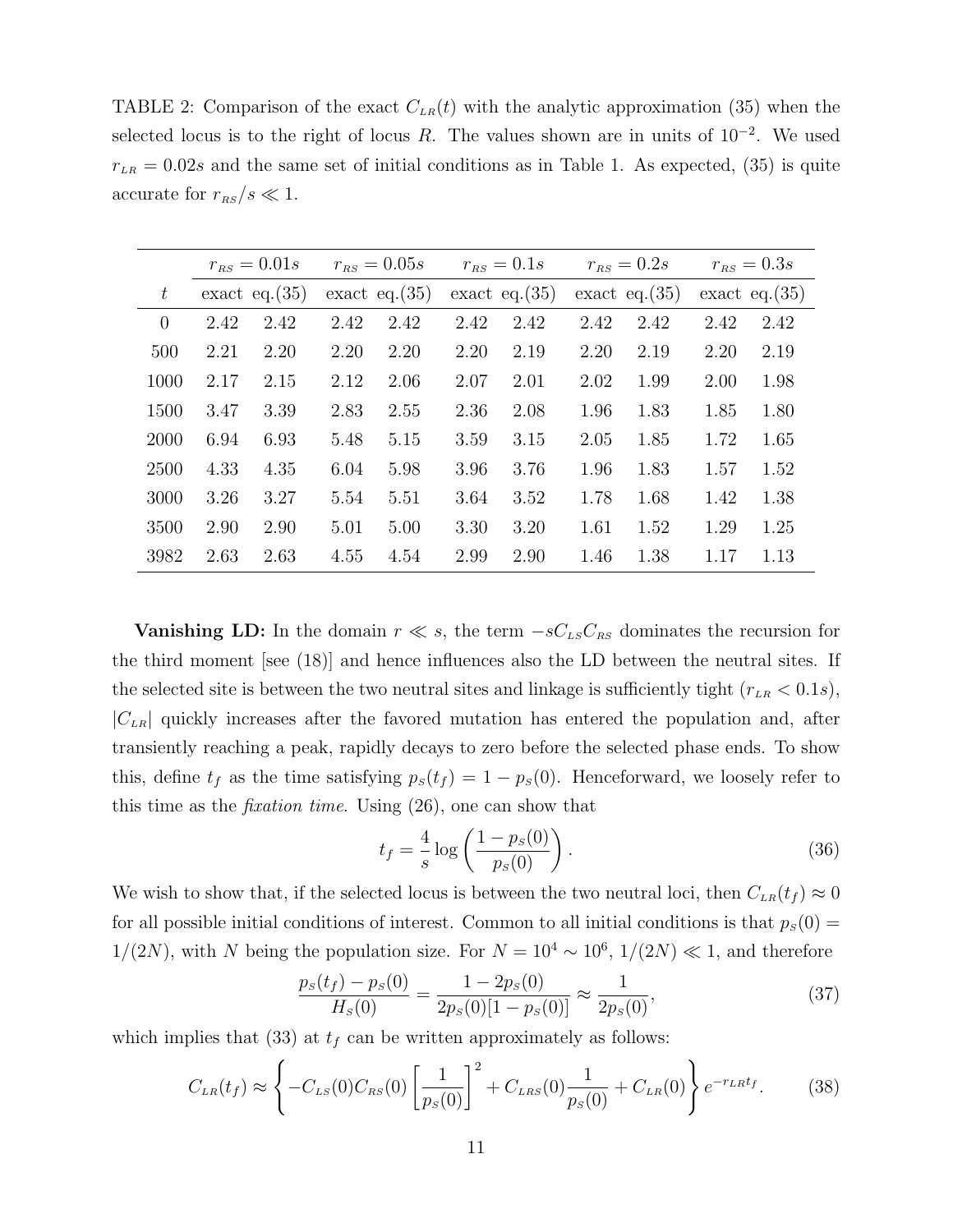We use  $\{000, 001, 010, 011, 100, 101, 110, 111\}$  to denote gametic types. Their frequencies are denoted by  $\{f_{000}, f_{001}, f_{010}, f_{011}, f_{100}, f_{101}, f_{110}, f_{111}\}$ , which are related to the marginal frequencies and the LDs as follows:

$$
p_L = f_{100} + f_{101} + f_{110} + f_{111},
$$
  
\n
$$
p_R = f_{001} + f_{011} + f_{101} + f_{111},
$$
  
\n
$$
p_S = f_{010} + f_{011} + f_{110} + f_{111},
$$
  
\n
$$
C_{LR} = f_{101} + f_{111} - p_L p_R,
$$
  
\n
$$
C_{LS} = f_{110} + f_{111} - p_L p_S,
$$
  
\n
$$
C_{RS} = f_{011} + f_{111} - p_R p_S,
$$
  
\n
$$
C_{LRS} = f_{111} - (p_L p_R p_S + p_L C_{RS} + p_R C_{LS} + p_S C_{LR}).
$$

Using these relations, we obtain

$$
-C_{LS}(0)C_{RS}(0)\left[\frac{1}{p_S(0)}\right]^2 + C_{LRS}(0)\frac{1}{p_S(0)} + C_{LR}(0) = \frac{f_{010}(0)f_{111}(0) - f_{011}(0)f_{110}(0)}{p_S(0)^2}.
$$
 (39)

At  $t = 0$ , a new favored mutation occurs on only one of the following gametic types: 000, 001, 100 or 101. For instance, if the mutation occurs on a gamete of type 101,  $f_{010}(0)$  =  $f_{011}(0) = f_{110}(0) = 0$  and  $f_{111}(0) = p_s(0) = 1/(2N)$ . More generally, only one of  $f_{010}(0)$ ,  $f_{111}(0), f_{011}(0), f_{110}(0)$  is supposed to be non-zero. This implies that the right hand side of (39) must be equal to zero. Hence, the coefficient of  $\exp(-r_{LR}t_f)$  in (38) is exactly zero. If the approximation (37) were not used, then the coefficient of  $\exp(-r_{LR}t_f)$  in  $C_{LR}(t_f)$  would not be exactly zero, but would still be very small. Note that  $\exp(-r_{LR}t_f)$  may not be very small. For example,  $\exp(-r_{LR}t_f) = 0.452813$  for  $p_s(0) = 0.00005$ ,  $r_{LR} = 0.00002$ , and  $s = 0.001$ . This shows that, for small recombination rates  $(r_{LR} \ll 1)$ , selection rather than recombination is the dominant force that causes  $C_{LR}(t)$  to vanish before the fixation time. For large recombination rates, the contribution  $\exp(-r_{LR}t)$  from recombination should dominate over selection effects.

This behavior may be explained as follows. Under the scenario of tight linkage and strong selection, a low-frequency gamete on which the favored mutation landed is quickly dragged into intermediate to high frequency. If the recombination rates are non-zero, this gamete may undergo recombination, thereby creating the two types of single recombinants that also carry the selected allele and thus increase in frequency. This reduces the LD between L and R created by the hitchhiking effect in the first half of the selected phase. This hitchhiking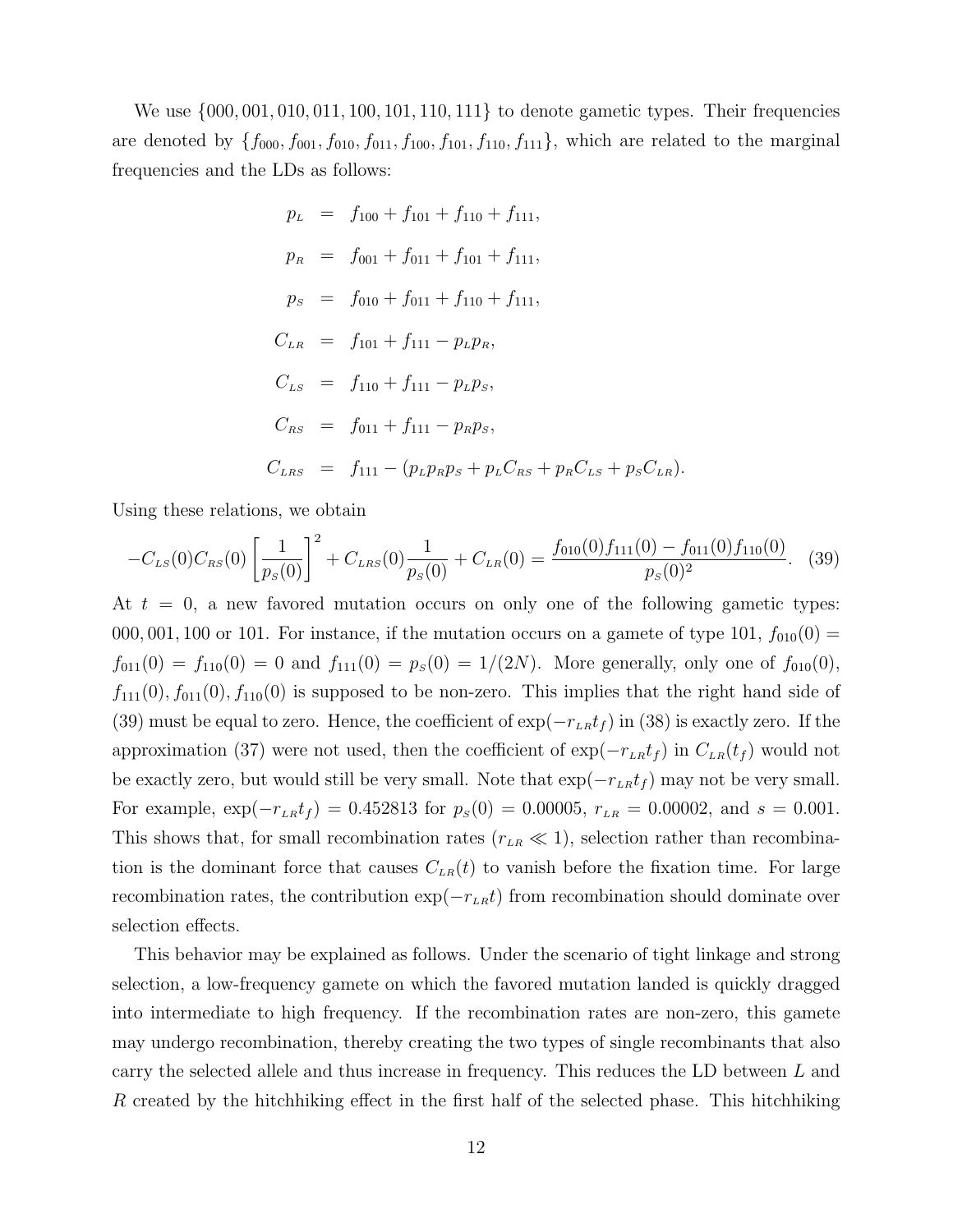effect on the recombinants is stronger, the greater the linkage between the selected site and the two neutral sites is, and thus also the product  $C_{LS}C_{RS}$ .

Figure 2a shows another important observation: LD may vanish very quickly in the selected phase, while relative heterozygosity approaches a finite (i.e. non-zero) equilibrium value. Thus, LD does not vanish because of the variation-reducing effect of hitchhiking per se, but as a consequence of secondary hitchhiking effects on the recombinants created in the selected phase (described above).

A selected mutation occurring outside the two neutral sites on a low-frequency gamete may also lead to a transient peak of  $C_{LR}$ , if both neutral polymorphic sites are less than 0.1s recombination distances away from the selected site (see Figure 2b,c). Although this peak vanishes faster than under neutral conditions (i.e., with the selected site far away from the neutral sites, as in Figure 2d), the decay rate is not as high as when the favored mutation occurs between the neutral sites (Figure 2a). We analyze this behavior in more detail below.

Shown in Figure 3 is a plot of  $C_{LR}(n)$  for varying position of the selected locus. As in Figure 2, the distance between the two neutral loci is fixed at  $r_{LR} = 0.0002$ , and the same set of initial conditions are used. Note that this plot is symmetric about the plane  $r = 0$ ; we return to this point later in the paper. We stress that our conclusions described above do not depend on the particular values of neutral marginal allele frequencies  $p_L(0)$  and  $p_R(0)$  used for illustration. Even for low values of  $p<sub>L</sub>(0)$  and  $p<sub>R</sub>(0)$ , for example, the same conclusions hold.

An alternative illustration of the above discussion is provided in Figure 4, which shows pairwise LD plots for a region containing 100 neutral loci and a single selected locus. The two plots shown correspond to two different time points. The selected locus is located in the middle of the region and LD values below a cutoff value are not plotted.

**The maximum LD at**  $t_f$ **:** Consider the case in which the selected locus S is to the right of locus R. Viewing  $C_{LR}(t_f)$  as a function of  $r_{RS}$ , whether there exists a local optimum in the domain  $r_{RS} \ll s$  depends on initial conditions. The example shown in Figure 3 has a local maximum at  $r_{RS}/s \approx 0.039$ . Differentiating the analytic solution (35), it is possible to determine whether there is a critical point  $r_{RS} = r_{RS}^*$  that satisfies

$$
\left. \frac{dC_{LR}(t_f)}{dr_{RS}} \right|_{r_{RS}=r_{RS}^*} = 0. \tag{40}
$$

Suppose that, at  $t = 0$ , the new gamete carrying a selected allele (of type 1) at locus S is of type  $ij1$ , with i being the allele at locus L and j the allele at locus R. Then, given that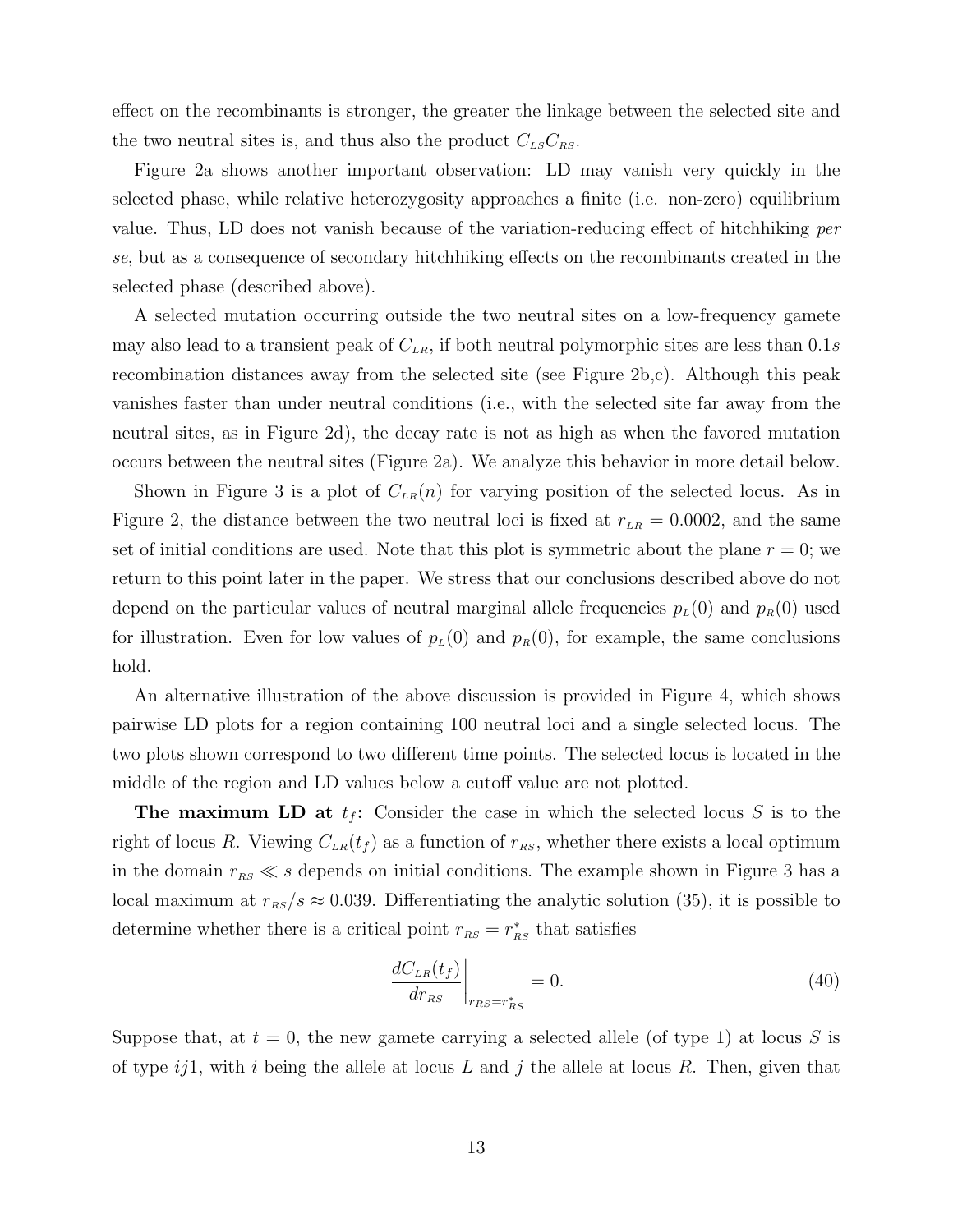

FIGURE 2: Example trajectories of  $C_{LR}(n)$  are shown on the left hand side, and that of normalized heterozygosity  $Het(n)/Het(0)$  are shown on the right hand side, where solid (resp. dashed) lines correspond to locus  $L$  (resp.  $R$ ). (a) The selected locus is at the midpoint between the neutral loci, i.e.,  $r_{LS} = r_{RS} = 0.01s$ . (b) The selected locus is to the right of locus R and  $r_{RS} = 0.01s$ . (c) The selected locus is to the right of locus R and  $r_{RS} = 0.03s$ . (d) The selected locus is to the right of locus R and  $r_{RS} = 0.3s$ . Exact recursions (1)–(11) were used, with  $s = 0.01, r_{LR} = 0.02s, p_s(0) = 0.00005, p_L(0) = 0.38, p_R(0) = 0.41$ and  $C_{LR}(0) = 0.0242$ . At generation  $n = 3982$ ,  $p_S(n) = 1 - p_S(0)$ . Initial conditions were chosen so that  $C_{LR}(0) \neq 0$ , for two reasons; to demonstrate that, when the selected locus is between the neutral loci (as in case a),  $C_{LR}(n)$  quickly vanishes in the selected phase even if the initial value  $C_{LR}(0)$  is not zero, and to contrast the effect of recombination (see case d) with that of selection.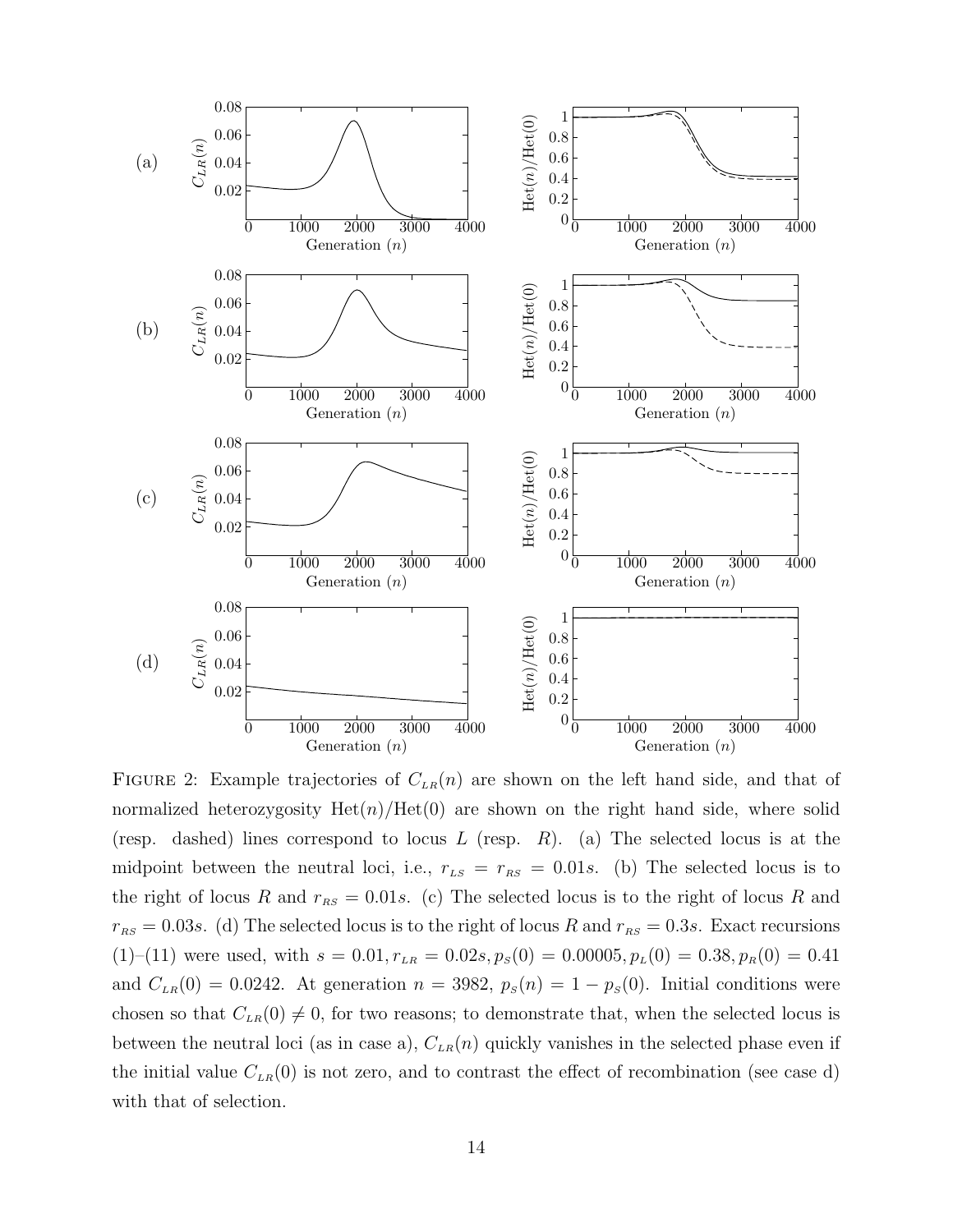

FIGURE 3: The LD  $C_{LR}$  between the neutral loci as a function of the position of the selected locus, for  $r_{LR} = 0.0002$  and  $s = 0.01$ . Here, r is the position of the selected locus S, and the value  $r = 0$  corresponds to the midpoint between the neutral loci. Locus L is fixed at  $r = -0.0001$ , whereas locus R is fixed at  $r = 0.0001$ . The same set of initial conditions as in Figure 2 was used for all r. Exact recursions  $(1)$ – $(11)$  were used to generate this plot.



Figure 4: Truncated pairwise LD plots for a region consisting of 100 neutral loci and 1 selected locus located in the middle. The recombination rate between any two adjacent loci is 0.4s/100, and hence the recombination rate between the leftmost and the rightmost neutral loci is 0.4s. We used  $s = 0.01$ ,  $p_S(0) = 0.00005$ ,  $p_R(0) = p_L(0) = 0.5$  and  $C_{LR}(0) = 0$ . The plots were truncated so that LD values less than 1% of the largest value 0.0577 were not included. (a) Pairwise LD plot at  $t = t_f/2$ , where the time of fixation  $t_f$  satisfies  $p_S(t_f) = 1 - p_S(0)$ . (b) Pairwise LD plot at  $t = t_f$ .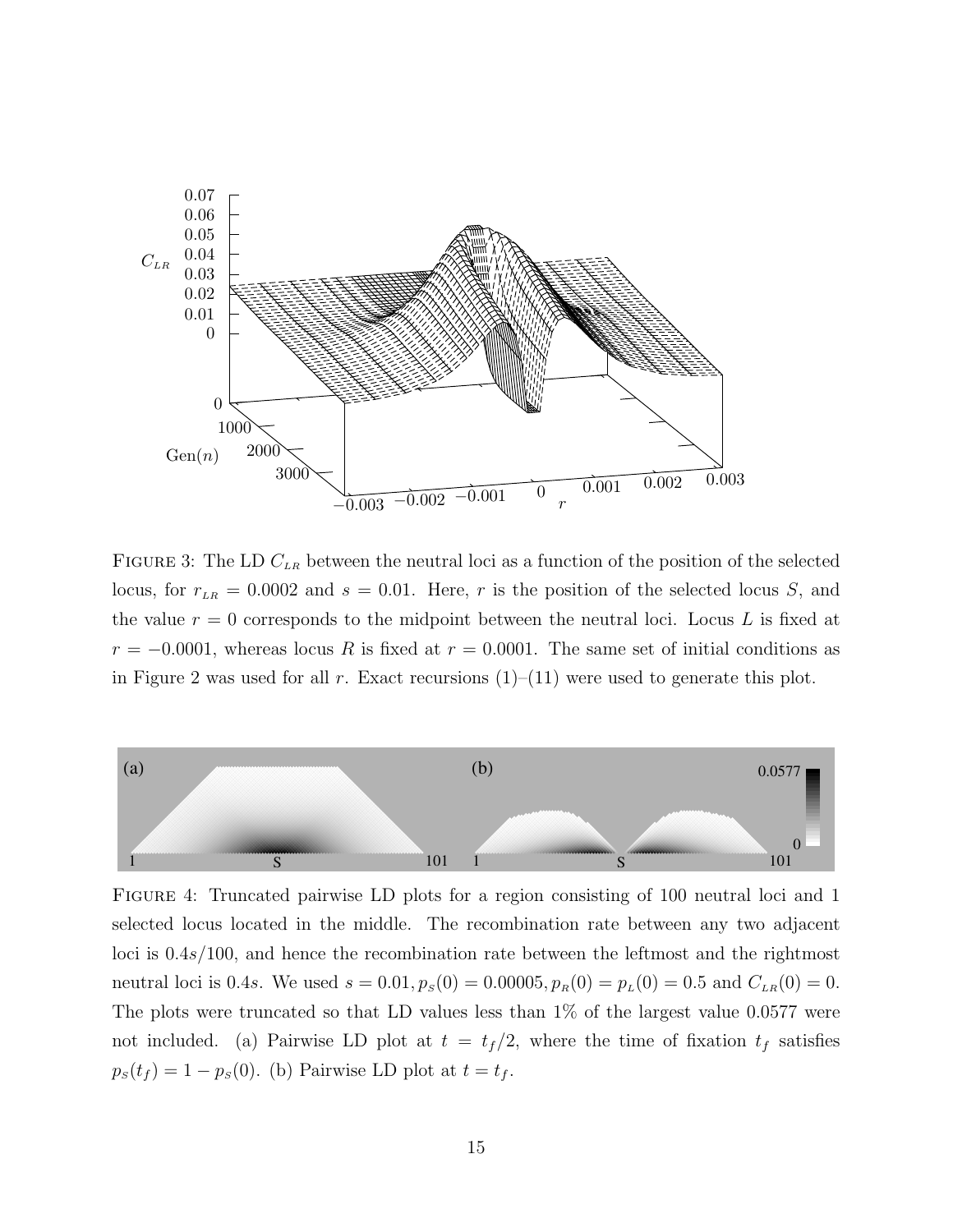$[\delta_{i1} - p_L(0)][\delta_{j1} - p_R(0)] > C_{LR}(0)$ , where  $\delta_{ab}$  is 1 if  $a = b$  or 0 if  $a \neq b$ , we obtain

$$
r_{RS}^* \approx \frac{s}{2} \log \left[ \frac{1}{2} \left( 1 - \frac{C_{LR}(0)}{[\delta_{i1} - p_L(0)][\delta_{j1} - p_R(0)]} \right) \right] \frac{1}{\log[1/(2N)]}
$$
(41)

and

$$
C_{LR}(t_f)|_{r_{RS}=r_{RS}^*} \approx \frac{\{C_{LR}(0) + [\delta_{i1} - p_L(0)][\delta_{j1} - p_R(0)]\}^2}{4[\delta_{i1} - p_L(0)][\delta_{j1} - p_R(0)]}e^{-r_{LR}t_f}.
$$

The value of  $r_{RS}^*$  in (41) may be very large for some initial conditions. In such a case, as our analytic solution (35) is valid only in the domain  $r_{RS} \ll s$ , all we can say for sure is that  $C_{LR}(t_f)$  has no critical point in the domain  $r_{RS} \ll s$  (i.e.,  $C_{LR}(t_f)$  is either a monotonically increasing or a monotonically decreasing function of  $r_{RS}$  in that domain). Further, if  $[\delta_{i1} - p_L(0)][\delta_{j1} - p_R(0)] \leq C_{LR}(0)$ , there is no real-valued  $r_{RS}^*$  such that our approximate analytic solution (35) satisfies (40). Hence, noting that  $C_{LR}(t_f)$  approaches  $C_{LR}(0)e^{-r_LRt_f}$  as  $r_{RS}/s$  increases, we conclude that, in the domain  $r_{RS} \ll s$ ,

$$
\max |C_{LR}(t_f)| \approx \begin{cases} \max(|X|, |C_{LR}(0)|) \times e^{-r_{LR}t_f}, & \text{if } [\delta_{i1} - p_L(0)][\delta_{j1} - p_R(0)] > C_{LR}(0), \\ |C_{LR}(0)| \times e^{-r_{LR}t_f}, & \text{otherwise,} \end{cases}
$$

where

$$
X = \frac{\{C_{LR}(0) + [\delta_{i1} - p_L(0)][\delta_{j1} - p_R(0)]\}^2}{4[\delta_{i1} - p_L(0)][\delta_{j1} - p_R(0)]}
$$
(42)

and  $e^{-r_{LR}t_f} \approx \left(\frac{1}{2} \right)$  $\frac{1}{2N}$ <sup>4rLR/s</sup>. Note that the maximum possible value of X is 1/4. The critical point  $r_{LS} = r_{LS}^*$  for the case in which the selected locus is to the left of locus L, is also given by (41).

Invariance of  $C_{LR}$  and  $C_{LR}$  when the selected locus is between the two neutral loci: When the favored mutation occurs between the two neutral sites, the dynamics of the system of truncated recursions for  $C_{LR}$  and  $C_{LRS}$  does not depend on the position of the selected locus. This can immediately be seen from equations (17) and (18), which depend only on the sum  $r_{LS} + r_{RS}$  and not on any individual recombination parameter. We show in Appendix that this invariance also (nearly) holds for the system of full recursions.

#### INITIAL CONDITIONS AND THE PARAMETER SPACE OF THE MODEL

In this section, we assume that the selected locus is to the right of locus R. For such a case, recall that the LD (measured with respect to type 1 alleles) between the neutral loci is given by  $(35)$ . We use ijk to denote gametic types, with i being for locus L, j for locus R, and k for locus S. By the gamete of origin, we mean the new gamete at  $t = 0$  carrying a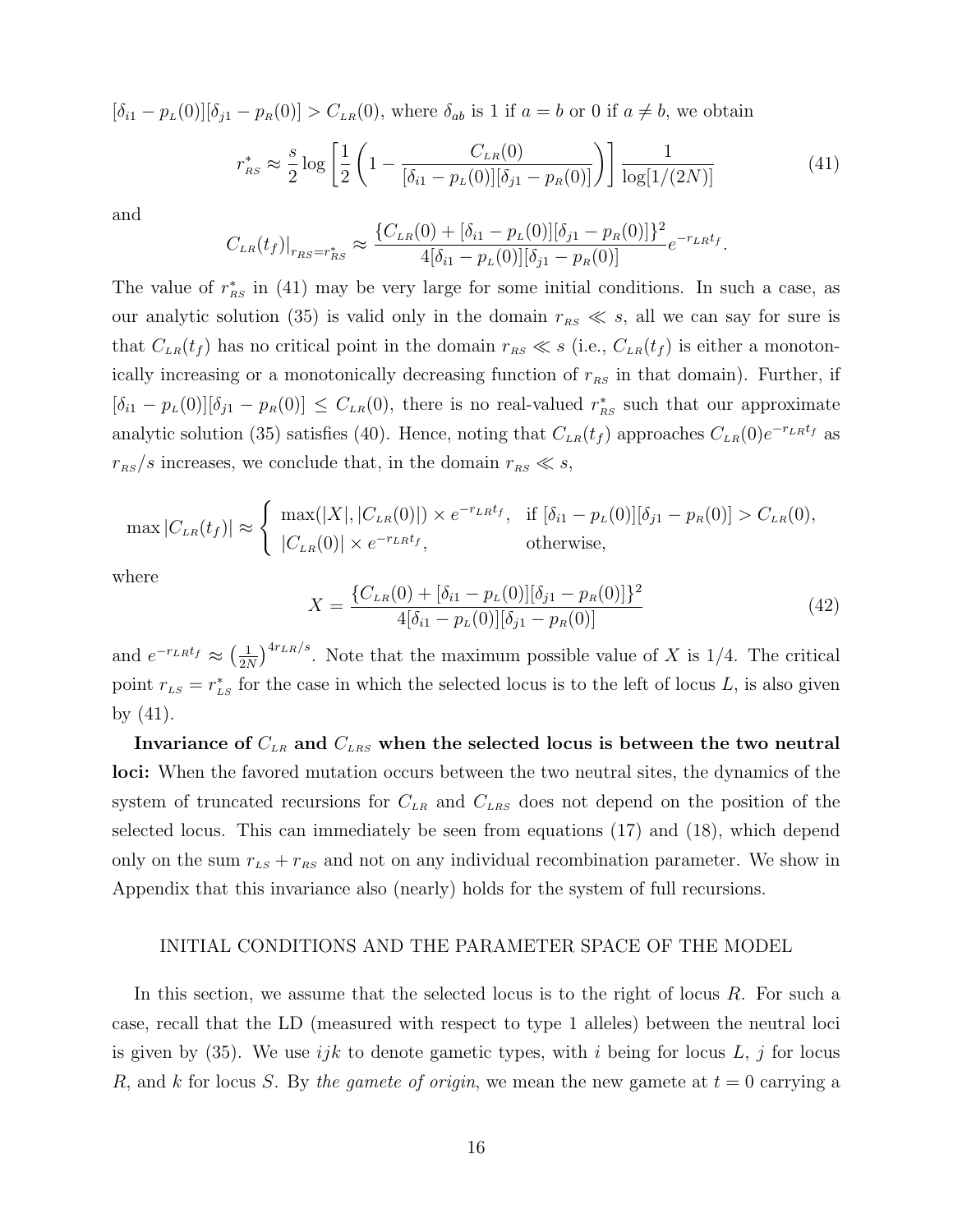selected allele (of type 1) at locus S. We include ij in superscript (i.e., we write  $C_{LR}^{ij}(t)$ ) if the gamete of origin is of type  $ij1$ . Using  $(35)$ , we obtain

$$
C_{LR}^{ij}(t) = [1 - \alpha(t, r_{RS}/s)] \{C_{LR}(0) + \alpha(t, r_{RS}/s)[\delta_{i1} - p_L(0)][\delta_{j1} - p_R(0)]\} e^{-r_{LR}t}, \qquad (43)
$$

where, as before,  $\delta_{ab}$  is 1 if  $a = b$  or 0 if  $a \neq b$ , and  $\alpha(t, y)$  is defined as

$$
\alpha(t, y) := \left[\frac{p_s(0)}{1 - p_s(0)}\right]^{2y} \frac{p_s(t) - p_s(0)}{1 - p_s(0)}.\tag{44}
$$

Recall that marginal (type 1) allele frequencies  $p_L(t)$  and  $p_R(t)$  at the neutral loci are given by (27) and (28), respectively. For  $p_s(0) \ll 1$  and  $r/s \ll 1$ , we can use the approximation

$$
\int_{p_S(0)}^{1-p_S(0)} \left(\frac{1-z}{z}\right)^{2r/s} dz \approx 1 - 2p_S(0),
$$

from which it follows that

$$
p_L(t_f) = p_L(0) + \frac{C_{LS}(0)}{p_S(0)} \alpha(t_f, r_{LS}/s),
$$
  

$$
p_R(t_f) = p_R(0) + \frac{C_{RS}(0)}{p_S(0)} \alpha(t_f, r_{RS}/s),
$$

where  $\alpha(t_f, r_{RS}/s)$  is defined as in (44). Similar to  $C_{LR}^{ij}(t)$ , we use  $p_L^{ij}(t)$  and  $p_R^{ij}(t)$  to denote  $p_{\mu}(t)$  and  $p_{\mu}(t)$ , respectively, if the gamete of origin is of type ij1. It is straightforward to show that

$$
p_L^{ij}(t_f) = p_L(0) + [\delta_{i1} - p_L(0)]\alpha(t_f, r_{LS}/s), \qquad (45)
$$

$$
p_R^{ij}(t_f) = p_R(0) + [\delta_{j1} - p_R(0)] \alpha(t_f, r_{RS}/s). \tag{46}
$$

Frequency averaged LD and the range of the hitchhiking effect: In what follows, we use  $x_{ijk}$  to denote the frequency of the gametic type  $ijk$  at time  $t = 0$  and define  $x_{ij} = x_{ij0} + x_{ij1}$ . The type of the gamete of origin could be any of 001, 011, 101 and 111. Suppose that the probability of the gamete of origin being of type  $ij1$  is equal to the frequency of the gametic type ij0 just before time  $t = 0$  (note that this frequency is equal to  $x_{ij}$ ). Then, the average value of  $C_{LR}(t)$  with respect to this probability is given by  $\sum_{i,j} x_{ij} C_{LR}^{ij}(t)$ , which we call a *frequency averaged* LD. We show below that, contrary to people's common intuition, the effect of selection on such an averaged LD does not depend on haplotype diversity  $x_{ij}$  at  $t = 0$ .

Using (43), we can show that  $\sum_{i,j} x_{ij} C_{LR}^{ij}(t)$  is given by

$$
\sum_{i,j} x_{ij} C_{LR}^{ij}(t) = C_{LR}(0) \left\{ 1 - [\alpha(t, r_{RS}/s)]^2 \right\} e^{-r_{LR}t}.
$$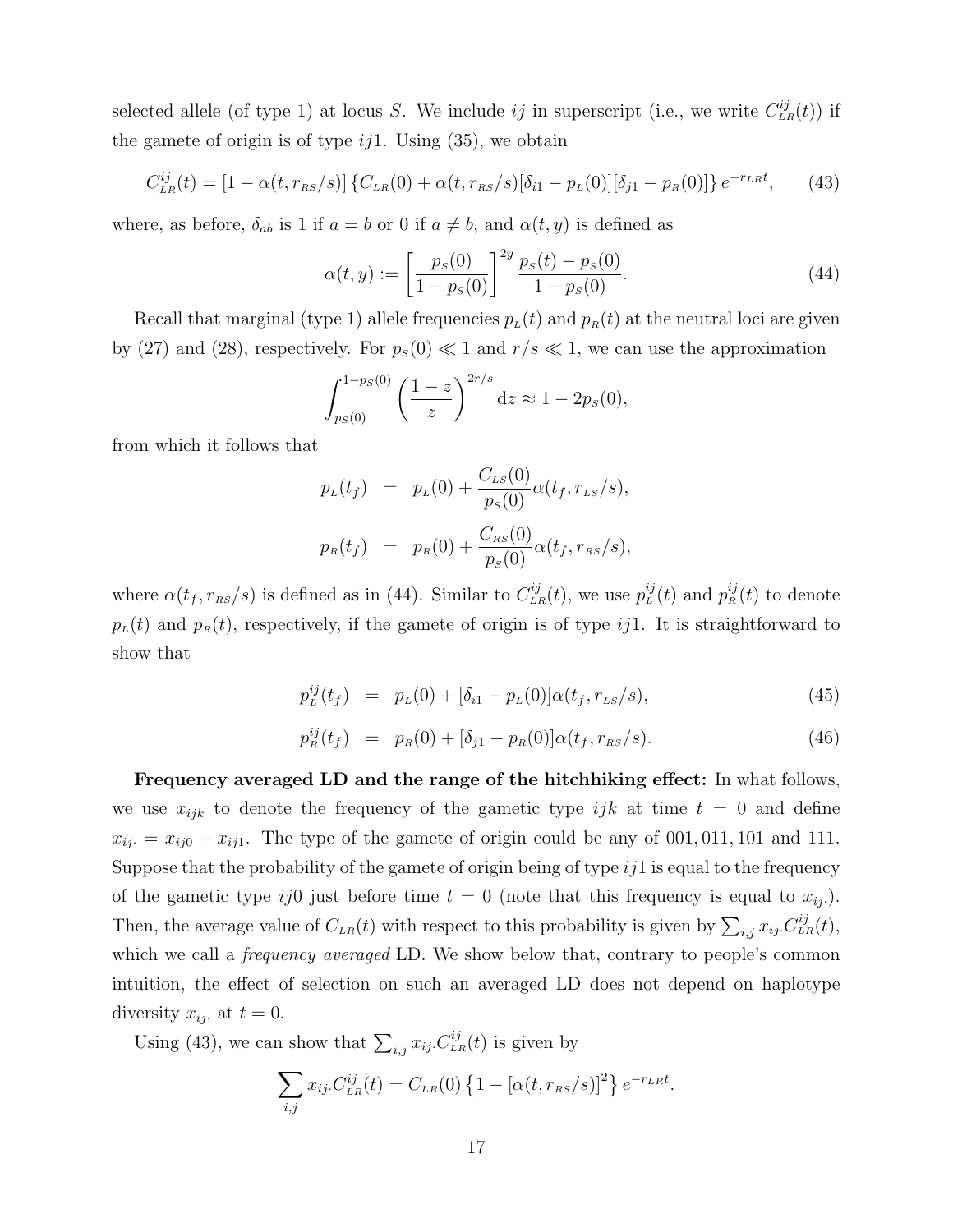

FIGURE 5: A plot of  $A(t_f, r_{RS}/s)$  for  $p_S(0) = 0.00005$ . The function  $A(t_f, r_{RS}/s)$ , defined in (47), captures the effect of selection on both relative frequency averaged LD and relative frequency averaged heterozygosity (see (47) and (48)).

If  $C_{LR}(0) = 0$ , then  $\sum_{i,j} x_{ij} C_{LR}^{ij}(t) = 0$  for all t. For  $C_{LR}(0) \neq 0$ , we define

$$
A(t, r_{RS}/s) := \frac{\sum_{i,j} x_{ij} C_{LR}^{ij}(t)}{C_{LR}(0)e^{-r_{LR}t}} = 1 - [\alpha(t, r_{RS}/s)]^2.
$$

Note that  $r_{LR}$  need not be much smaller than s for our analytic solution (35) to be valid (recall that only  $r_{RS} \ll s$  is required). Assuming  $r_{LR} \gg \frac{1}{N}$ , we can ignore genetic drift and regard  $C_{LR}(0)e^{-r_{LR}t}$  as the behavior of LD under neutrality. Thus,  $A(t, r_{RS}/s)$  can be viewed as the ratio of the frequency averaged LD in the presence of selection to that in the absence of selection. At the time  $t_f$  of fixation,  $p_s(t_f) = 1 - p_s(0)$  and therefore

$$
A(t_f, r_{\scriptscriptstyle RS}/s) = \frac{\sum_{i,j} x_{ij} C_{LR}^{ij}(t_f)}{C_{LR}(0)e^{-r_{LR}t_f}} = 1 - \left[\frac{p_s(0)}{1 - p_s(0)}\right]^{4r_{\scriptscriptstyle RS}/s} \left[\frac{1 - 2p_s(0)}{1 - p_s(0)}\right]^2. \tag{47}
$$

For given  $r_{RS}/s$ ,  $A(t_f, r_{RS}/s)$  only depends on  $p_S(0) = 1/(2N)$ ; it has no dependence on other initial conditions. A plot of  $A(t_f, r_{RS}/s)$  is shown in Figure 5 for  $p_S(0) = 0.00005$ .

We now compare  $A(t_f, r_{RS}/s)$  with relative frequency averaged heterozygosity. Let us focus on the right neutral locus R and define  $H_R^{ij}(t) = 2p_R^{ij}(t)[1-p_R^{ij}(t)]$ . For  $H_R(0) =$  $2p_R(0)[1 - p_R(0)] \neq 0$ , one can use (46) to show that

$$
\frac{\sum_{i,j} x_{ij} H_R^{ij}(t_f)}{H_R(0)} = 1 - [\alpha(t_f, r_{RS}/s)]^2 = 1 - \left[\frac{p_s(0)}{1 - p_s(0)}\right]^{4r_{RS}/s} \left[\frac{1 - 2p_s(0)}{1 - p_s(0)}\right]^2.
$$
 (48)

For  $p_s(0) = 1/(2N)$ , this is approximately equal to  $1 - 1/(2N)^{4r_{RS}/s}$ , which is equivalent to eq.  $(14d)$  of STEPHAN *et al.*  $(1992)$  (the factor 2 in the exponent of that formula needs to be replaced by 4 because of the different definition of the selection coefficient). In the absence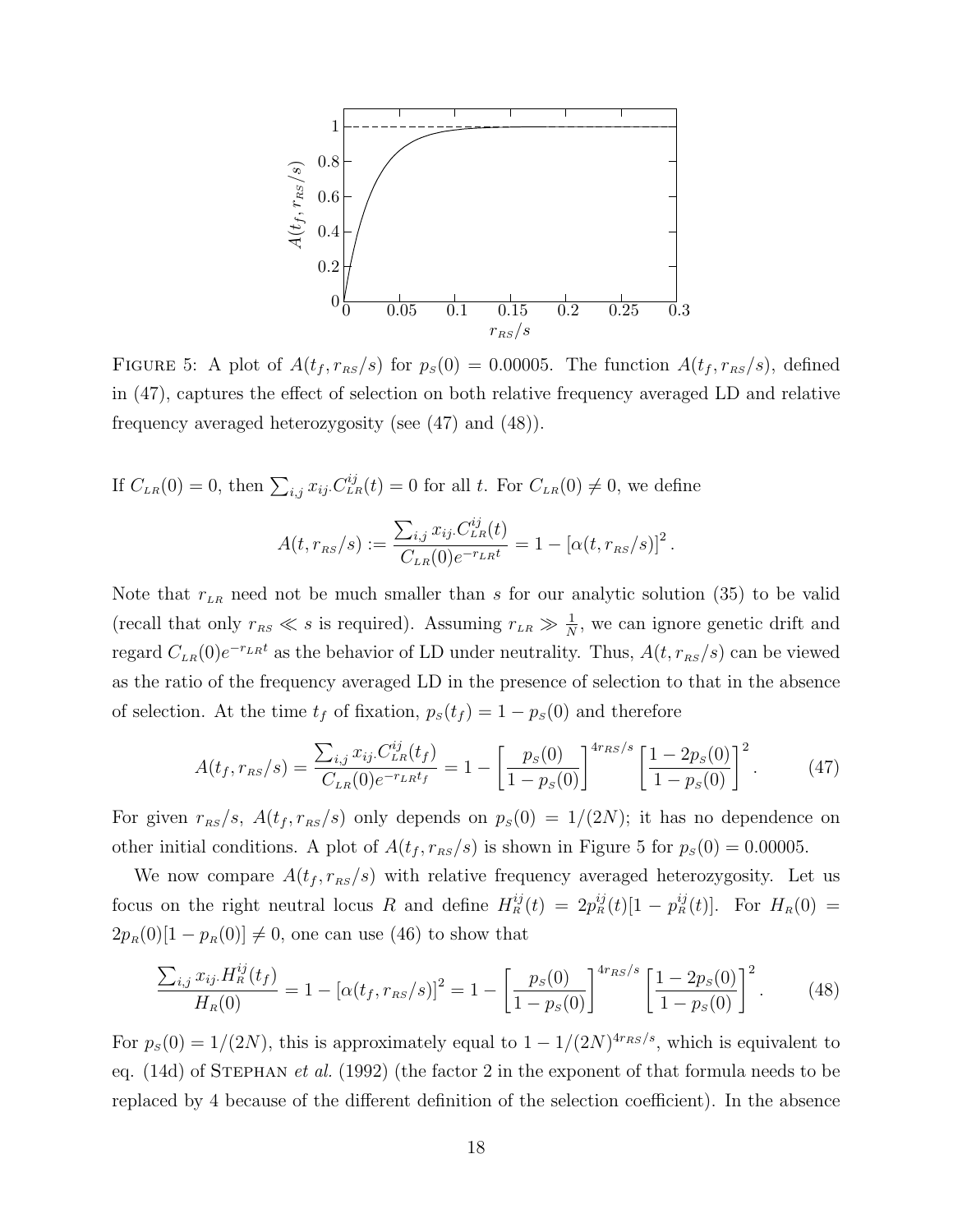

FIGURE 6: Illustration of initial conditions leading to the same  $C_{LR}^{00}(t_f)$ . (a) The illustrated tetrahedron  $\Delta$  corresponds to the set of all possible initial conditions, given that the gamete of origin is of type 001.  $\Delta$  is defined by (49), and a point in  $\Delta$  corresponds to a particular initial condition. (b) The intersection of  $\Delta$  and surface  $\Xi$ , defined by (50), corresponds to the set of all initial conditions leading to a fixed value c of  $C_{LR}^{00}(t_f)$ . For visual clarity, only one face F of  $\Delta$  is shown. The intersection of  $\Delta$  and  $\Xi$  is the part of  $\Xi$  below F.

of genetic drift,  $H_R^{ij}(t_f) = H_R(0)$  for  $s = 0$ . Therefore, (48) can be regarded as the ratio of the frequency averaged heterozygosity in the presence of selection to that in the absence of selection. Surprisingly, this ratio is exactly equal to the analogous ratio for LD shown in (47). The function  $A(t_f, r_{RS}/s)$  plays a special role in the sense that it encodes the effect of selection on two different frequency averaged quantities.

For site heterozygosity, the hitchhiking effect is generally only profound when, provided that  $N_e s \gg 1$ , the recombination distance r between the selected and neutral sites satisfies  $r < 0.1s$  (MAYNARD SMITH and HAIGH 1974). The term determining this effect is  $(2N)^{-4r/s}$ , assuming that the initial frequency  $p<sub>s</sub>(0)$  of the selected allele is  $1/(2N)$ . Our above analysis shows that the range of a substantial reduction of LD due to hitchhiking (determined by  $(2N)^{-4r_{RS}/s}$ ) is exactly equal to that for variation (determined by  $(2N)^{-4r/s}$ ). (see Figure 5.)

# Characterization of equivalent initial conditions:

We now find the set of all initial conditions that lead to the same value of  $C_{LR}$  at the time of fixation, i.e.,  $C_{LR}(t_f) = c$ , where c is some fixed constant.

To be concrete, suppose that the gamete of origin is of type 001, in which case  $x_{101} =$  $x_{011} = x_{111} = 0$  and  $x_{001} = p_s(0) = 1/(2N)$ . First, note that  $x_{000} + x_{010} + x_{100} + x_{110} + p_s(0) = 1$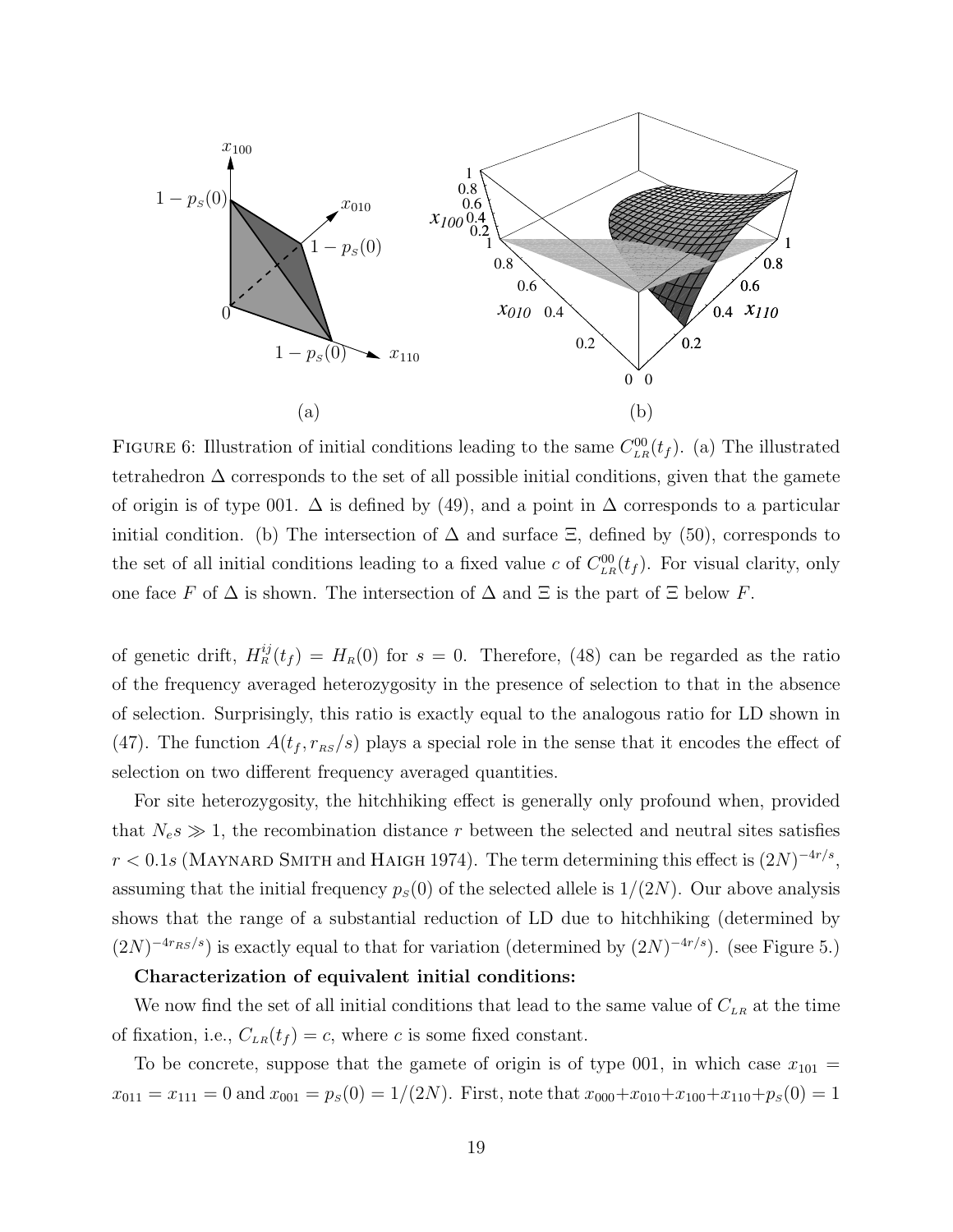implies

$$
0 \le x_{010} + x_{100} + x_{110} \le 1 - p_s(0), \tag{49}
$$

,

which defines a tetrahedron  $\Delta$  as depicted in Figure 6a. Second, using (43), one can show that  $C_{LR}^{00}(t_f) = c$  implies

$$
c = [1 - \alpha(t_f, r_{RS}/s)] \times \{x_{110} - [1 - \alpha(t_f, r_{RS}/s)](x_{100} + x_{110})(x_{010} + x_{110})\} \times \left[\frac{p_s(0)}{1 - p_s(0)}\right]^{4r_{LR}/s}
$$
(50)

which defines a surface  $\Xi$  in a 3-dimensional Euclidean space with  $(x_{110}, x_{010}, x_{100})$  as coordinates. The intersection of surface  $\Xi$  with tetrahedron  $\Delta$ , illustrated in Figure 6b, corresponds to the set of initial conditions such that  $C_{LR}^{00}(t_f) = c$ . A case in which the gamete of origin is of type other than 001 can be handled in a similar vein.

**Probability distributions of**  $C_{LR}(t_f)$ : Recall that  $C_{LR}(t)$  for  $t > 0$  depends on initial conditions. In what follows, we regard initial gametic frequencies as being random and consider the probability distribution of  $C_{LR}(t_f)$ . The squared correlation coefficient  $R^2(t_f)$  is addressed later in DISCUSSION. We assume that all initial gametic frequency configurations  $x_{000}, x_{010}, x_{100}, x_{110}$  are equally likely and satisfy  $x_{000} + x_{010} + x_{100} + x_{110} + p_s(0) = 1$ . Under this assumption of uniform distribution, it is possible to compute the probability distribution  $\mathbb{P}[C_{LR}(t_f) < c]$  for fixed  $r_{LR}/s$  and  $r_{RS}/s$ . The key idea is to utilize the characterization of equivalent initial conditions described above. More precisely, as c changes, the surface defined by  $C_{LR}(t_f) = c$  changes in a smooth fashion, sweeping out a region in three dimensions. The probability  $\mathbb{P}[C_{LR}(t_f) < c]$  is equal to the volume of the region corresponding to  $C_{LR}(t_f) < c$ inside  $\Delta$ , normalized by the total volume of  $\Delta$ .

Our main result, illustrated in Figure 7, is

$$
\mathbb{P}[C_{LR}^{00}(t_f) < c] = \mathbb{P}[C_{LR}^{11}(t_f) < c] = \mathbb{P}[C < c],
$$
\n
$$
\mathbb{P}[C_{LR}^{01}(t_f) < c] = \mathbb{P}[C_{LR}^{10}(t_f) < c] = 1 - \mathbb{P}[C < -c],
$$

where  $\mathbb{P}[C < c]$  is defined below. Let

$$
a = \left(\frac{1}{2N}\right)^{2r_{RS}/s}
$$
 and  $b = \left(\frac{1}{2N}\right)^{4r_{LR}/s}$ .

Cases with  $c > 0$  and  $c < 0$  are treated separately below.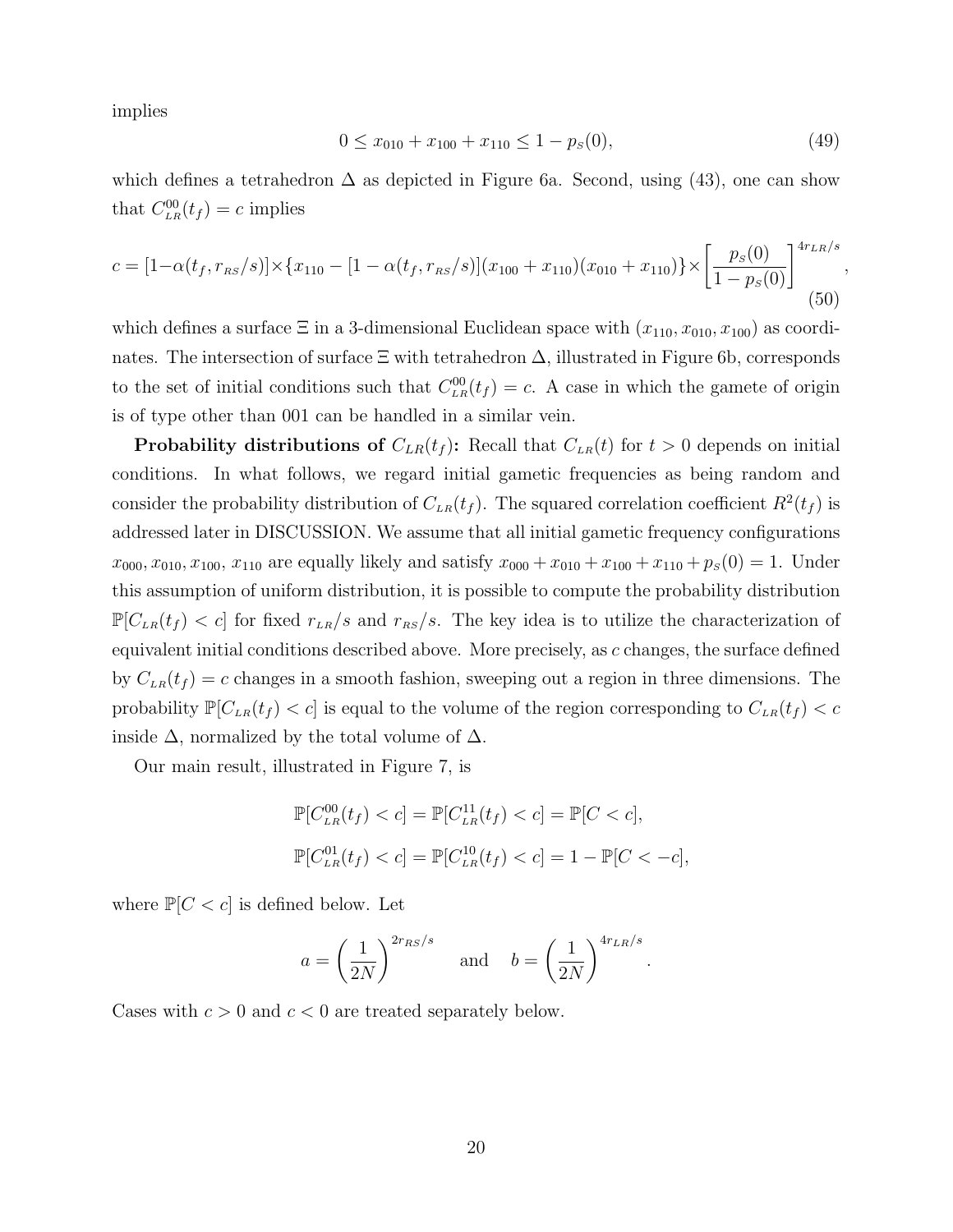

FIGURE 7: Probability distributions of  $C_{LR}^{ij}$  for uniformly distributed initial gametic frequency configurations. These plots were generated using our analytic formulae for  $\mathbb{P}[C_{LR}^{ij} < c]$ , with  $r_{LR}/s = 0.02$  and  $1/(2N) = 0.00005$ . As  $r_{RS}/s$  increases,  $\mathbb{P}[C_{LR}^{ij} < c]$ for all *ij* become identical. (a)  $\mathbb{P}[C_{LR}^{00}(t_f) < c]$  and  $\mathbb{P}[C_{LR}^{11}(t_f) < c]$ . (b)  $\mathbb{P}[C_{LR}^{01}(t_f) < c]$  and  $\mathbb{P}[C_{LR}^{10}(t_f) < c].$ 

• For 
$$
c > 0
$$
:  
\nIf  $c \le b/4$ ,  $\sqrt{b^2 - 4bc} > b(2a - 1)$  and  $c \le ab(1 - a)$ , then  
\n
$$
\mathbb{P}[C < c] = 1 - \frac{1}{4(1 - a)^3 b^2} \left\{ 12ab(ab - 2c) \log \left[ \frac{a^2 b}{ab - c} \right] + b \left( b + 6a^2 b - 8a^3 b + \sqrt{b^2 - 4cb} \right) - 2c \left( 6b - 6ab + 5\sqrt{b^2 - 4cb} \right) + 12c^2 \log \left[ \frac{2c^2}{(ab - c)(b - 2c - \sqrt{b^2 - 4cb})} \right] \right\}.
$$

If  $c \le b/4$ ,  $\sqrt{b^2 - 4bc} > b(2a - 1)$  and  $c > ab(1 - a)$ , then

$$
\mathbb{P}[C < c] = 1 - \frac{1}{2(1-a)^3 b^2} \left\{ (b - 10c)\sqrt{b^2 - 4bc} - 6c^2 \log \left[ \frac{2c - b + \sqrt{b^2 - 4bc}}{2c - b - \sqrt{b^2 - 4bc}} \right] \right\}.
$$

If either  $c > b/4$  or  $\sqrt{b^2 - 4bc} \le b(2a - 1)$ , then  $\mathbb{P}[C < c] = 1$ .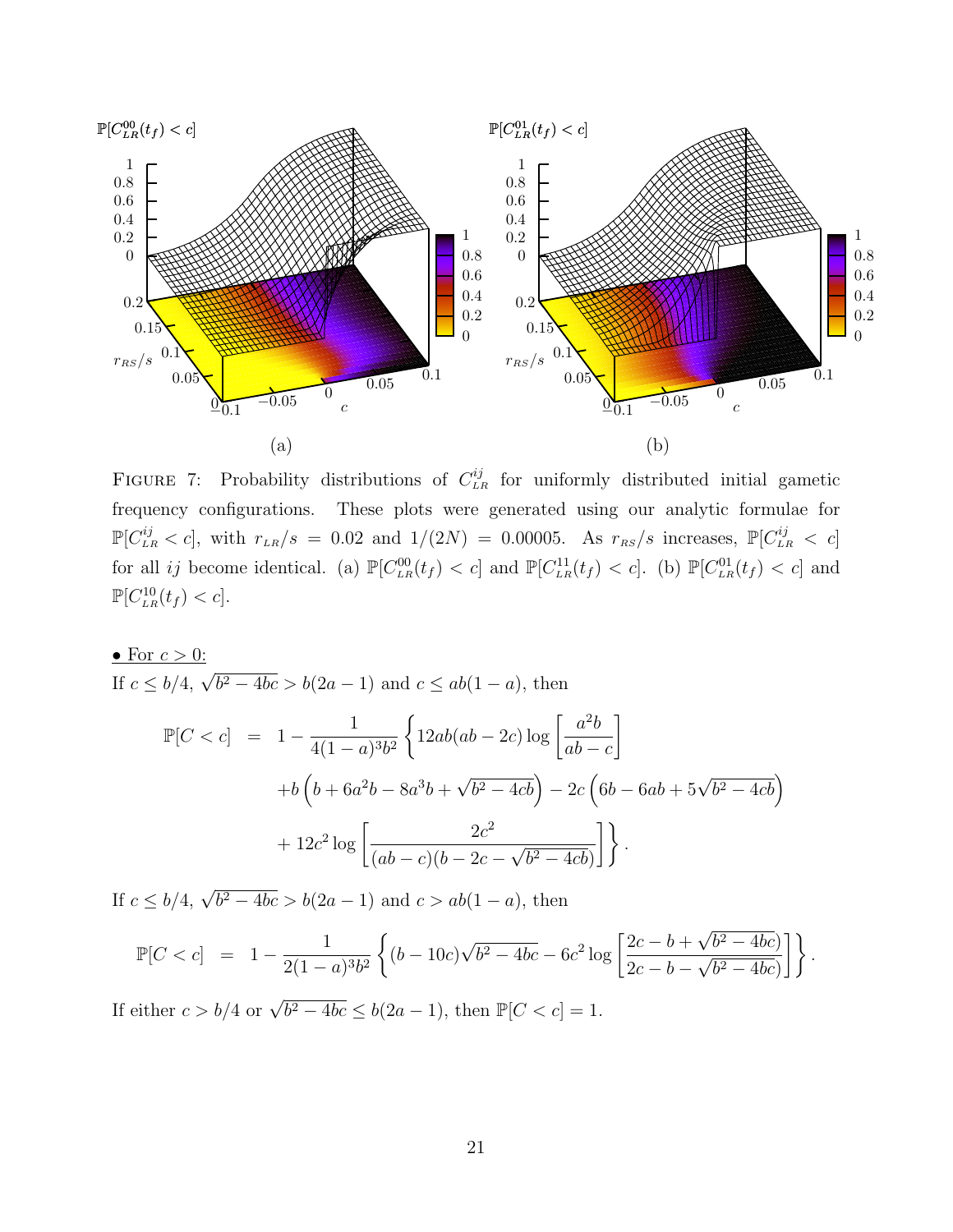• For 
$$
c = -|c| < 0
$$
:  
\nIf  $|c| \le (1 - a)^2 b/4$ , then  
\n
$$
\mathbb{P}[C < -|c|] = \frac{1}{2(1 - a)^3 b^2} \left\{ \left[ b(1 - 5a - 2a^2) - 10|c| \right] \sqrt{(1 - a)^2 b^2 - 4b|c|} + 6(2a^2b^2 + 4ab|c| + |c|^2) \log \left[ \frac{(1 + a)b + \sqrt{(1 - a)^2 b^2 - 4b|c|}}{2\sqrt{b(ab + |c|)}} \right] - 6|c|^2 \log \left[ \frac{b[(1 - a)^2b + (a - 3)|c|] + [|c| - (1 - a)b] \sqrt{(1 - a)^2 b^2 - 4b|c|}}{2|c| \sqrt{b(ab + |c|)}} \right] \right\}.
$$

If  $|c| > (1 - a)^2 b/4$ , then  $\mathbb{P}[C < -|c|] = 0$ .

Polarization: Polarized LDs are measured with respect to major alleles. To determine the polarized LD  $C_{\omega}(t_f)$  between the neutral loci, we compute

$$
\sigma = [p_L^{ij}(t_f) - q_L^{ij}(t_f)] \times [p_R^{ij}(t_f) - q_R^{ij}(t_f)],\tag{51}
$$

the main point being that  $C_{\omega}(t_f) = C_{LR}(t_f)$  if  $\sigma > 0$  and  $C_{\omega}(t_f) = -C_{LR}(t_f)$  if  $\sigma < 0$ . (Recall that  $C_{LR}(t)$  is measured with respect to type 1 alleles.)

First, for  $r_{LR} = r_{RS} = 0$ , note that

$$
\sigma \approx (2\delta_{i1} - 1)(2\delta_{j1} - 1) = \begin{cases} +1, & \text{if } (i,j) = (0,0) \text{ or } (i,j) = (1,1), \\ -1, & \text{if } (i,j) = (0,1) \text{ or } (i,j) = (1,0). \end{cases}
$$
(52)

Second, for fixed initial marginal frequencies, we need to determine for what values of  $r_{LR}$ and  $r_{RS}$ ,  $\sigma$  changes sign. Using (45) and (46), we can obtain the following results: For  $i = 0$ ,  $\sigma \approx 0$  if  $p_L(0) > 1/2$  and

$$
r_{RS} = \frac{s}{2\log(1/2N)}\log\left[\frac{p_L(0) - \frac{1}{2}}{p_L(0)}\right] - r_{LR}.\tag{53}
$$

For  $i = 1$ ,  $\sigma \approx 0$  if  $q_L(0) > 1/2$  and

$$
r_{RS} = \frac{s}{2\log(1/2N)}\log\left[\frac{q_L(0) - \frac{1}{2}}{q_L(0)}\right] - r_{LR}.\tag{54}
$$

For  $j = 0$ ,  $\sigma \approx 0$  if  $p_R(0) > 1/2$  and

$$
r_{RS} = \frac{s}{2\log(1/2N)} \log\left[\frac{p_R(0) - \frac{1}{2}}{p_R(0)}\right].
$$
 (55)

For  $j = 1$ ,  $\sigma \approx 0$  if  $q_R(0) > 1/2$  and

$$
r_{RS} = \frac{s}{2\log(1/2N)}\log\left[\frac{q_R(0) - \frac{1}{2}}{q_R(0)}\right].
$$
 (56)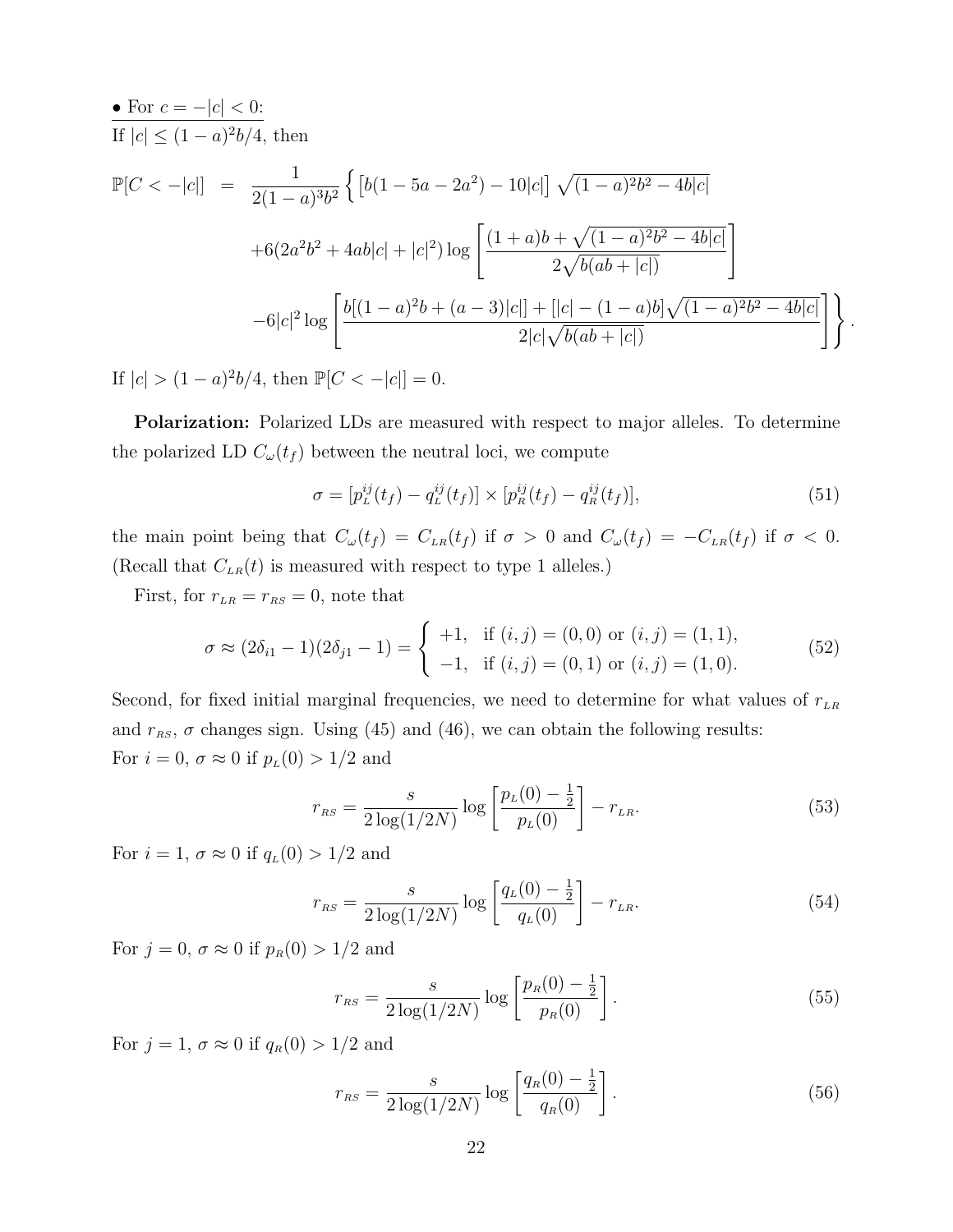

FIGURE 8: The sign of  $\sigma = [p_L^{ij}(t_f) - q_L^{ij}(t_f)] \times [p_R^{ij}(t_f) - q_R^{ij}(t_f)]$  for  $(i, j) = (0, 0)$ . The polarized LD  $C_{\omega}(t_f)$  between the neutral loci is equal to  $C_{LR}(t_f)$  if  $\sigma > 0$  or  $-C_{LR}(t_f)$  if  $\sigma$  < 0. The  $r_{LR},r_{RS}$  domain is partitioned into two, three, or four blocks, depending on  $p_L(0)$ and  $p_R(0)$ . Note that  $\sigma$  tends to be positive in the neighborhood of  $(r_{LR}, r_{RS}) = (0, 0)$ . The size and shape of this neighborhood depends on u and v, given by  $u = \frac{s}{2 \log(1)}$  $\frac{s}{2\log(1/2N)}\log\left[\frac{p_L(0)-\frac{1}{2}}{p_L(0)}\right]$ and  $v = \frac{s}{2 \log(1)}$  $\frac{s}{2\log(1/2N)}\log\left[\frac{p_R(0)-\frac{1}{2}}{p_R(0)}\right]$ . (a)  $p_L(0) > 1/2$  and  $p_R(0) < 1/2$ . (b)  $p_L(0) < 1/2$  and  $p_R(0) > 1/2.$  (c)  $p_L(0) = p_R(0) > 1/2.$  (d)  $p_L(0) > p_R(0) > 1/2.$  (e)  $p_R(0) > p_L(0) > 1/2.$ 

Combined with (52), these equations completely determine whether  $C_{\omega}(t_f) = C_{LR}(t_f)$  or  $C_{\omega}(t_f) = -C_{LR}(t_f)$  for given parameter values. For example, suppose that  $(i, j) = (0, 0)$ . If  $p_L(0) < 1/2$  and  $p_R(0) < 1/2$ , then there is no real-valued solution to the condition  $\sigma = 0$ , and therefore  $C_{\omega}(t_f) = C_{LR}(t_f)$  for all values of  $r_{LR}$  and  $r_{RS}$ . If  $p_L(0) > 1/2$  and  $p_R(0) < 1/2$ , or if  $p_L(0) < 1/2$  and  $p_R(0) > 1/2$ , then  $\sigma$  changes sign as illustrated in Figure 8a,b, where

$$
u = \frac{s}{2\log(1/2N)} \log\left[\frac{p_L(0) - \frac{1}{2}}{p_L(0)}\right] \quad \text{and} \quad v = \frac{s}{2\log(1/2N)} \log\left[\frac{p_R(0) - \frac{1}{2}}{p_R(0)}\right]
$$

.

Note that u takes its minimum value at  $p_L(0) = 1$  and that  $u \to \infty$  as  $p_L(0) \to 1/2$ . Similarly, v takes its minimum value at  $p_R(0) = 1$  and  $v \to \infty$  as  $p_R(0) \to 1/2$ . If both  $p_L(0) > 1/2$ and  $p_R(0) > 1/2$ , then there are three possibilities, depicted in Figure 8c,d,e.

**Regions of positive**  $C_{\omega}(t_f)$ : To determine the regions of positive  $C_{\omega}(t_f)$ , we need to know how the sign of  $C_{LR}^{ij}(t_f)$  depends on  $r_{RS}$ ; (43) implies that the sign of  $C_{LR}^{ij}(t_f)$  does not depend on  $r_{LR}$ . For concreteness, suppose that  $(i, j) = (0, 0)$ , in which case we can obtain the following results from using (43):

1. If  $C_{LR}(0) \geq 0$ , then  $C_{LR}^{00}(t_f) \geq 0$  for all  $r_{RS}$ , and therefore the sign of  $C_{\omega}(t_f)$  is com-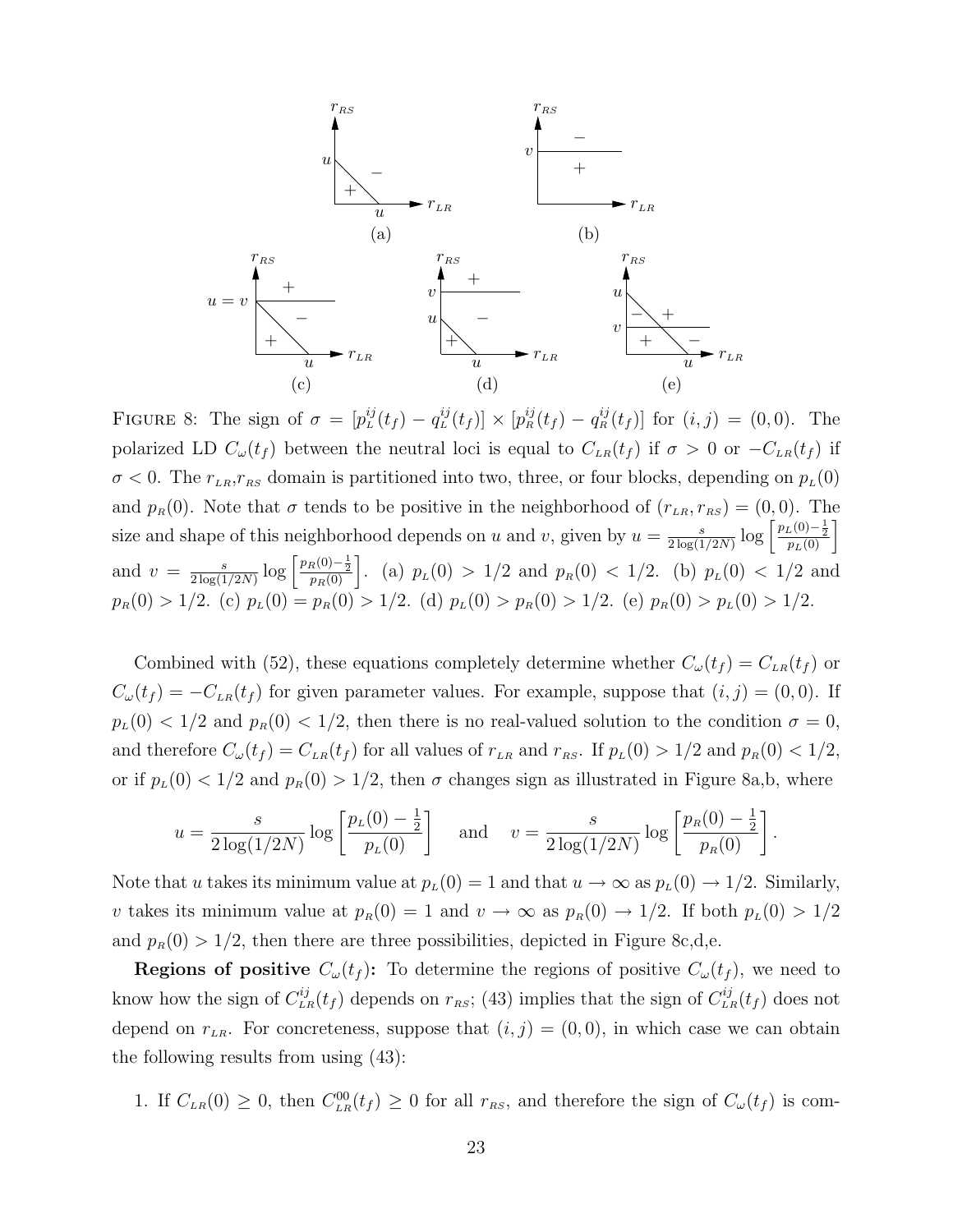

FIGURE 9: The sign of  $C_{LR}^{00}(t_f)$  for  $C_{LR}(0) < 0$ . If  $C_{LR}(0) \geq 0$ , then  $C_{LR}^{00}(t_f)$  is non-negative for all  $r_{RS}$  and  $r_{LR}$ . If  $C_{LR}(0) < 0$ , however, the sign of  $C_{LR}^{00}(t_f)$  can change at  $r_{RS} = w$ , where  $w = \frac{s}{2 \log(1)}$  $\frac{s}{2\log(1/2N)}\log\left[\frac{|C_{LR}(0)|}{p_L(0)p_R(0)}\right]$ . In general,  $C_{LR}^{00}(t_f)$  tends to be positive near  $(r_{LR}, r_{RS}) = (0, 0)$ .



FIGURE 10: Examples of the sign of the polarized LD  $C_{\omega}(t_f)$  when the gamete of origin is of type 001 and  $C_{LR}(0) < 0$ . Note that  $C_{\omega}(t_f)$  is positive if and only if  $C_{LR}^{00}(t_f)$  and  $\sigma$  are either both positive or both negative. In general,  $C_{\omega}(t_f)$  tends to be positive near  $(r_{LR}, r_{RS}) = (0, 0)$ . (a)  $p_L(0) > p_R(0) > 1/2$  and  $w < u$ . (b)  $p_L(0) > 1/2$ ,  $p_R(0) < 1/2$  and  $w > u$ .

pletely determined by that of  $\sigma$ .

2. If  $C_{LR}(0) < 0$ , then  $C_{LR}^{00}(t_f)$  changes sign as illustrated in Figure 9, where

$$
w = \frac{s}{2\log(1/2N)}\log\left[\frac{|C_{LR}(0)|}{p_L(0)p_R(0)}\right]
$$

.

Note that w takes its minimum value of zero at  $|C_{LR}(0)| = p_L(0)p_R(0)$  and that it increases monotonically as  $|C_{LR}(0)|/[p_L(0)p_R(0)]$  decreases. The polarized LD  $C_{\omega}(t_f)$ is positive if and only if  $C_{LR}^{00}(t_f)$  and  $\sigma$  are either both positive or both negative. Examples are shown in Figure 10.

As shown in Figure 8,  $\sigma$  tends to be positive in the neighborhood of  $(r_{LR}, r_{RS}) = (0, 0)$ . The size and shape of this neighborhood depends on  $u$  and  $v$ . Likewise, as shown in Figure 9,  $C_{LR}^{00}(t_f)$  tends to be positive in the neighborhood of  $(r_{LR}, r_{RS}) = (0, 0)$ , with the size of the neighborhood depending on w. As a consequence, the polarized LD  $C_{\omega}(t_f)$  also tends to be positive near  $(r_{LR}, r_{RS}) = (0, 0).$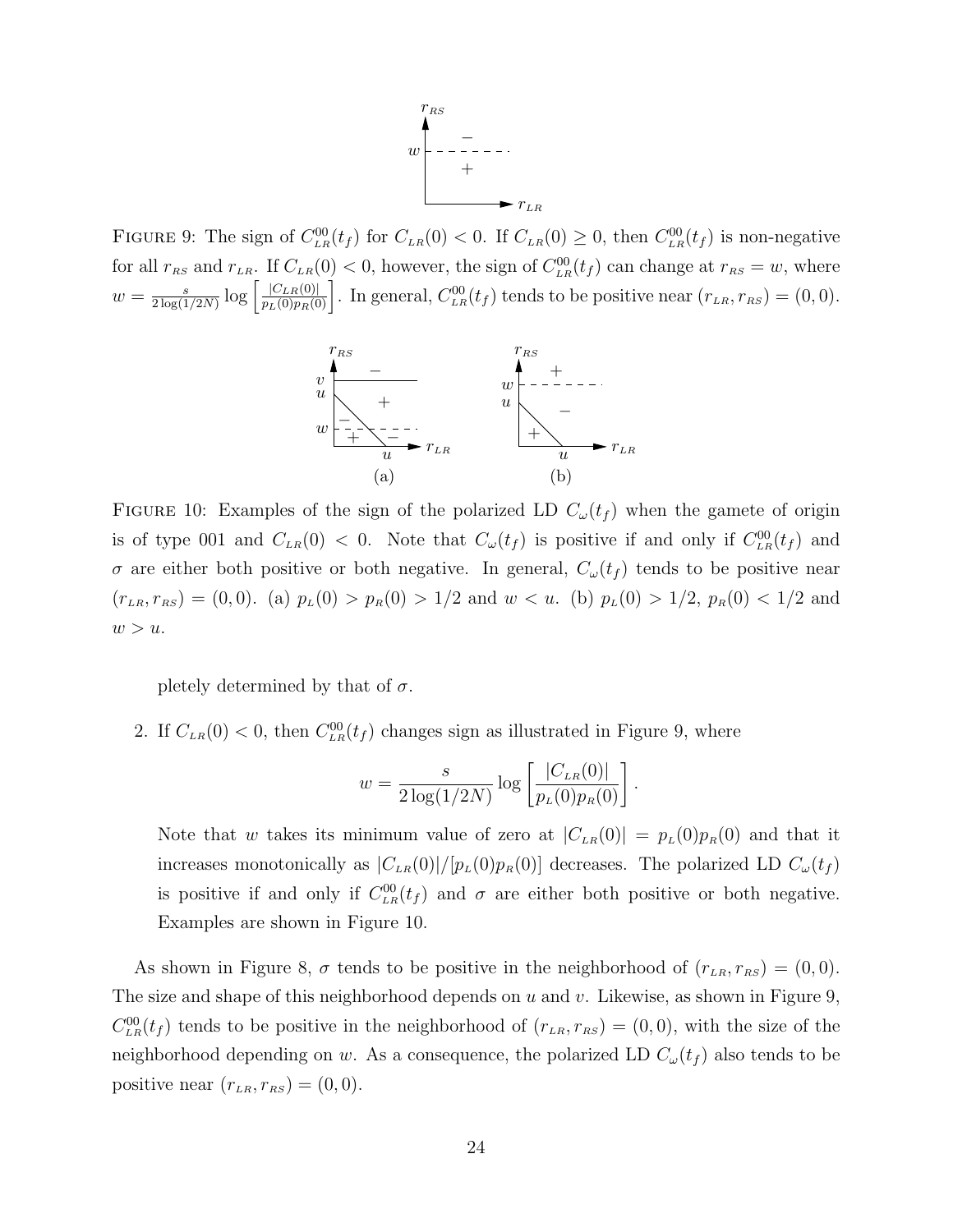More generally, if the gamete of origin is of type ij1, the sign of  $C_{LR}^{ij}(t_f)$  (respectively, σ) can be analyzed using (43) (respectively, (52)-(56)). For all *ij*, the polarized LD  $C_{\omega}(t_f)$ tends to be positive near  $(r_{LR}, r_{RS}) = (0, 0)$ .

An exact symmetry when the selected locus is outside the two neutral loci: Suppose that the selected locus is outside the two neutral loci, and that geometric configuration and recombination fractions are fixed. Let  $\{p_S(0), p_L(0), p_R(0), C_{LS}(0), C_{RS}(0), C_{LR}(0),\}$  $C_{LRS}(0)$ } and  $\{p'_{S}(0), p'_{L}(0), p'_{R}(0), C'_{LS}(0), C'_{RS}(0), C'_{LR}(0), C'_{LRS}(0)\}\$  denote two different sets of initial conditions. At generation  $n > 1$ , we use "prime" to refer to the marginal allele frequencies and LDs obtained using the second set of initial conditions. In Appendix, we show that if  $C_{LS}(0) = C'_{RS}(0)$  and  $C_{RS}(0) = C'_{LS}(0)$ , while  $p_S(0) = p'_S(0)$ ,  $C_{LR}(0) = C'_{LR}(0)$ and  $C_{LRS}(0) = C'_{LRS}(0)$ , then the system of full recursions (1)–(11) implies

$$
C_{LR}(n) = C'_{LR}(n) \qquad \text{and} \qquad C_{LRS}(n) = C'_{LRS}(n)
$$

for all  $n \geq 1$ . This is an exact symmetry result that holds for an arbitrary dominance coefficient h.

An application of this general result is the explanation of the symmetry of Figure 3 with respect to reflection about the  $r = 0$  plane, for those regions corresponding to the selected locus being outside the neutral loci. Note that what is depicted in Figure 3 is different from the obviously symmetric case in which initial conditions  $C_{LS}(0)$  and  $C_{RS}(0)$  get exchanged when locus S is reflected about  $r = 0$ . In that figure, initial conditions remain fixed, while the geometric configuration of the loci and recombination fractions change upon reflection. That situation is related to changing initial conditions as described above, while keeping the geometric configuration and recombination fractions fixed.

#### DISCUSSION

To understand the forces that shape genomic variation in natural populations and the divergence between species, observed patterns must be compared to predictions of the models that faithfully represent the mechanisms through which such forces may work. While much of the natural selection of organismic phenotypes may be effectively approximated by deterministic single locus equations, interactive and stochastic forces are thought to play a significant role. Until recently genetic drift has been considered the primary stochastic process determining the temporal, geographic and genomic distribution of the vast majority of DNA sequence polymorphism and divergence. Gillespie has repeatedly demonstrated and emphasized fundamental differences between constant fitness models and stochastically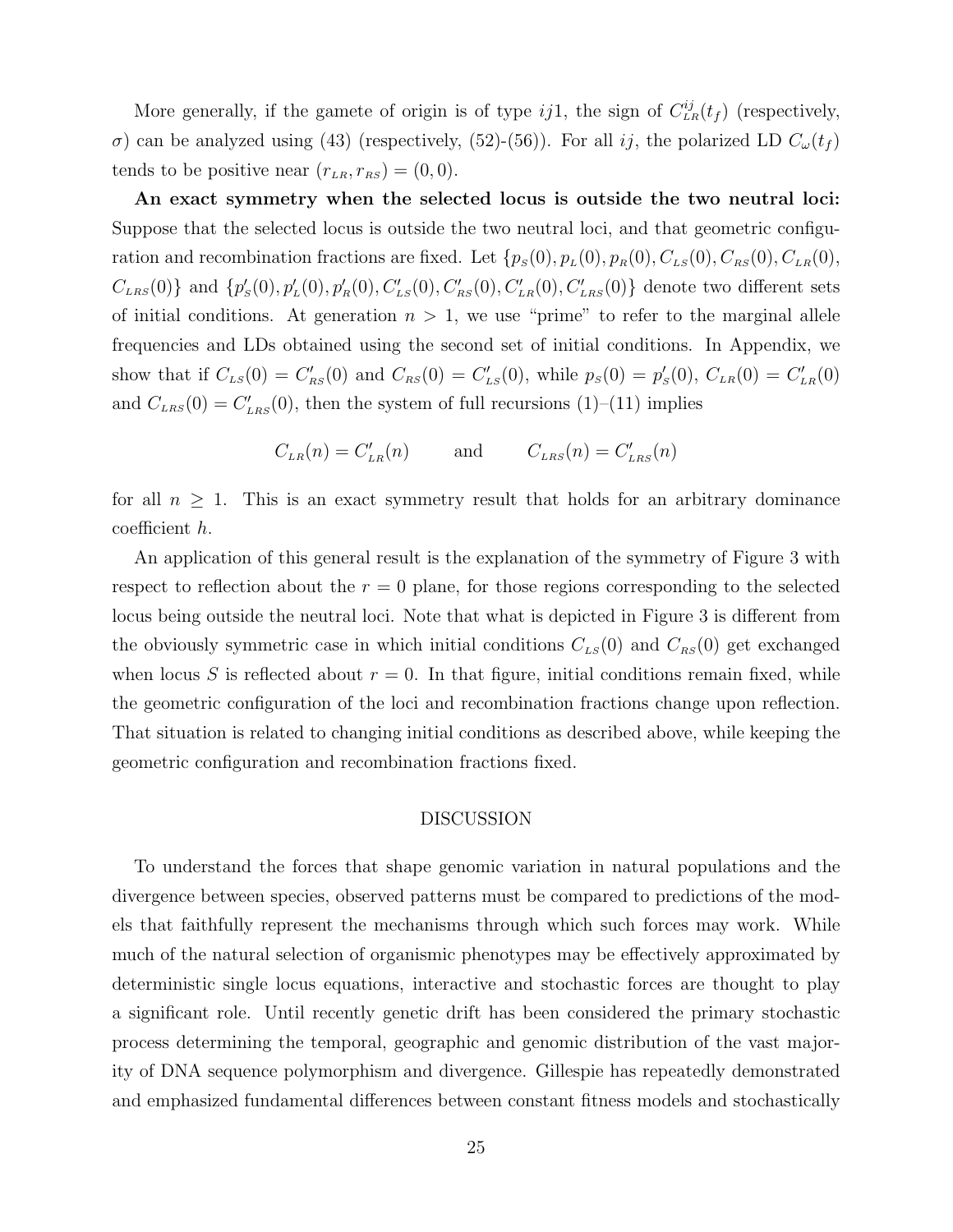varying selection, despite their superficial similarities (Gillespie 1994). Recently emerging results of surveys of genomic regions of low crossing over per physical length indicate that linked selection rather than genetic drift can dominate the levels of polymorphism within populations (AGUADE $et$  al. 1989; STEPHAN and LANGLEY 1989; BEGUN and AQUADRO 1992). The hitchhiking effect not only reduces the average level of heterozygosity in the surrounding genomic regions, but it also leaves a skewed frequency spectrum (BRAVERMAN et al. 1995). The early study by Thomson (1977) indicated that linked selection can create linkage disequilibrium. Several subsequent papers have addressed specific cases (ROBINSON et al. 1991; GROTE et al. 1998) or noted some temporal and spatial patterns (KIM and NIELSEN 2004). Here we have demonstrated that the hitchhiking effect involves a number of strong and surprisingly distinct dynamics and patterns of linkage disequilibrium. We believe that the approach we have taken to address the impact of selection can be extended further to address more complex selection schemes and genetic interactions.

The technological capacity of molecular population genomics is increasing rapidly. For example, the HapMap Project (The International HapMap Consortium 2005) provides extensive genotypic survey results on more than one million SNPs in almost 300 individual humans. At this scale of observation one can anticipate much more powerful inferences about the role of direct selection, linked selection, crossing over, gene conversion, mutation, and geographic demography. Indeed, based on such new data, genomic variation in the rate of crossing over has been proposed as the primary determinant of the patterns of linkage disequilibrium in human populations (MCVEAN *et al.* 2004).

Several representations/notations have been developed to analyze the dynamics of multilocus systems ( $B\ddot{\text{u}}$ RGER 2000). Through a series of papers Barton and Turelli have elaborated and applied their method based on the explicit representations of the moments of allele frequencies (BARTON and TURELLI 1987, 1991; TURELLI and BARTON 1990, 1994). Their representation proved surprisingly tractable and transparent in the analysis of the hitchhiking effect on linkage disequilibrium.

Our analysis begins with the full representation of the three locus dynamics using the notation of Barton and Turelli. These equations suggest the familiar approximation, "truncated equations," in which  $r, s \ll 1$  and small higher order terms can be dropped. The truncated equations immediately expose much of the fundamental structure and their differential analogs, ordinary differential equations, allow approximate analytic solutions. Comparisons of these ODE dynamics with those of the Barton and Turelli representation indicate that the approximations remain quite accurate as long as  $r/s \ll 1$  (see Table 1 and Table 2).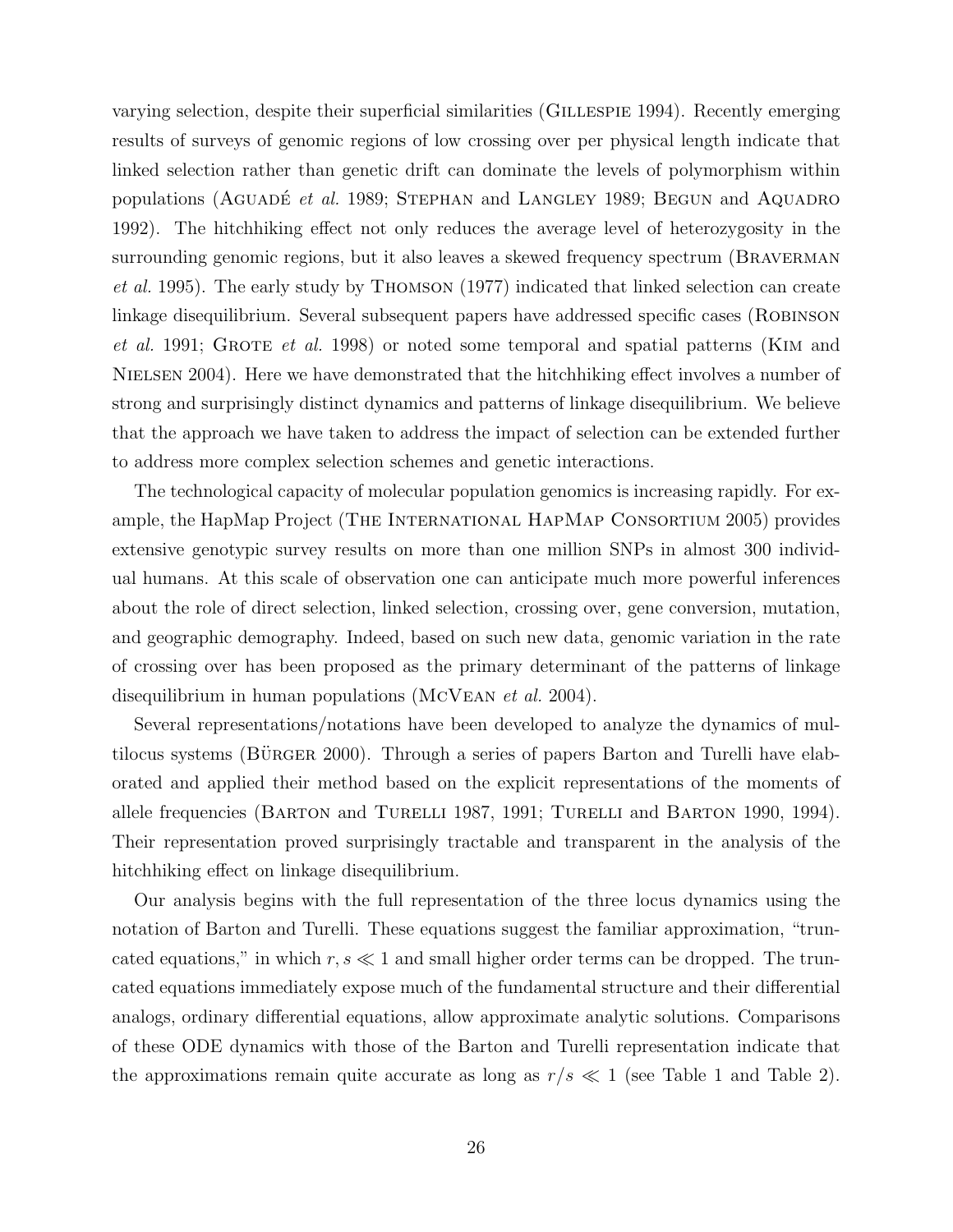Particularly fortuitous and important are the role of the three locus LD  $C_{LRS}$  in driving the dynamics of the LD  $C_{LR}$  between the two linked neutral loci and the dependence of  $C_{LRS}$  on the product of the two locus LDs  $C_{LS}$  and  $C_{RS}$ .

This systematic investigation of the dynamics of LD under hitchhiking reveals four important features. First, and quite generally, hitchhiking indeed generates LD during the initial half of the hitchhiking time course. As Figure 3 shows LD (positive in this instance) reaches a maximum shortly before the originally rare selected allele reaches 0.5. This result is consistent with Thomson's analysis of hitchhiking caused by the dynamics of an initially rare allele under balancing selection in that its frequency reaches an equilibrium closer to 0.5 than to 1.0. But what is truly surprising is that from several important perspectives the hitchhiking effect on LD is one of reduction. In Figure 3 it is obvious that in the second half of the hitchhiking period the large peak of LD (positive in this case) decreases rapidly. Figure 2 shows several configurations of initial conditions and demonstrates that the decline in the magnitude of LD is not attributable to decline in the heterozygosity at the two neutral loci. A second and striking result is that preexisting LD is completely destroyed when the selected locus is situated between the neutral sites. This geometric relationship produces a striking pattern when all pairwise associations are plotted together as in Figure 4. This is probably the mechanism behind the pattern noted by Kim and Nielsen (2004). This LD reducing effect of hitchhiking is also evident when the selected site is outside the neutral pair since much of the LD generated during the initial phase is destroyed in the latter phase. A third unexpected property of the hitchhiking on LD is that the averaging over the frequencies of the gametes with which the rare selected variant can be associated indicates that the net effect of hitchhiking would be to reduce preexisting average LD. This is despite the fact that hitchhiking does tend to increase the variance in LD (see below). Notice in Figure 3 that there is considerably increased LD in both regions flanking the two neutral sites (i.e., when the selected site is outside and is close to the two neutral sites). When the rare favored allele appears on two of the other three haplotypes (10 or 01) the final LD is strongly negative. Thus the average (weighted by the frequencies of the four gametes) will remain at zero if there is no LD and tend toward zero if initially different from zero. The rate of approach to zero is greater than or equal to that expected in the absence of hitchhiking.

The fourth notable LD hitchhiking effect is on the expected LD when this association is polarized by the marginal allele frequencies. LANGLEY and CROW (1974) noted that with molecular polymorphism data the sign of LD is typically arbitrary. They proposed to orient LD such that it reflected the deviation for the expected most frequent gametic type and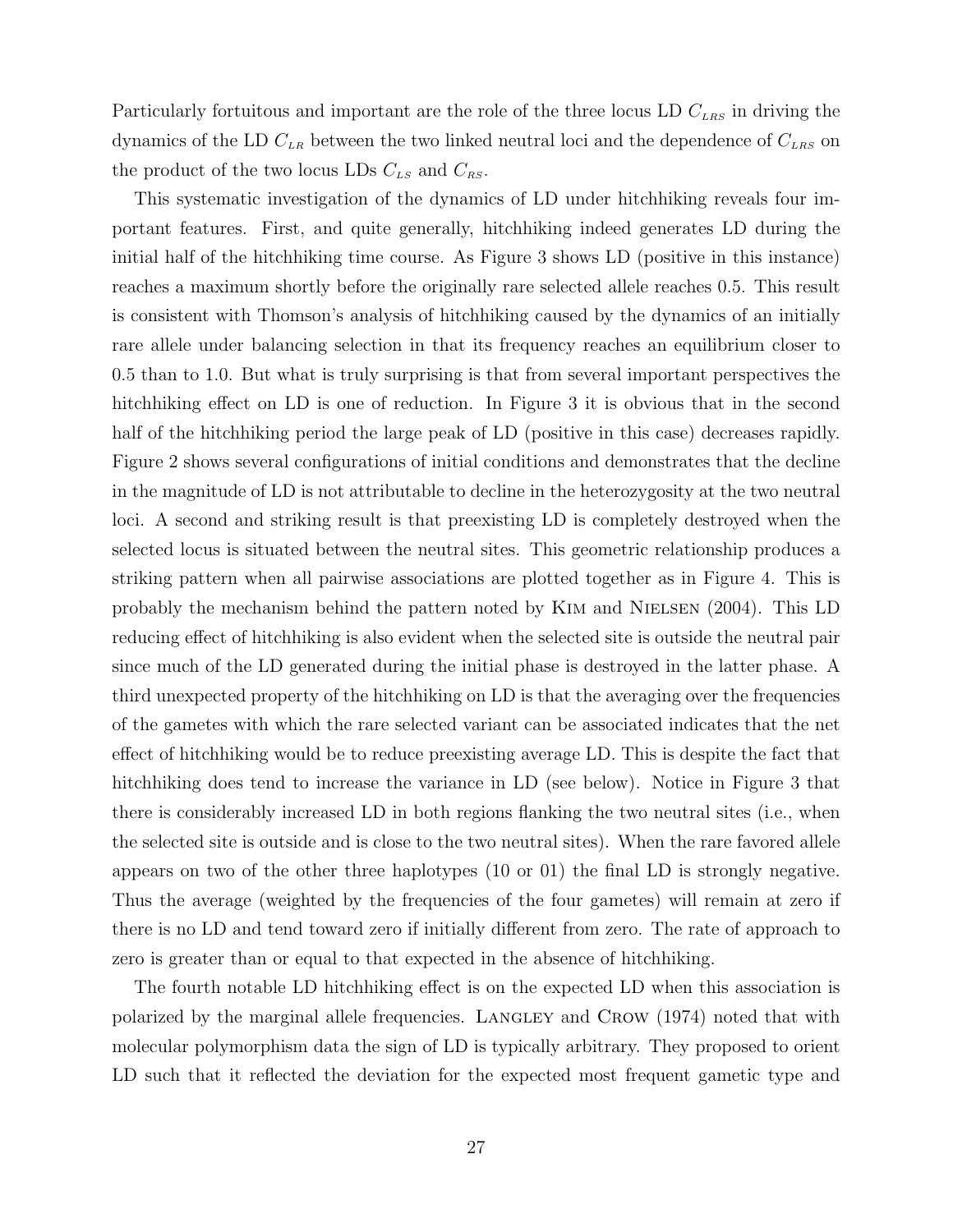

FIGURE 11: Probability distributions of the polarized LD  $C_{\omega}(t_f)$  and the squared correlation coefficient  $R^2(t_f)$ , obtained from numerical simulations using  $r_{LR}/s = 0.02$  and  $1/(2N) =$ 0.00005. The polarized LD  $C_{\omega}(t_f)$  tends to be positive for small  $r_{RS}/s$ . (a)  $\mathbb{P}[C_{\omega}(t_f) < c]$ . (b)  $\mathbb{P}[R^2(t_f) < c].$ 

demonstrated that under quadratic stabilizing selection this measure of LD, denoted  $C_{\omega}$ , is negative. Under hitch hiking the average  $C_{\omega}$  tends to be positive. This can be understood as the consequence of the fact that the neutral alleles at each site on the initially selected haplotype tend to rise to frequencies greater than 0.5 and the LD between those alleles is positive. A bias in the distribution of  $C_{\omega}$  either regionally or across the genome could be interpreted as evidence that hitchhiking is shaping LD. Thus the frequency averaged hitchhiking effect on LD is to drive it to zero. But as shown in Figure 11a there is a bias with respect to marginal frequencies at the two neutral sites;  $C_{\omega}(t_f)$  tends to be positive for small  $r/s$ . And, of course, there is a broad range of r in which the variance of LD is increased when the selected site is outside the two neutral sites. Figure 11b shows that the projection of the probability distribution of the squared correlation coefficient  $R^2(t_f)$  also has a peak for small  $r/s$ , near 0.02.

The genomic scale over which hitchhiking has a significant effect on heterozygosity and the frequency spectrum has been considered previously. Beyond the obvious  $r \ll s$  inherent in the approximation, STEPHAN et al.  $(1992)$  showed that the reduction in heterozygosity was approximately proportional to  $1 - (2N)^{-4r/s}$ . Simulations of BRAVERMAN *et al.* (1995) indicated a similar scale and shape to the skewness in the frequency spectrum as measured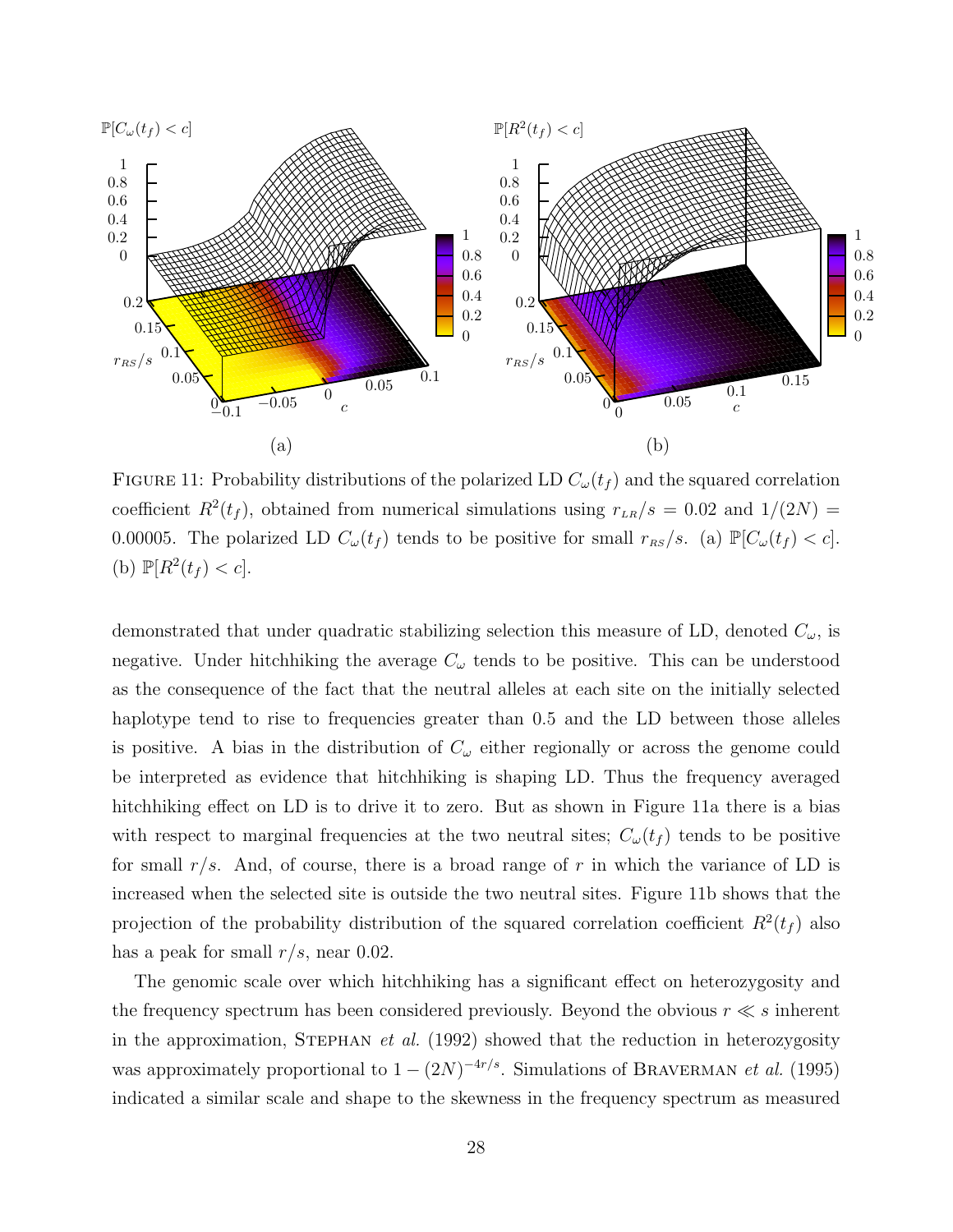by Tajima's  $D$  (also see DURRETT and SCHWEINSBERG 2005). In studying the expectation of the linkage disequilibrium caused by hitchhiking we notice a striking common function  $A(t, r/s)$  that relates the averages of both heterozygosity and LD to what they would be in a large population in the absence of hitchhiking. We are tempted to speculate that this simple function may be fundamental to average dynamics of other moments of allele frequencies under the hitchhiking scenario.

While the effect of hitchhiking on the average  $C_{LR}$  is to drive it toward zero, this is clearly not expected for  $C_{LR}^2$ ,  $R^2$  or the absolute value of  $C_{LR}$ . We have not obtained an analytic expression for such expectations but simulated results such as those shown in Figures 3, 4 and 11 indicate that the hitchhiking effect on magnitude of  $C_{LR}$  between neutral sites on the same side of the selected site can be substantial.

Our results were derived using a deterministic three-locus model of hitchhiking. Similar results hold for the pseudohitchhiking model (GILLESPIE 2000 and unpublished results). We have compared both models. The recursion equations of the pseudohitchhiking model are a good approximation of the dynamics of the three-locus model if the selected locus is outside the two neutral loci and the distance between the selected locus to either one of the neutral loci is much larger than the distance between the two neutral loci. In this parameter region, LD predicted by both models decays more quickly than under neutrality. How might these conclusions about the theoretical hitchhiking dynamics of LD influence the interpretation of population genomic polymorphism and divergence? Certainly it seems to inform any effort to identify regions in the genomes of natural populations in which there has been very recent selected substitution of newly arising mutations or otherwise rare variants. Hitchhiking may not increase LD in the neighborhood of a selected site as it has been widely thought, rather it can decrease it especially when the neutral sites are on opposite sides of the selected locus (see Figure 4). More generally LD that is built up by hitchhiking shortly after the occurrence of a favored mutation is quickly destroyed (even before fixation is reached). As a consequence, genomic regions around targets of recent positive directional selection are expected to exhibit a lack of LD, which is not simply due to the variation-reducing force of hitchhiking. This local dip in the magnitude of LD may be of use in the localization of targets of positive selection in the genome. Given the current debate of how various variation-reducing forces can be distinguished (in particular, bottlenecks from selective sweeps; GLINKA *et al.* 2003; HADDRILL *et al.* 2005), there is merit in attempting to include the specific pattern of LD predicted by these analyses into the methods for identifying targets of selection by selective sweeps (e.g. Kim and Stephan 2002; Kim and Nielsen 2004). Because populations that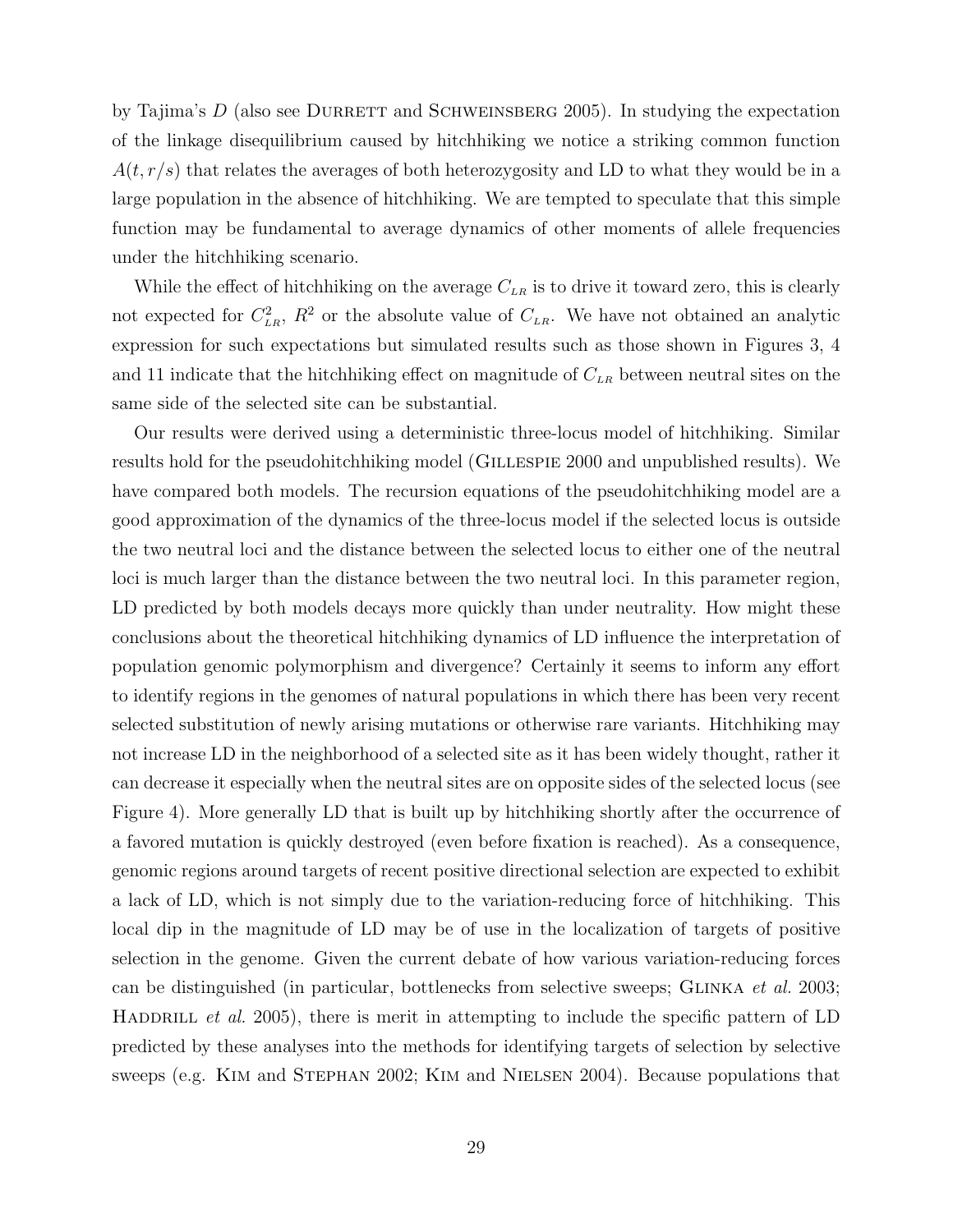have undergone population size bottlenecks should show elevated genome-wide levels of LD, regions lacking LD around targets of selection may be more easily distinguishable from the rest of the loci than when statistics that are solely based on the reduction of variation are used.

We have not attempted to extend our results to situations in which recurring and genomically randomly distributed hitchhiking events occur. The significant impediment to the analysis of the effect of such recurrent hitchhiking on heterozygosity may be the impact of simultaneous events within the same genomic region. But if selection is strong and events sufficiently rare such occurrences may be negligible (KAPLAN *et al.* 1989; DURRETT and SCHWEINSBERG 2005). While this issue of the dynamic interaction of simultaneous linked hitchhiking events may well remain for the analysis of the impact of hitchhiking on LD, there is clearly a second considerable issue. While in large populations the heterozygosity does not change in between hitchhiking events, that is not true of LD which, of course, decays in magnitude at rate r. If the rate of recurrent and randomly distributed hitchhiking event were sufficiently rare and there were no other force causing LD, the results given above are applicable, since LD would decay to zero throughout the genomic region before the next event. Given that LD is, in fact, commonly present on some scale in the various studied species, further analysis and/or simulations are warranted to make a general prediction of the genomic pattern.

We thank Michael Turelli for teaching us the multilocus formalism and John Gillespie for supplying us with an unpublished manuscript on pseudohitchhiking. We wish to acknowledge support from the following sources: the Volkswagen-Foundation grant I/78 815 (WS); the National Science Foundation grants EIA-0220154 (YSS and CHL) and IIS-0513910 (YSS and CHL); and the National Human Genome Research Institute (NIH) grants 5R01HG002107-03 and 5R01HG002942-02 (CHL).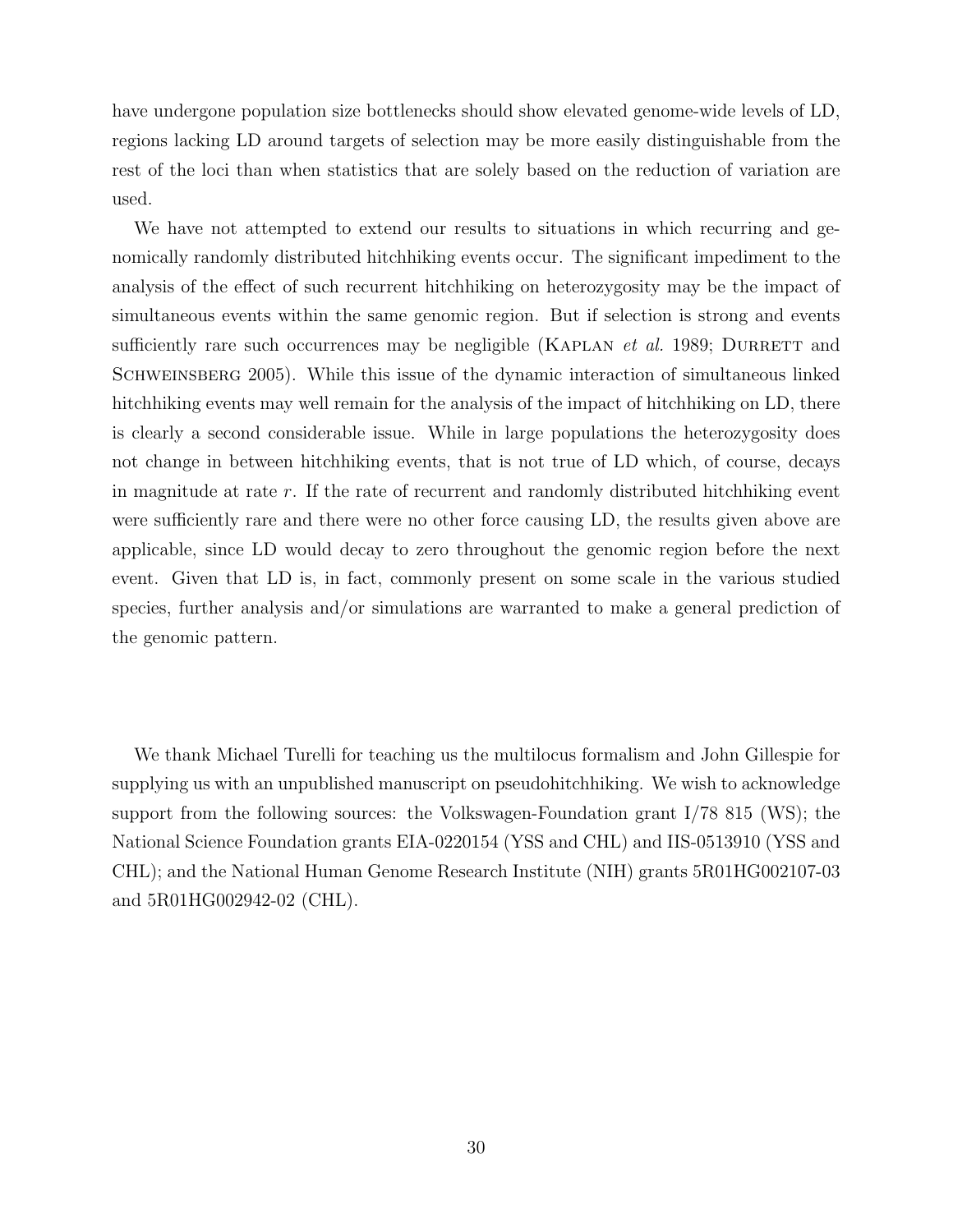# LITERATURE CITED

- AGUADÉ, M., N. MIYASHITA AND C. H. LANGLEY, 1989 Reduced variation in the yellowachaete-scute region in natural populations of Drosophila melanogaster. Genetics 122: 607–615.
- BARTON, N. H. and M. TURELLI, 1987 Adaptive landscapes, genetic distance and evolution of quantitative characters. Genet. Res. 49: 157–173.
- BARTON, N. H., and M. TURELLI, 1991 Natural and sexual selection on many loci. Genetics 127: 229–255.
- BEGUN, D. J. and C. F. AQUADRO, 1992 Levels of naturally occurring DNA polymorphism correlate with recombination rates in D. melanogaster. Nature 356: 519–520.
- Braverman, J. M., R. R. Hudson, N. L. Kaplan, C. H. Langley and W. Stephan, 1995 The hitchhiking effect on the site-frequency spectrum of DNA polymorphism. Genetics 140: 783–796.
- BÜRGER, R., 2000 The Mathematical Theory of Selection, Recombination, and Mutation, John Wiley and Sons, Chichester.
- DURRET, R. and J. SCHWEINSBERG, 2005 A coalescent model for the effect of advantageous mutations on the genealogy of a population. Stochastic Processes Appl. 115: 1628–1657.
- Fisher, R. A., 1930 The Genetical Theory of Natural Selection. Clarendon Press, Oxford.
- GILLESPIE, J. H., 1994 The Causes of Molecular Evolution, Oxford University Press, Oxford.
- GILLESPIE, J. H., 1997 Junk ain't what junk does: neutral alleles in a selected context. Gene 205: 291–299.
- Gillespie, J. H., 2000 Genetic drift in an infinite population: The pseudohitchhiking model. Genetics 155: 909–919.
- Glinka, S., L. Ometto, S. Mousset, W. Stephan and D. De Lorenzo, 2003 Demography and natural selection have shaped genetic variation in Drosophila melanogaster: A multi-locus approach. Genetics 165: 1269–1278.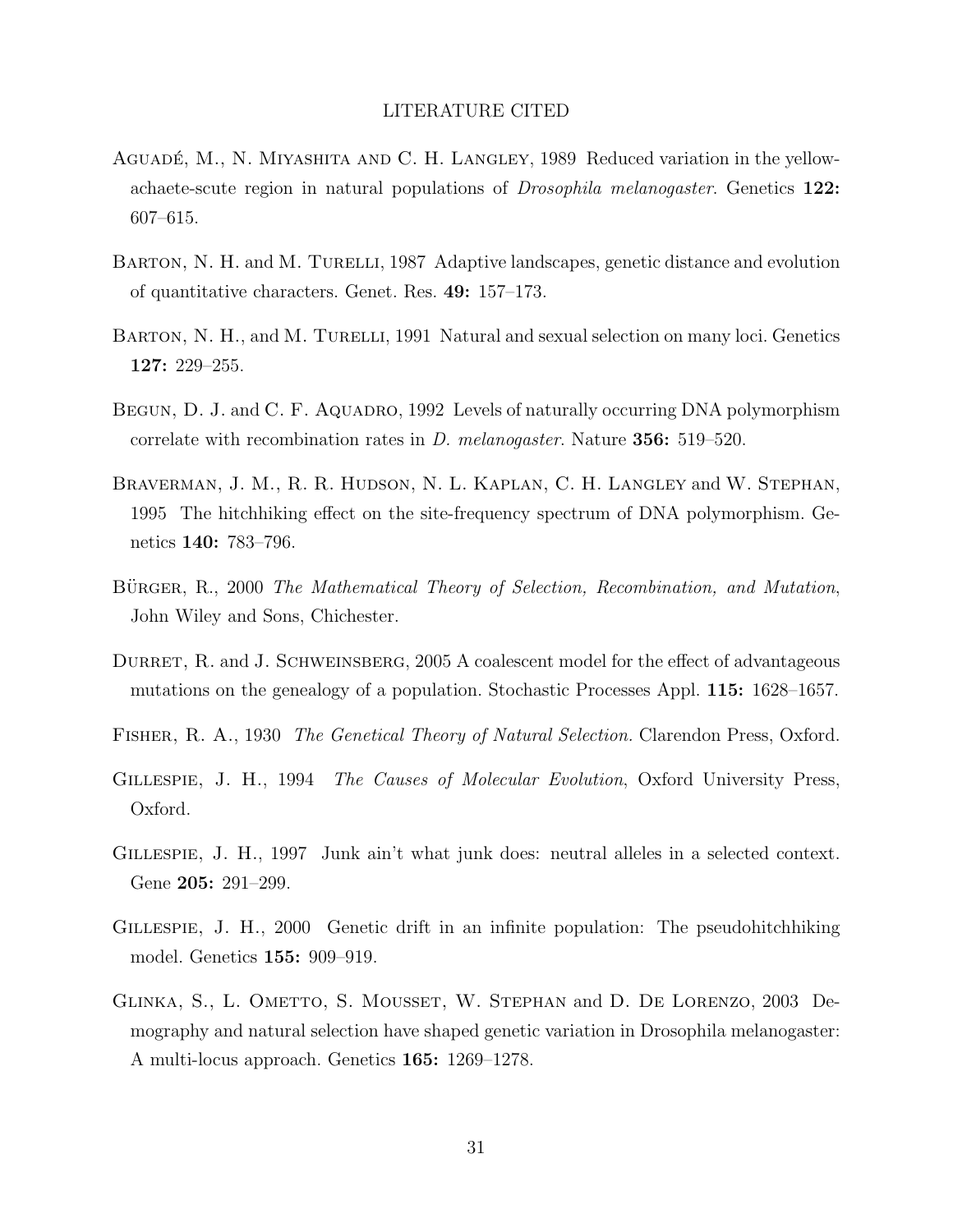- Grote, M., W. Klitz, and G. Thomson, 1998 Constrained disequilibrium values and hitchhiking in a three-locus system. Genetics 150: 1295–1307.
- HADDRILL, P. R., K. R. THORNTON, B. CHARLESWORTH and P. ANDOLFATTO, 2005 Multilocus patterns of nucleotide variability and the demographic and selection history of Drosophila melanogaster populations. Genome Res., 15: 790–799.
- KAPLAN, N. L., R. R. HUDSON and C. H. LANGLEY, 1989 The "hitchhiking effect" revisited. Genetics 123: 887–899.
- KIM, Y., and R. NIELSEN, 2004 Linkage disequilibrium as a signature of selective sweeps. Genetics 167, 1513–1524.
- Kim, Y., and W. Stephan, 2002 Detecting a local signature of genetic hitchhiking along a recombining chromosome. Genetics 160: 765–777.
- Kimura, M., 1983 The Neutral Theory of Molecular Evolution. Cambridge University Press, Cambridge.
- LANGLEY, C. H. and J. F. CROW, 1974 The direction of linkage disequilibrium. Genetics 78: 937–941.
- McVean, G.A.T., S. R. Myers, S. Hunt, P. Deloukas, D. R. Bentley, and P. DONNELLY, 2004 The fine-scale structure of recombination rate variation in the human genome. Science 304: 581–584.
- Robinson, W.P., A. Cambon-Thomsen, N. Borot, W. Klitz, and G. Thomson, 1991 Selection, hitchhiking and disequilibrium analysis at three linked loci with application to HLA data. Genetics 129: 931–948.
- MAYNARD SMITH, J., and J. HAIGH, 1974 The hitch-hiking effect of a favourable gene. Genet. Res., Camb. 23: 23–35.
- Stephan, W. and C. H. Langley, 1989 Molecular genetic variation in the centromeric region of the X chromosome in three Drosophila ananassae populations. I. Contrasts between the vermilion and forked loci. Genetics 121: 89–99.
- Stephan, W., T. H. E. Wiehe and M. W. Lenz, 1992 The effect of strongly selected substitutions on neutral polymorphism: Analytical results based on diffusion theory. Theor. Pop. Biol. 41: 237–254.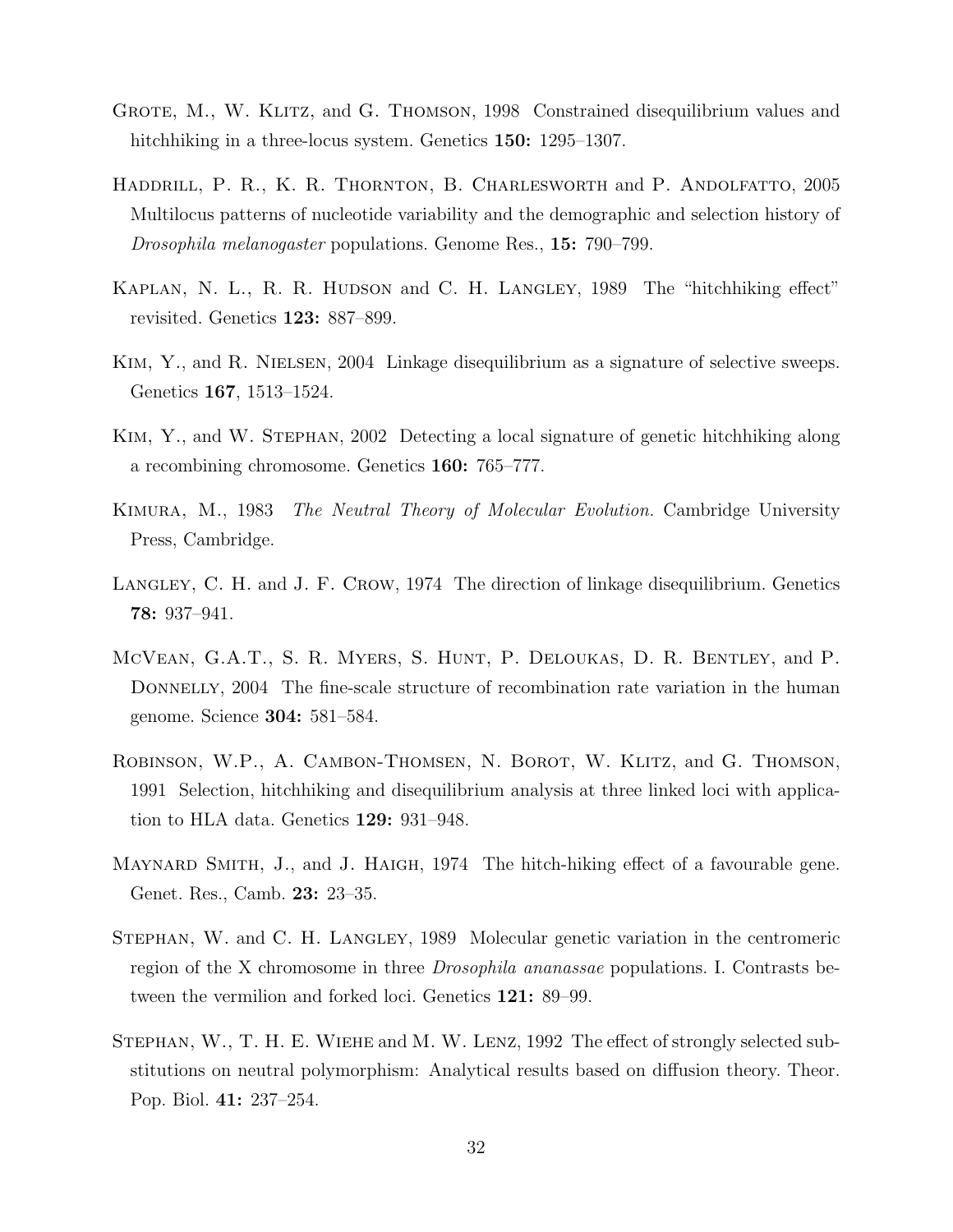- The International HapMap Consortium, 2005 A haplotype map of the human genome. Nature 437:1299–1320.
- Thomson, G., 1977 The effect of a selected locus on linked neutral loci. Genetics 85: 753–788.
- TURELLI, M. and N. H. BARTON, 1990 Dynamics of polygenic characters under selection. Theor. Pop. Biol. 38: 1–57.
- TURELLI, M. and N. H. BARTON, 1994 Genetic and statistical analyses of strong selection on polygenic traits. What, me normal? Genetics 138: 913–941.
- WRIGHT, S., 1931 Evolution in Mendelian populations. Genetics 16: 97-159.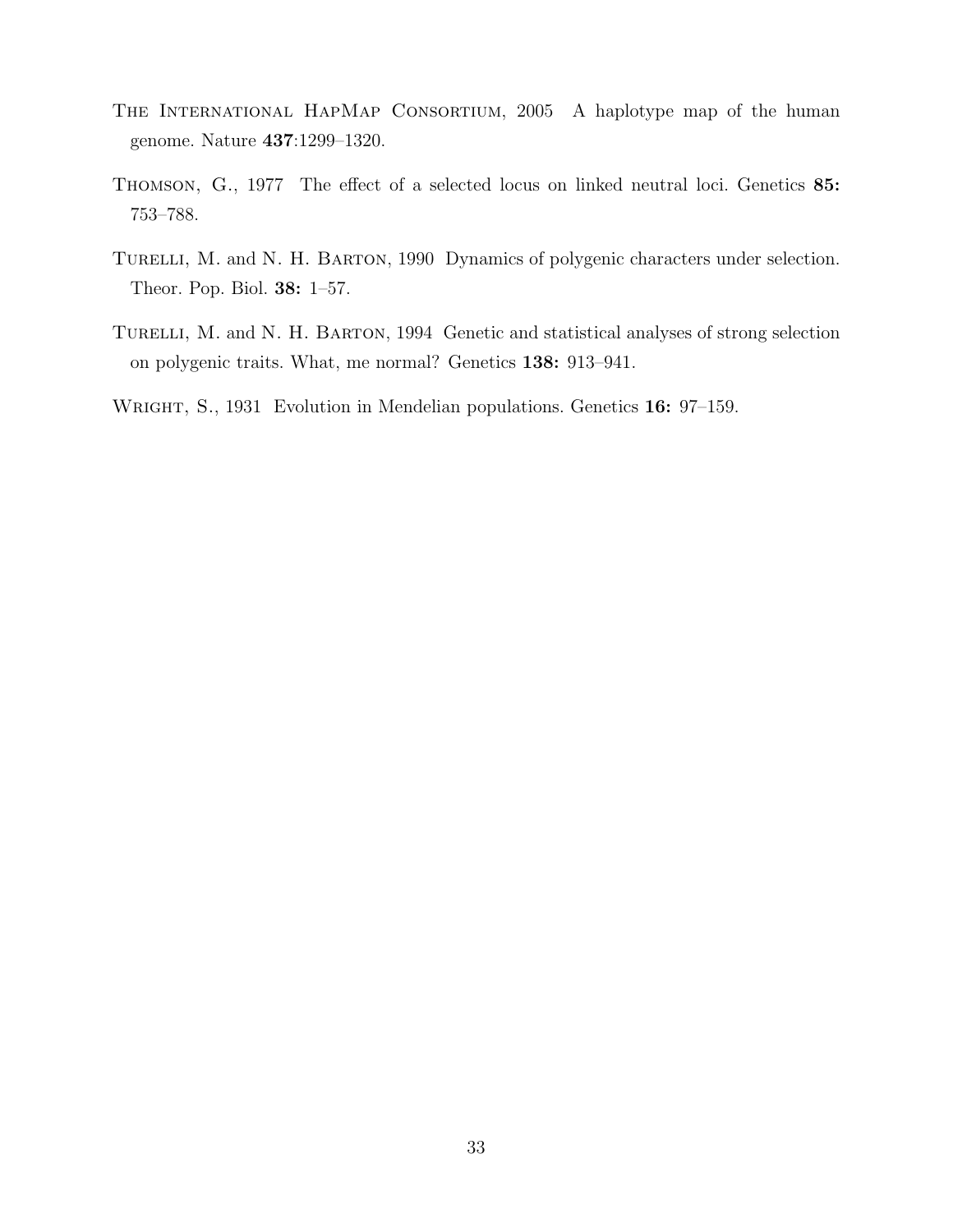## APPENDIX

Quasi-invariance (embedded selected locus case): In this section, we examine in more detail the case where the selected locus is between the neutral loci. More exactly, we wish to keep the sum  $r_{LS} + r_{RS}$  fixed to some value, say  $\rho$ , and consider varying  $r_{LS}$  and  $r_{RS}$ while satisfying that condition. To avoid being long-winded, we call this kind of translation of the selected locus a *constrained S-translation*. We wish to show that the dynamics of certain linkage disequilibria is quasi-invariant, as we clarify presently, under the constrained S-translation.

First, note that the dynamics of  $p<sub>s</sub>$  does not depend at all on the position of the selected locus. Then, as  $r_{LR} = r_{LS} + r_{RS}$  for the case under consideration, recursions (6) and (10) do not change under the constrained S-translation. Since  $r_{LS,R} = r_{RS}$  and  $r_{RS,L} = r_{LS}$ , we have  $r_{LS,R} + r_{RS,L} = r_{RS} + r_{LS}$  and  $r_{LRS} = r_{LR,S} + r_{RS} + r_{LS}$ . If no double-crossovers are allowed, then  $r_{LR,S}$  is identically zero. Note that  $C_{LS}\tilde{\Delta}C_{RS}+C_{RS}\tilde{\Delta}C_{LS}=[g(r_{LS})+g(r_{RS})]C_{LS}C_{RS}$ , and that the sum  $g(r_{LS}) + g(r_{RS})$  does not change under the constrained S-translation. Therefore, recursions (7) and (11) do not change under the constrained S-translation, as long as  $r_{LR,S}$ does not depend on where in-between the neutral loci the selected locus is located.

We now turn to the product  $C_{LS}C_{RS}$ . For ease of notation, we define

$$
f(r;k) := [1 - p_S(k)\tilde{a}_{S,S}(k)][1 + q_S(k)\tilde{a}_{S,S}(k)] - r\{1 + \tilde{a}_{S,S}(k)[q_S(k) - p_S(k)] - \tilde{a}_{S,S}(k)p_S(k)q_S(k)\}\
$$
\n(A1)

Then,  $(4)$ ,  $(5)$ ,  $(8)$  and  $(9)$  imply

$$
C_{LS}(k+1) = f(r_{LS}; k)C_{LS}(k)
$$
 and  $C_{RS}(k+1) = f(r_{RS}; k)C_{RS}(k)$ .

The product  $C_{LS}C_{RS}$  satisfies the recursion

$$
C_{LS}(k+1)C_{RS}(k+1) = f(r_{LS}; k) f(r_{RS}; k) C_{LS}(k) C_{RS}(k).
$$

The quantity  $f(r_{LS}; k) f(r_{RS}; k)$  can be written as

$$
\alpha(k) + (r_{LS} + r_{RS})\beta(k) + r_{LS}r_{RS}\gamma(k),
$$

where

$$
\alpha(k) := [1 - p_S(k)\tilde{a}_{S,\varnothing}(k)]^2 [1 + q_S(k)\tilde{a}_{S,\varnothing}(k)]^2,
$$
  
\n
$$
\beta(k) := [1 - p_S(k)\tilde{a}_{S,\varnothing}(k)][1 + q_S(k)\tilde{a}_{S,\varnothing}(k)] \{1 + \tilde{a}_{S,\varnothing}(k)[q_S(k) - p_S(k)] - \tilde{a}_{S,S}(k)p_S(k)q_S(k)\},
$$
  
\n
$$
\gamma(k) := \{1 + \tilde{a}_{S,\varnothing}(k)[q_S(k) - p_S(k)] - \tilde{a}_{S,S}(k)p_S(k)q_S(k)\}^2.
$$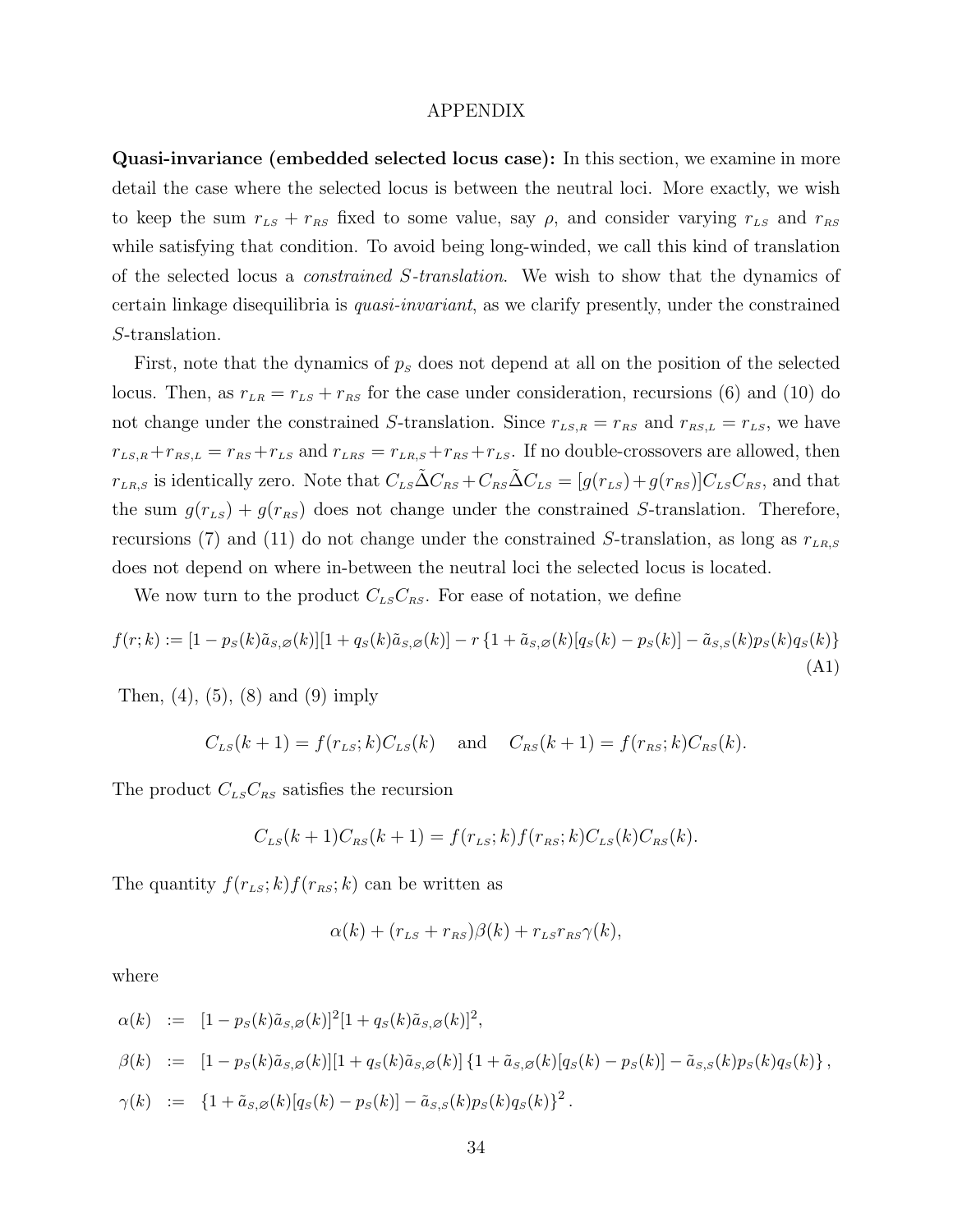Under the restriction that  $r_{LS} + r_{RS} = \rho$ , the maximum value of  $r_{LS}r_{RS}$  is  $\rho^2/4$ , whereas the minimum is 0. Since  $\gamma(k)$  is positive definite, the maximum variation of  $C_{LS}(n)C_{RS}(n)$ , as the selected locus moves between the neutral loci, can be obtained by comparing  $C_{LS}(n)C_{RS}(n)$ at  $r_{LS}r_{RS} = 0$  with that at  $r_{LS}r_{RS} = \rho^2/4$ . Define maximal relative variation  $\varepsilon(n)$  as

$$
\varepsilon(n) := \frac{C_{LS}(n)C_{RS}(n) \big|_{r_{LS}=\frac{\rho}{2},r_{RS}=\frac{\rho}{2}} - C_{LS}(n)C_{RS}(n) \big|_{r_{LS}=0,r_{RS}=\rho}}{C_{LS}(n)C_{RS}(n) \big|_{r_{LS}=0,r_{RS}=\rho}}.
$$

It is straightforward to show that

$$
\varepsilon(n) = \frac{\rho^2}{4} \sum_{k=1}^{n-1} \frac{\gamma(k)}{\alpha(k) + \rho \beta(k)} + \cdots,
$$

where " $\cdots$ " represents terms proportional to  $\rho^m$ ,  $m \geq 4$ . In the case of directional selection,  $\gamma(k)/(\alpha(k)+\rho\beta(k))$  is of order 1 for all values of s, h,  $p_s(k)$  and  $\rho$ . Therefore,  $\varepsilon(n) = O(\rho^2 n)$ , and we conclude that relative variation increases as time passes.

The dynamics of  $C_{LR}$  and  $C_{LRS}$  is almost (or quasi) invariant under the constrained Stranslation in the following sense: the range of  $\rho$  in which selection has observable influence on the dynamics of  $C_{LR}$  and  $C_{LRS}$  is where  $\rho \ll 1$ . In that case, it is possible to maintain  $\varepsilon(n) = O(\rho^2 n) \ll 1$  throughout the entire period from the initial generation to the fixation generation. We would then observe almost no variation in  $C_{LR}$  or  $C_{LRS}$  as the location of the selected locus is varied between the neutral loci. For large  $\rho$ , selection has little influence on  $C_{LR}$  and  $C_{LRS}$ , so their dynamics should be approximately invariant under translation of the selected locus.

An exact symmetry: Suppose that the selected locus is outside the two neutral loci, and that recombination fractions  $r_{LS}$ ,  $r_{RS}$ ,  $r_{LR}$ ,  $r_{LRS}$ ,  $r_{LRS}$ ,  $r_{RS,L}$ , and  $r_{LS,R}$  appearing in the system of full recursions  $(1)$ – $(11)$  are fixed. In what follows, the dominance coefficient h is assumed to be arbitrary. Let  $\{p_S(0), p_L(0), p_R(0), C_{LS}(0), C_{RS}(0), C_{LR}(0), C_{LRS}(0)\}\)$  and  ${p'_{s}(0), p'_{L}(0), p'_{R}(0), C'_{Ls}(0), C'_{Rs}(0), C'_{LR}(0), C'_{LRS}(0)}$  denote two different sets of initial conditions. At generation  $n > 1$ , we use "prime" to refer to the allele frequencies and LDs obtained using the second set of initial conditions.

We first consider the 2nd order LDs involving the selected locus.

**Lemma 1** Suppose that  $C_{LS}(0) = C'_{RS}(0)$  and  $C_{RS}(0) = C'_{LS}(0)$ . Then, for all  $n \ge 1$ ,

$$
C_{LS}(n)C_{RS}(n) = C'_{LS}(n)C'_{RS}(n).
$$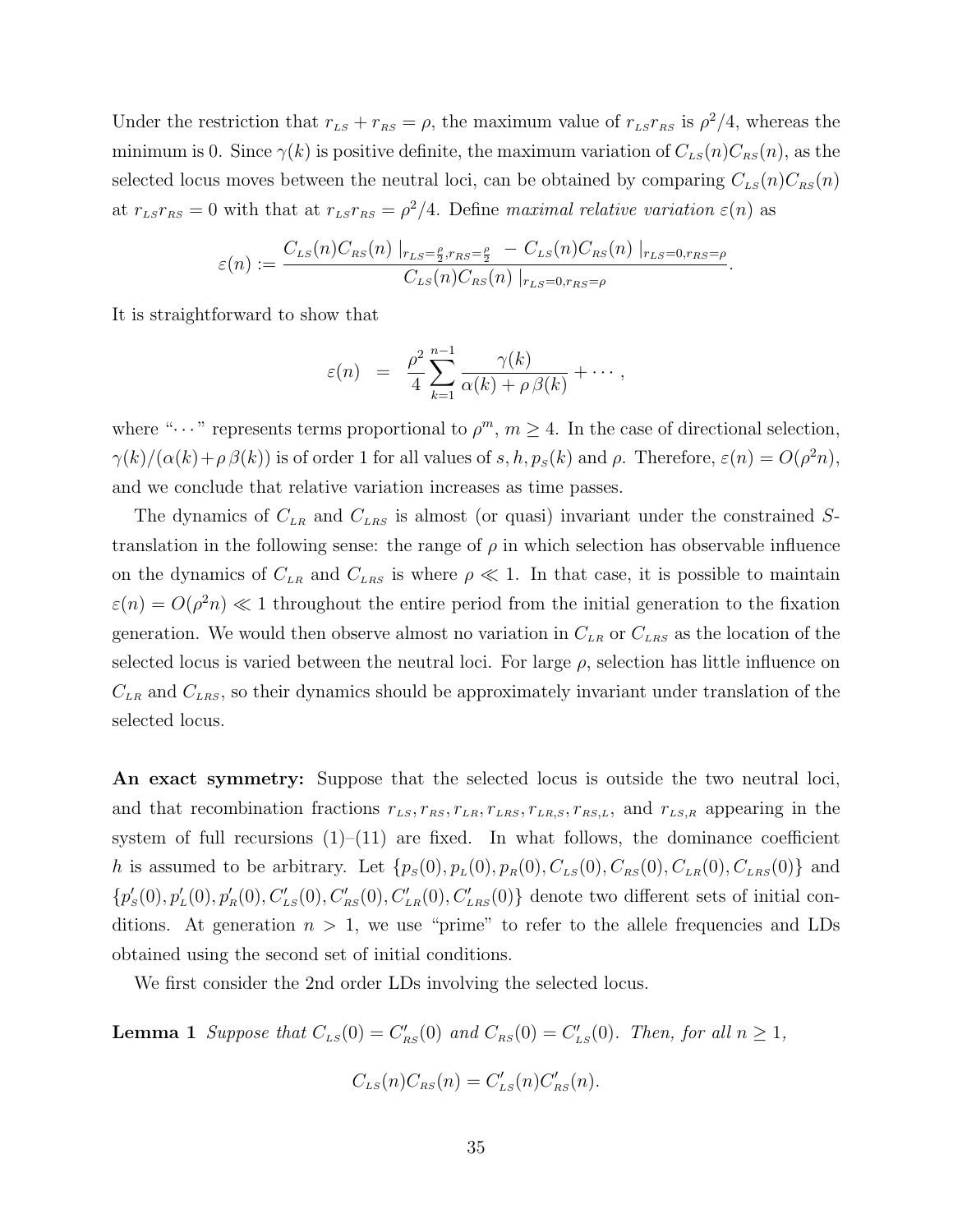**Proof:** This result follows from induction on *n*. Recall that

$$
C_{LS}(n) = f(r_{LS}; n-1)C_{LS}(n-1)
$$
 and  $C_{RS}(n) = f(r_{RS}; n-1)C_{RS}(n-1)$ ,

where the function  $f(r, k)$  is defined as in (A1). Similarly,

$$
C'_{LS}(n) = f(r_{LS}; n-1)C'_{LS}(n-1)
$$
 and  $C'_{RS}(n) = f(r_{RS}; n-1)C'_{RS}(n-1)$ .

If  $C_{LS}(0) = C'_{RS}(0)$  and  $C_{RS}(0) = C'_{LS}(0)$ , then

$$
C_{LS}(1)C_{RS}(1) = [f(r_{LS}; 0)C_{LS}(0)] \times [f(r_{RS}; 0)C_{RS}(0)]
$$
  
= 
$$
[f(r_{LS}; 0)C'_{RS}(0)] \times [f(r_{RS}; 0)C'_{LS}(0)]
$$
  
= 
$$
[f(r_{LS}; 0)C'_{LS}(0)] \times [f(r_{RS}; 0)C'_{RS}(0)] = C'_{LS}(1)C'_{RS}(1).
$$

Suppose that the claim is true for all  $1 \le n \le k$ . Then, for  $n = k + 1$ ,

$$
C_{LS}(k+1)C_{RS}(k+1) = [f(r_{LS};k)C_{LS}(k)] \times [f(r_{RS};k)C_{RS}(k)]
$$
  
=  $f(r_{LS};k)f(r_{RS};k)C_{LS}(k)C_{RS}(k)$   
=  $f(r_{LS};k)f(r_{RS};k)C'_{LS}(k)C'_{RS}(k)$   
=  $[f(r_{LS};k)C'_{LS}(k)] \times [f(r_{RS};k)C'_{RS}(k)]$   
=  $C'_{LS}(k+1)C'_{RS}(k+1),$ 

where the third line follows from the induction hypothesis.

Using the above lemma, we can obtain the following result regarding the 3rd order LD and the LD between the neutral loci:

ш

**Proposition 1** Suppose that  $p_s(0) = p'_s(0)$ ,  $C_{LS}(0) = C'_{RS}(0)$ ,  $C_{RS}(0) = C'_{LS}(0)$ ,  $C_{LR}(0) = C'_{LS}(0)$  $C'_{LR}(0)$ , and  $C_{LRS}(0) = C'_{LRS}(0)$ . Then,

$$
C_{LR}(n) = C'_{LR}(n) \qquad \text{and} \qquad C_{LRS}(n) = C'_{LRS}(n)
$$

for all  $n \geq 1$ .

**Proof:** First, note that  $p_s(0) = p'_s(0)$  implies  $p_s(n) = p'_s(n)$ ,  $\tilde{a}_{s,\varnothing}(n) = \tilde{a}'_{s,\varnothing}(n)$  and  $\tilde{a}_{s,s}(n) =$  $\tilde{a}'_{s,s}(n)$  for all  $n \geq 1$ . Therefore, since  $C'_{LS}C'_{RS} = C_{LS}C_{RS}$  by Lemma 1, we obtain

$$
\tilde{\Delta}C'_{LR} = -r_{LR}C'_{LR} + \tilde{a}_{S,\varnothing}(1-r_{LR})C'_{LRS} + \tilde{a}_{S,S}r_{LR}C_{LS}C_{RS},
$$